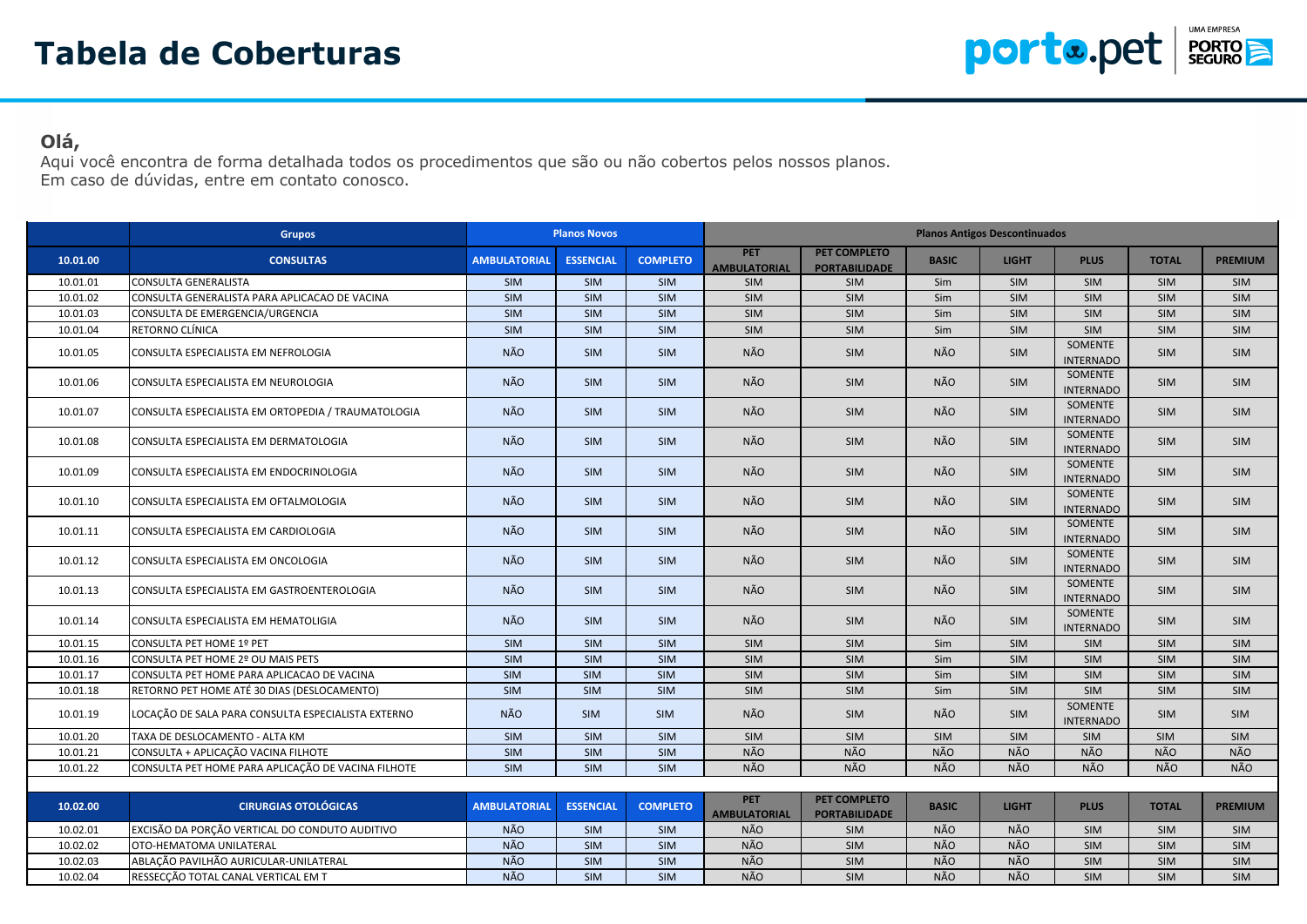| 10.02.05 | ABLAÇÃO TOTAL DO CANAL AUDITIVO COM OSTEOTOMIA LATERAL                 | NÃO                 | SIM              | <b>SIM</b>      | NÃO                 | SIM                  | NÃO          | NÃO          | <b>SIM</b>  | SIM          | <b>SIM</b>     |
|----------|------------------------------------------------------------------------|---------------------|------------------|-----------------|---------------------|----------------------|--------------|--------------|-------------|--------------|----------------|
|          | DA BULA                                                                |                     |                  |                 |                     |                      |              |              |             |              |                |
| 10.02.06 | ABLACAO DO CONDUTO AUDITIVO                                            | NÃO                 | SIM              | <b>SIM</b>      | NÃO                 | SIM                  | NÃO          | NÃO          | <b>SIM</b>  | SIM          | <b>SIM</b>     |
| 10.02.07 | OSTEOTOMIA DA BULA TIMPÂNICA                                           | NÃO                 | SIM              | <b>SIM</b>      | NÃO                 | SIM                  | NÃO          | NÃO          | SIM         | SIM          | <b>SIM</b>     |
| 10.02.08 | RINOTOMIA                                                              | NÃO                 | SIM              | <b>SIM</b>      | NÃO                 | SIM                  | NÃO          | NÃO          | SIM         | SIM          | <b>SIM</b>     |
| 10.02.09 | EXCISÃO DE POLIPO OTOLOGICO                                            | NÃO                 | SIM              | <b>SIM</b>      | NÃO<br>NÃO          | SIM                  | NÃO<br>NÃO   | NÃO<br>NÃO   | SIM         | SIM          | <b>SIM</b>     |
| 10.02.10 | ABERTURA OTO-HEMATOMA (DRENO)                                          | NÃO                 | SIM              | <b>SIM</b>      | NÃO                 | SIM                  | NÃO          | NÃO          | SIM         | SIM          | <b>SIM</b>     |
| 10.02.11 | LAVAGEM OTOLOGICA (BILATERAL)                                          | NÃO                 | SIM              | <b>SIM</b>      |                     | SIM                  |              |              | SIM         | SIM          | <b>SIM</b>     |
| 10.02.12 | CIRURGIA DE ABERTURA DO CONDUTO AUDITIVO                               | NÃO                 | SIM              | <b>SIM</b>      | NÃO                 | SIM                  | NÃO          | NÃO          | SIM         | SIM          | <b>SIM</b>     |
| 10.02.13 | OTO-HEMATOMA BILATERAL                                                 | NÃO                 | SIM              | <b>SIM</b>      | NÃO                 | SIM                  | NÃO          | NÃO          | SIM         | SIM          | <b>SIM</b>     |
| 10.02.14 | CONCHECTOMIA TERAPEUTICA                                               | NÃO                 | SIM              | <b>SIM</b>      | NÃO                 | SIM                  | NÃO          | NÃO          | SIM         | SIM          | <b>SIM</b>     |
|          |                                                                        |                     |                  |                 | <b>PET</b>          | PET COMPLETO         |              |              |             |              |                |
| 10.03.00 | <b>CIRURGIAS OFTÁLMICAS</b>                                            | <b>AMBULATORIAL</b> | <b>ESSENCIAL</b> | <b>COMPLETO</b> | <b>AMBULATORIAL</b> | <b>PORTABILIDADE</b> | <b>BASIC</b> | <b>LIGHT</b> | <b>PLUS</b> | <b>TOTAL</b> | <b>PREMIUM</b> |
| 10.03.01 | BLEFAROPLASTIA PARA COLOBOMA                                           | NÃO                 | <b>SIM</b>       | <b>SIM</b>      | NÃO                 | SIM                  | NÃO          | NÃO          | SIM         | SIM          | <b>SIM</b>     |
| 10.03.02 | BLEFAROPLASTIA PARA ECTOPIO UNILATERAL                                 | NÃO                 | SIM              | <b>SIM</b>      | NÃO                 | SIM                  | NÃO          | NÃO          | SIM         | SIM          | <b>SIM</b>     |
| 10.03.03 | BLEFAROPLASTIA PARA ENTROPIO UNILATERAL                                | NÃO                 | SIM              | <b>SIM</b>      | NÃO                 | SIM                  | NÃO          | NÃO          | SIM         | SIM          | <b>SIM</b>     |
| 10.03.04 | BLEFAROPLASTIA PARA TRIQUIASE UNILATERAL                               | NÃO                 | SIM              | <b>SIM</b>      | NÃO                 | SIM                  | NÃO          | NÃO          | SIM         | SIM          | <b>SIM</b>     |
| 10.03.05 | CALÁZIO - CURETAGEM UNILATERAL                                         | NÃO                 | SIM              | <b>SIM</b>      | NÃO                 | SIM                  | NÃO          | NÃO          | <b>SIM</b>  | SIM          | <b>SIM</b>     |
| 10.03.06 | CATARATA - FACECTOMIA (UNILATERAL)                                     | NÃO                 | SIM              | <b>SIM</b>      | NÃO                 | SIM                  | NÃO          | NÃO          | SIM         | SIM          | <b>SIM</b>     |
| 10.03.07 | CERATECTOMIA SUPERFICIAL (UNILATERAL)                                  | NÃO                 | SIM              | <b>SIM</b>      | NÃO                 | SIM                  | NÃO          | NÃO          | SIM         | SIM          | <b>SIM</b>     |
| 10.03.08 | CICLODIATERMIA (GLAUCOMA)                                              | NÃO                 | SIM              | <b>SIM</b>      | NÃO                 | SIM                  | NÃO          | NÃO          | SIM         | SIM          | <b>SIM</b>     |
| 10.03.09 | CÍLIO ECTÓPICO UNILATERAL                                              | NÃO                 | SIM              | <b>SIM</b>      | NÃO                 | SIM                  | NÃO          | NÃO          | SIM         | SIM          | <b>SIM</b>     |
| 10.03.10 | DERMÓIDE (CERATECTOMIA SUP. + RECOBRIMENTO COM A 3ª<br>PÁLPEBRA)       | NÃO                 | <b>SIM</b>       | <b>SIM</b>      | NÃO                 | SIM                  | NÃO          | NÃO          | <b>SIM</b>  | <b>SIM</b>   | <b>SIM</b>     |
| 10.03.11 | DISTIQUIASE (EPILAÇÃO) UNILATERAL                                      | NÃO                 | SIM              | <b>SIM</b>      | NÃO                 | SIM                  | NÃO          | NÃO          | SIM         | SIM          | <b>SIM</b>     |
| 10.03.12 | ENTRÓPIO/ECTRÓPIO BILATERAL                                            | NÃO                 | SIM              | <b>SIM</b>      | NÃO                 | SIM                  | NÃO          | NÃO          | SIM         | SIM          | <b>SIM</b>     |
| 10.03.13 | ENTRÓPIO/ECTRÓPIO UNILATERAL                                           | NÃO                 | SIM              | <b>SIM</b>      | NÃO                 | SIM                  | NÃO          | NÃO          | SIM         | SIM          | <b>SIM</b>     |
| 10.03.14 | ENUCLEACAO OFTALMICA                                                   | NÃO                 | SIM              | <b>SIM</b>      | NÃO                 | SIM                  | NÃO          | NÃO          | <b>SIM</b>  | SIM          | <b>SIM</b>     |
| 10.03.15 | EVERSÃO DA CARTILAGEM DA TERCEIRA PÁLPEBRA UNILATERAL                  | NÃO                 | <b>SIM</b>       | <b>SIM</b>      | NÃO                 | SIM                  | NÃO          | NÃO          | <b>SIM</b>  | SIM          | <b>SIM</b>     |
| 10.03.16 | EXCISAO DE NEOPLASIA INTRAOCULAR                                       | NÃO                 | SIM              | <b>SIM</b>      | NÃO                 | SIM                  | NÃO          | NÃO          | SIM         | SIM          | <b>SIM</b>     |
| 10.03.17 | EXCISÃO DE NEOPLASIA PALPEBRAL COM RECONSTRUÇÃO                        | NÃO                 | SIM              | <b>SIM</b>      | NÃO                 | SIM                  | NÃO          | NÃO          | SIM         | SIM          | <b>SIM</b>     |
| 10.03.18 | FLAP DE TERCEIRA PÁLPEBRA                                              | NÃO                 | SIM              | SIM             | NÃO                 | SIM                  | NÃO          | NÃO          | SIM         | SIM          | SIM            |
| 10.03.19 | LACERAÇÃO CORNEAL - UNILATERAL                                         | NÃO                 | SIM              | <b>SIM</b>      | NÃO                 | SIM                  | NÃO          | NÃO          | SIM         | SIM          | <b>SIM</b>     |
| 10.03.20 | LACERAÇÃO MARGEM PALPEBRAL – SUTURA                                    | NÃO                 | <b>SIM</b>       | <b>SIM</b>      | NÃO                 | SIM                  | NÃO          | <b>NÃO</b>   | SIM         | SIM          | <b>SIM</b>     |
| 10.03.21 | LUXAÇÃO DO CRISTALINO (BILATERAL                                       | NÃO                 | SIM              | <b>SIM</b>      | <b>NÃO</b>          | SIM                  | NÃO          | NÃO          | <b>SIM</b>  | SIM          | <b>SIM</b>     |
| 10.03.22 | PROLAPSO DA GLÂNDULA DA TERCEIRA PÁLPEBRA - REPOSI<br><b>BILATERAL</b> | NÃO                 | SIM              | <b>SIM</b>      | NÃO                 | <b>SIM</b>           | NÃO          | NÃO          | <b>SIM</b>  | <b>SIM</b>   | <b>SIM</b>     |
| 10.03.23 | PROLAPSO DA GLÂNDULA DA TERCEIRA PÁLPEBRA - REPOSIC UNILAT             | NÃO                 | <b>SIM</b>       | <b>SIM</b>      | NÃO                 | <b>SIM</b>           | NÃO          | NÃO          | <b>SIM</b>  | <b>SIM</b>   | <b>SIM</b>     |
| 10.03.24 | RECOBRIMENTO CONJUNTIVAL PEDICULADO                                    | NÃO                 | SIM              | <b>SIM</b>      | NÃO                 | SIM                  | NÃO          | NÃO          | SIM         | SIM          | <b>SIM</b>     |
| 10.03.25 | RECOBRIMENTO LIVRE COM CONJUNTIVA BULBAR                               | NÃO                 | SIM              | <b>SIM</b>      | NÃO                 | SIM                  | NÃO          | NÃO          | <b>SIM</b>  | SIM          | <b>SIM</b>     |
| 10.03.26 | RECOBRIMENTO PEDICULADO COM CONJUNTIVA BULBAR                          | NÃO                 | SIM              | <b>SIM</b>      | NÃO                 | SIM                  | NÃO          | NÃO          | <b>SIM</b>  | SIM          | <b>SIM</b>     |
| 10.03.27 | REDUÇÃO PROTRUSÃO GLOBO OCULAR                                         | NÃO                 | SIM              | <b>SIM</b>      | NÃO                 | SIM                  | NÃO          | NÃO          | SIM         | SIM          | <b>SIM</b>     |
| 10.03.28 | SEPULTAMENTO DA GLANDULA DA TERCEIRA PALPEBRA BILATERAL                | NÃO                 | SIM              | <b>SIM</b>      | NÃO                 | SIM                  | NÃO          | NÃO          | SIM         | SIM          | <b>SIM</b>     |
| 10.03.29 | SEPULTAMENTO DA GLANDULA DA TERCEIRA PALPEBRA UNILATERAL               | NÃO                 | SIM              | <b>SIM</b>      | NÃO                 | SIM                  | NÃO          | NÃO          | <b>SIM</b>  | <b>SIM</b>   | <b>SIM</b>     |
| 10.03.30 | TARSORRAFIA BILATERAL                                                  | NÃO                 | SIM              | <b>SIM</b>      | NÃO                 | SIM                  | NÃO          | NÃO          | SIM         | SIM          | <b>SIM</b>     |
| 10.03.31 | TARSORRAFIA UNILATERAL                                                 | NÃO                 | SIM              | <b>SIM</b>      | NÃO                 | SIM                  | NÃO          | NÃO          | SIM         | SIM          | <b>SIM</b>     |
| 10.03.32 | TRANSPOSIÇÃO CORNEO-ESCLERAL - UNILATERAL                              | NÃO                 | SIM              | <b>SIM</b>      | NÃO                 | SIM                  | NÃO          | NÃO          | SIM         | SIM          | <b>SIM</b>     |
| 10.03.33 | TRIQUÍASE UNILATERAL                                                   | NÃO                 | SIM              | <b>SIM</b>      | NÃO                 | SIM                  | NÃO          | NÃO          | SIM         | SIM          | <b>SIM</b>     |
| 10.03.34 | VIAS LACRIMAIS - FLUSHING                                              | NÃO                 | SIM              | <b>SIM</b>      | NÃO                 | SIM                  | NÃO          | NÃO          | <b>SIM</b>  | SIM          | <b>SIM</b>     |
| 10.03.35 | PROLAPSO DA GLÂNDULA DA TERCEIRA PÁLPEBRA - EXCISÃO<br>UNILATERAL      | NÃO                 | <b>SIM</b>       | <b>SIM</b>      | NÃO                 | SIM                  | NÃO          | NÃO          | <b>SIM</b>  | SIM          | <b>SIM</b>     |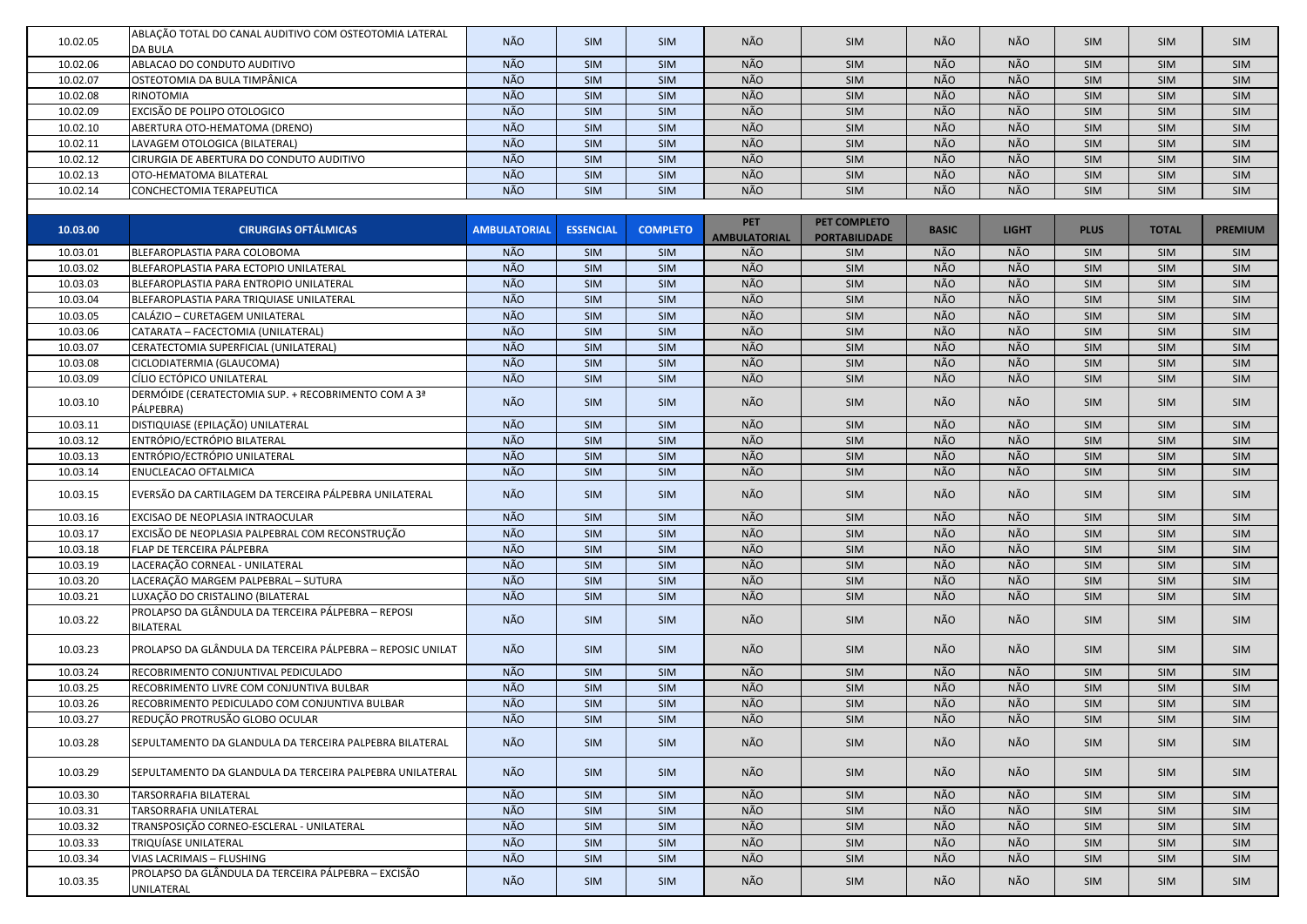| 10.04.00 | <b>CIRURGIAS DO APARELHO DIGESTORIO</b>                                         | <b>AMBULATORIAL</b> | <b>ESSENCIAL</b> | <b>COMPLETO</b> | <b>PET</b><br><b>AMBULATORIAL</b> | <b>PET COMPLETO</b><br><b>PORTABILIDADE</b> | <b>BASIC</b> | <b>LIGHT</b> | <b>PLUS</b> | <b>TOTAL</b> | <b>PREMIUM</b> |
|----------|---------------------------------------------------------------------------------|---------------------|------------------|-----------------|-----------------------------------|---------------------------------------------|--------------|--------------|-------------|--------------|----------------|
| 10.04.01 | <b>COLECISTECTOMIA</b>                                                          | NÃO                 | SIM              | <b>SIM</b>      | <b>NÃO</b>                        | SIM                                         | NÃO          | NÃO          | SIM         | SIM          | SIM            |
| 10.04.02 | <b>COLECISTODUODENOSTOMIA</b>                                                   | NÃO                 | SIM              | <b>SIM</b>      | NÃO                               | SIM                                         | NÃO          | NÃO          | <b>SIM</b>  | <b>SIM</b>   | SIM            |
| 10.04.03 | <b>COLONOPEXIA</b>                                                              | NÃO                 | SIM              | <b>SIM</b>      | NÃO                               | SIM                                         | NÃO          | NÃO          | <b>SIM</b>  | SIM          | SIM            |
| 10.04.04 | CRICOARITENOIDEPEXIA                                                            | NÃO                 | SIM              | <b>SIM</b>      | NÃO                               | SIM                                         | NÃO          | NÃO          | <b>SIM</b>  | <b>SIM</b>   | SIM            |
| 10.04.05 | <b>ENTERECTOMIA</b>                                                             | NÃO                 | SIM              | <b>SIM</b>      | NÃO                               | SIM                                         | NÃO          | NÃO          | <b>SIM</b>  | <b>SIM</b>   | <b>SIM</b>     |
| 10.04.06 | ENTEROANASTOMOSE                                                                | NÃO                 | SIM              | <b>SIM</b>      | NÃO                               | SIM                                         | <b>NÃO</b>   | NÃO          | <b>SIM</b>  | <b>SIM</b>   | SIM            |
| 10.04.07 | <b>ENTEROTOMIA</b>                                                              | <b>NÃO</b>          | SIM              | <b>SIM</b>      | NÃO                               | SIM                                         | NÃO          | NÃO          | SIM         | <b>SIM</b>   | SIM            |
| 10.04.08 | <b>ESOFAGOMIOTOMIA</b>                                                          | NÃO                 | SIM              | <b>SIM</b>      | NÃO                               | SIM                                         | NÃO          | NÃO          | SIM         | <b>SIM</b>   | <b>SIM</b>     |
| 10.04.09 | <b>ESOFAGOPLASTIA</b>                                                           | NÃO                 | SIM              | <b>SIM</b>      | NÃO                               | SIM                                         | NÃO          | NÃO          | <b>SIM</b>  | SIM          | SIM            |
| 10.04.10 | <b>ESOFAGOTOMIA CERVICAL</b>                                                    | NÃO                 | SIM              | SIM             | NÃO                               | SIM                                         | NÃO          | NÃO          | SIM         | SIM          | SIM            |
| 10.04.11 | <b>ESOFAGOTOMIA TORÁCICA</b>                                                    | NÃO                 | SIM              | <b>SIM</b>      | NÃO                               | SIM                                         | NÃO          | NÃO          | <b>SIM</b>  | SIM          | SIM            |
| 10.04.12 | <b>ESPLENECTOMIA</b>                                                            | NÃO                 | SIM              | SIM             | NÃO                               | SIM                                         | NÃO          | NÃO          | SIM         | <b>SIM</b>   | SIM            |
| 10.04.13 | FARINGOSTOMIA                                                                   | NÃO                 | SIM              | <b>SIM</b>      | NÃO                               | SIM                                         | NÃO          | NÃO          | <b>SIM</b>  | <b>SIM</b>   | SIM            |
| 10.04.14 | <b>GASTRECTOMIA PARCIAL</b>                                                     | NÃO                 | <b>SIM</b>       | SIM             | NÃO                               | SIM                                         | NÃO          | NÃO          | <b>SIM</b>  | SIM          | SIM            |
| 10.04.15 | <b>GASTROSTOMIA</b>                                                             | NÃO                 | <b>SIM</b>       | <b>SIM</b>      | NÃO                               | SIM                                         | NÃO          | NÃO          | <b>SIM</b>  | <b>SIM</b>   | SIM            |
| 10.04.16 | GASTROSTOMIA PERCUTÂNEA FELINOS                                                 | NÃO                 | SIM              | SIM             | NÃO                               | SIM                                         | NÃO          | NÃO          | <b>SIM</b>  | SIM          | SIM            |
| 10.04.17 | GLÂNDULAS SALIVARES (ABLAÇÃO BILATERAL)                                         | NÃO                 | SIM              | SIM             | NÃO                               | SIM                                         | NÃO          | NÃO          | SIM         | SIM          | SIM            |
| 10.04.18 | GLÂNDULAS SALIVARES (ABLAÇÃO UNILATERAL)                                        | NÃO                 | SIM              | SIM             | NÃO                               | SIM                                         | NÃO          | NÃO          | SIM         | SIM          | SIM            |
| 10.04.19 | GLÂNDULAS SALIVARES (DESOBSTRUÇÃO)                                              | NÃO                 | <b>SIM</b>       | SIM             | NÃO                               | <b>SIM</b>                                  | NÃO          | NÃO          | <b>SIM</b>  | SIM          | SIM            |
| 10.04.20 | LARINGOTOMIA                                                                    | NÃO                 | <b>SIM</b>       | SIM             | NÃO                               | SIM                                         | NÃO          | NÃO          | <b>SIM</b>  | SIM          | SIM            |
| 10.04.21 | LOBECTOMIA HEPÁTICA                                                             | NÃO                 | SIM              | <b>SIM</b>      | NÃO                               | SIM                                         | NÃO          | NÃO          | <b>SIM</b>  | SIM          | SIM            |
| 10.04.22 | MARSUPIAÇÃO DE RANULAS                                                          | NÃO                 | SIM              | SIM             | NÃO                               | SIM                                         | NÃO          | NÃO          | <b>SIM</b>  | <b>SIM</b>   | SIM            |
| 10.04.23 | PILOROPLASTIA - PILOROMIOTOMIA                                                  | NÃO                 | SIM              | <b>SIM</b>      | NÃO                               | SIM                                         | NÃO          | NÃO          | <b>SIM</b>  | <b>SIM</b>   | SIM            |
| 10.04.24 | PROLAPSO DE RETO - AMPUTAÇÃO                                                    | NÃO                 | SIM              | <b>SIM</b>      | NÃO                               | SIM                                         | NÃO          | NÃO          | <b>SIM</b>  | <b>SIM</b>   | SIM            |
| 10.04.25 | PROLAPSO DE RETO - REDUÇÃO                                                      | NÃO                 | SIM              | <b>SIM</b>      | NÃO                               | SIM                                         | NÃO          | NÃO          | <b>SIM</b>  | SIM          | SIM            |
| 10.04.26 | TORÇÃO/DILATAÇÃO GÁSTRICA - REDUÇÃO E GASTROPEXIA                               | <b>NÃO</b>          | SIM              | SIM             | NÃO                               | SIM                                         | NÃO          | NÃO          | <b>SIM</b>  | SIM          | SIM            |
| 10.04.27 | TORÇÃO/DILATAÇÃO GÁSTRICA - REDUÇÃO, GASTECT. PARCIAL E<br><b>ESPLENECTOMIA</b> | NÃO                 | <b>SIM</b>       | <b>SIM</b>      | NÃO                               | <b>SIM</b>                                  | NÃO          | <b>NÃO</b>   | <b>SIM</b>  | <b>SIM</b>   | <b>SIM</b>     |
|          |                                                                                 |                     |                  |                 |                                   |                                             |              |              |             |              |                |
| 10.05.00 | <b>CIRURGIAS BUCO-MAXILO-FACIAIS</b>                                            | <b>AMBULATORIAL</b> | <b>ESSENCIAL</b> | <b>COMPLETO</b> | <b>PET</b><br><b>AMBULATORIAL</b> | PET COMPLETO<br><b>PORTABILIDADE</b>        | <b>BASIC</b> | <b>LIGHT</b> | <b>PLUS</b> | <b>TOTAL</b> | <b>PREMIUM</b> |
| 10.05.01 | ARITENOIDECTOMIA                                                                | <b>NÃO</b>          | <b>SIM</b>       | SIM             | NÃO                               | SIM                                         | NÃO          | NÃO          | <b>SIM</b>  | <b>SIM</b>   | SIM            |
| 10.05.02 | <b>FENDA PALATINA</b>                                                           | <b>NÃO</b>          | <b>SIM</b>       | SIM             | NÃO                               | SIM                                         | <b>NÃO</b>   | NÃO          | <b>SIM</b>  | SIM          | SIM            |
| 10.05.03 | LATERIZAÇÃO DE ARITENÓIDE                                                       | <b>NÃO</b>          | <b>SIM</b>       | <b>SIM</b>      | NÃO                               | <b>SIM</b>                                  | <b>NÃO</b>   | NÃO          | <b>SIM</b>  | <b>SIM</b>   | <b>SIM</b>     |
| 10.05.04 | LIMPEZA DE TARTARO                                                              | NÃO                 | NÃO              | <b>NÃO</b>      | NÃO                               | NÃO                                         | NÃO          | NÃO          | NÃO.        | NÃO          | <b>SIM</b>     |
| 10.05.05 | MANDIBULECTOMIA PARCIAL                                                         | NÃO                 | SIM              | SIM             | NÃO                               | SIM                                         | NÃO          | NÃO          | <b>SIM</b>  | <b>SIM</b>   | <b>SIM</b>     |
| 10.05.06 | MANDIBULECTOMIA TOTAL                                                           | NÃO                 | SIM              | SIM             | NÃO                               | SIM                                         | NÃO          | NÃO          | <b>SIM</b>  | <b>SIM</b>   | SIM            |
| 10.05.07 | <b>MAXILECTOMIA</b>                                                             | NÃO                 | SIM              | SIM             | NÃO                               | SIM                                         | <b>NÃO</b>   | NÃO          | <b>SIM</b>  | <b>SIM</b>   | SIM            |
| 10.05.08 | OSTEOSSINTESE DE SINFISE MANDIBULAR                                             | NÃO                 | SIM              | SIM             | NÃO                               | SIM                                         | NÃO          | NÃO          | <b>SIM</b>  | <b>SIM</b>   | SIM            |
| 10.05.09 | OSTEOSSINTESE: RAMO OU CORPO MANDIBULAR                                         | NÃO                 | SIM              | SIM             | NÃO                               | SIM                                         | NÃO          | NÃO          | <b>SIM</b>  | <b>SIM</b>   | SIM            |
| 10.05.10 | RESSECCAO DE PALATO MOLE (PALATOPLASTIA)                                        | NÃO                 | SIM              | <b>SIM</b>      | NÃO                               | SIM                                         | NÃO          | NÃO          | <b>SIM</b>  | <b>SIM</b>   | <b>SIM</b>     |
| 10.05.11 | TREPANACAO DE SEIOS NASAIS                                                      | NÃO                 | SIM              | <b>SIM</b>      | NÃO                               | SIM                                         | NÃO          | NÃO          | SIM         | <b>SIM</b>   | <b>SIM</b>     |
| 10.05.12 | RINOPLASTIA                                                                     | NÃO                 | SIM              | SIM             | NÃO                               | SIM                                         | NÃO          | NÃO          | <b>SIM</b>  | <b>SIM</b>   | SIM            |
| 10.05.13 | RESSECCAO DE PREGA CUTANEA FACIAL (PREGA NASAL)                                 | NÃO                 | SIM              | <b>SIM</b>      | NÃO                               | <b>SIM</b>                                  | NÃO          | NÃO          | <b>SIM</b>  | <b>SIM</b>   | SIM            |
|          |                                                                                 |                     |                  |                 |                                   |                                             |              |              |             |              |                |
| 10.06.00 | <b>CIRURGIAS TRAUMATOLÓGICAS E ORTOPÉDICAS</b>                                  | <b>AMBULATORIAL</b> | <b>ESSENCIAL</b> | <b>COMPLETO</b> | <b>PET</b><br><b>AMBULATORIAL</b> | PET COMPLETO<br><b>PORTABILIDADE</b>        | <b>BASIC</b> | <b>LIGHT</b> | <b>PLUS</b> | <b>TOTAL</b> | <b>PREMIUM</b> |
| 10.06.01 | AMPUTAÇÃO DE FALANGE                                                            | NÃO                 | <b>SIM</b>       | <b>SIM</b>      | NÃO                               | SIM                                         | NÃO          | NÃO          | <b>SIM</b>  | <b>SIM</b>   | <b>SIM</b>     |
| 10.06.02 | AMPUTAÇÃO DO MEMBRO ANTERIOR                                                    | NÃO                 | SIM              | <b>SIM</b>      | NÃO                               | SIM                                         | NÃO          | NÃO          | <b>SIM</b>  | <b>SIM</b>   | <b>SIM</b>     |
| 10.06.03 | AMPUTAÇÃO DO MEMBRO POSTERIOR                                                   | NÃO                 | SIM              | <b>SIM</b>      | NÃO                               | SIM                                         | NÃO          | NÃO          | <b>SIM</b>  | <b>SIM</b>   | SIM            |
| 10.06.04 | ANQUILOSE                                                                       | NÃO                 | SIM              | SIM             | NÃO                               | SIM                                         | NÃO          | NÃO          | <b>SIM</b>  | SIM          | SIM            |
| 10.06.05 | ARTRODESE                                                                       | NÃO                 | SIM              | SIM             | NÃO                               | SIM                                         | NÃO          | NÃO          | SIM         | <b>SIM</b>   | SIM            |
|          |                                                                                 |                     |                  |                 |                                   |                                             |              |              |             |              |                |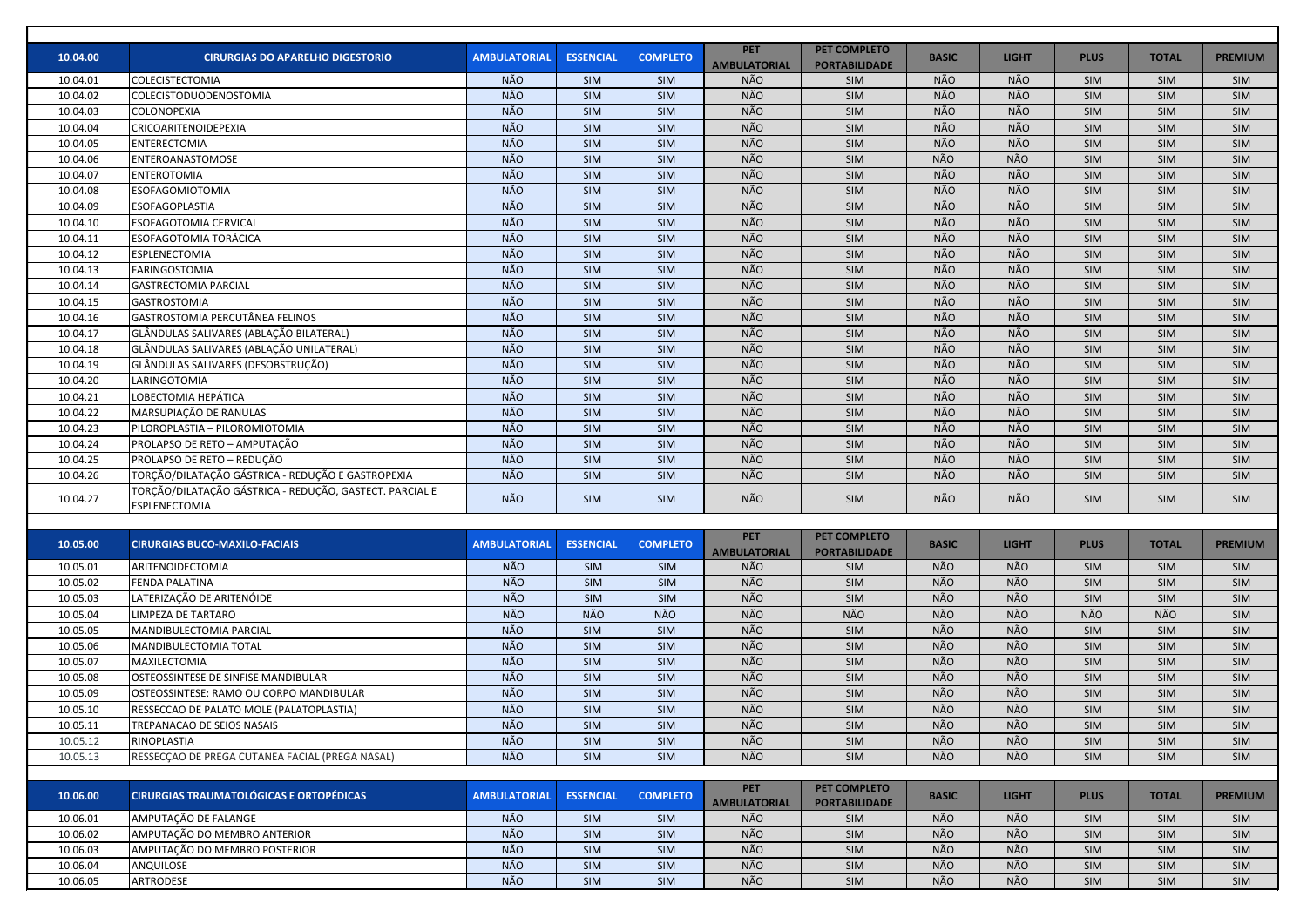| NÃO<br><b>NÃO</b><br>NÃO<br>NÃO<br>10.06.07<br>AVANÇO DA TUBEROSIDADE DA TÍBIA<br>SIM<br>SIM<br>SIM<br>SIM<br>SIM<br>SIM<br><b>NÃO</b><br><b>NÃO</b><br><b>NÃO</b><br><b>NÃO</b><br>SIM<br>10.06.08<br>COLOCEFALECTOMIA<br>SIM<br>SIM<br>SIM<br>SIM<br>SIM<br><b>NÃO</b><br><b>NÃO</b><br>NÃO<br>NÃO<br>SIM<br>SIM<br>10.06.09<br>CORONOIDECTOMIA<br>SIM<br>SIM<br>SIM<br>SIM<br>NÃO<br>NÃO<br>NÃO<br><b>NÃO</b><br>10.06.10<br>DENERVAÇÃO ACETABULAR UNILATERAL<br>SIM<br>SIM<br>SIM<br>SIM<br>SIM<br>SIM<br><b>NÃO</b><br><b>NÃO</b><br>NÃO<br><b>NÃO</b><br>DISPLASIA DE COTOVELO<br>SIM<br>10.06.11<br><b>SIM</b><br><b>SIM</b><br>SIM<br><b>SIM</b><br>SIM<br>NÃO<br><b>NÃO</b><br>10.06.12<br>HEMIPELVECTOMIA PARCIAL (ACETABULECTOMIA)<br><b>NÃO</b><br>NÃO<br><b>SIM</b><br>SIM<br>SIM<br>SIM<br><b>SIM</b><br>SIM<br><b>NÃO</b><br><b>NÃO</b><br>NÃO<br><b>NÃO</b><br>10.06.13<br>LIGAMENTO CRUZADO - EXTRACAPSULAR<br>SIM<br>SIM<br>SIM<br>SIM<br>SIM<br>SIM<br><b>NÃO</b><br>NÃO<br>NÃO<br>NÃO<br>SIM<br>SIM<br>SIM<br>SIM<br>SIM<br>10.06.14<br>LIGAMENTO CRUZADO - TPLO<br><b>SIM</b><br><b>NÃO</b><br>NÃO<br>NÃO<br><b>NÃO</b><br>SIM<br>10.06.15<br>LIGAMENTO CRUZADO - TTA<br><b>SIM</b><br>SIM<br>SIM<br><b>SIM</b><br>SIM<br>NÃO<br>NÃO<br><b>NÃO</b><br><b>NÃO</b><br>10.06.16<br>LUXAÇÃO DE PATELA GRAU I E II<br>SIM<br>SIM<br>SIM<br>SIM<br>SIM<br><b>SIM</b><br><b>NÃO</b><br><b>NÃO</b><br><b>NÃO</b><br><b>NÃO</b><br>10.06.17<br>LUXAÇÃO DE PATELA GRAU III<br>SIM<br>SIM<br>SIM<br>SIM<br>SIM<br><b>SIM</b><br>NÃO<br>NÃO<br>NÃO<br><b>NÃO</b><br>LUXAÇÃO DE PATELA GRAU IV<br>SIM<br>SIM<br>SIM<br>SIM<br>SIM<br>10.06.18<br><b>SIM</b><br><b>NÃO</b><br><b>NÃO</b><br><b>NÃO</b><br>NÃO<br>SIM<br>SIM<br>SIM<br>SIM<br>10.06.19<br>OSTEOCONDRITE DISSECANTE (CABEÇA DO UMERO)<br>SIM<br>SIM<br>NÃO<br>NÃO<br>NÃO<br>NÃO<br>10.06.20<br><b>SIM</b><br>SIM<br>SIM<br>SIM<br>SIM<br>OSTEOSINTESE DE FRATURAS ARTICULARES<br><b>SIM</b><br>NÃO<br>NÃO<br>NÃO<br>NÃO<br>OSTEOSSINTESE - CALCÂNEO<br>SIM<br>SIM<br>10.06.21<br><b>SIM</b><br>SIM<br><b>SIM</b><br>SIM<br><b>NÃO</b><br>NÃO<br>NÃO<br>10.06.22<br>OSTEOSSINTESE - FÊMUR<br>NÃO<br>SIM<br>SIM<br>SIM<br>SIM<br>SIM<br><b>SIM</b><br>NÃO<br>NÃO<br>NÃO<br>10.06.23<br>NÃO<br><b>OSTEOSSINTESE - PELVE</b><br><b>SIM</b><br>SIM<br>SIM<br><b>SIM</b><br><b>SIM</b><br>SIM<br>NÃO<br>NÃO<br>NÃO<br>NÃO<br>10.06.24<br><b>SIM</b><br>SIM<br>SIM<br>SIM<br>SIM<br><b>OSTEOSSINTESE - RADIO</b><br><b>SIM</b><br>NÃO<br>NÃO<br>NÃO<br><b>NÃO</b><br>10.06.25<br><b>OSTEOSSINTESE - TÍBIA</b><br>SIM<br>SIM<br><b>SIM</b><br>SIM<br><b>SIM</b><br>SIM<br>NÃO<br>NÃO<br>NÃO<br><b>NÃO</b><br>10.06.26<br><b>OSTEOSSINTESE - ULNA</b><br>SIM<br>SIM<br>SIM<br>SIM<br><b>SIM</b><br>SIM<br>NÃO<br>NÃO<br><b>NÃO</b><br>NÃO<br>10.06.27<br><b>OSTEOSSINTESE - UMERO</b><br>SIM<br>SIM<br>SIM<br>SIM<br>SIM<br>SIM<br>NÃO<br><b>NÃO</b><br>NÃO<br>NÃO<br>10.06.28<br>OSTEOSSINTESE COMPLEXA (MAIS DE UM LOCAL)<br>SIM<br>SIM<br>SIM<br>SIM<br>SIM<br>SIM<br><b>NÃO</b><br><b>NÃO</b><br>NÃO<br>NÃO<br>OSTEOSSÍNTESE METARCARPO/METATARSO<br>SIM<br>SIM<br>SIM<br>10.06.29<br>SIM<br>SIM<br>SIM<br><b>NÃO</b><br>NÃO<br>NÃO<br><b>NÃO</b><br>10.06.30<br>OSTEOTEMIA CORRETIVA<br>SIM<br>SIM<br>SIM<br>SIM<br>SIM<br>SIM<br><b>NÃO</b><br><b>NÃO</b><br>OSTEOTOMIA DUPLA PÉLVICA<br><b>NÃO</b><br><b>NÃO</b><br>10.06.31<br>SIM<br>SIM<br>SIM<br>SIM<br>SIM<br>SIM<br><b>NÃO</b><br><b>NÃO</b><br>NÃO<br><b>NÃO</b><br>10.06.32<br>OSTEOTOMIA NIVELADO DO PLATÔ DA TÍBIA<br>SIM<br>SIM<br>SIM<br>SIM<br>SIM<br>SIM<br><b>NÃO</b><br>NÃO<br><b>NÃO</b><br>10.06.33<br>NÃO<br>SIM<br>OSTEOTOMIA PROXIMAL ULNAR<br><b>SIM</b><br>SIM<br><b>SIM</b><br><b>SIM</b><br>SIM<br>NÃO<br>NÃO<br>NÃO<br>NÃO<br><b>SIM</b><br>SIM<br>SIM<br>SIM<br>SIM<br>SIM<br>10.06.34<br>OSTESSINTESE DE RADIO E ULNA<br>PROCESSO ANCÔNEO (NÃO UNIÃO)<br><b>NÃO</b><br>NÃO<br>NÃO<br><b>NÃO</b><br>SIM<br>SIM<br>10.06.35<br><b>SIM</b><br>SIM<br><b>SIM</b><br>SIM<br><b>NÃO</b><br><b>NÃO</b><br>NÃO<br><b>NÃO</b><br>SIM<br>REMOÇÃO DE IMPLANTE<br><b>SIM</b><br>SIM<br>SIM<br>SIM<br>10.06.36<br><b>SIM</b><br><b>NÃO</b><br><b>NÃO</b><br><b>NÃO</b><br><b>NÃO</b><br>REDUÇÃO ABERTA COM SUTURA DE CÁPSULA ARTICULAR PARA CORRE<br><b>SIM</b><br>10.06.37<br><b>SIM</b><br><b>SIM</b><br>SIM<br><b>SIM</b><br>SIM<br><b>PET</b><br>PET COMPLETO<br>10.07.00<br><b>AMBULATORIAL</b><br><b>ESSENCIAL</b><br><b>COMPLETO</b><br><b>BASIC</b><br><b>LIGHT</b><br><b>PLUS</b><br><b>TOTAL</b><br><b>PREMIUM</b><br><b>CIRURGIAS DA COLUNA VERTEBRAL</b><br><b>AMBULATORIAL</b><br><b>PORTABILIDADE</b><br><b>NÃO</b><br><b>NÃO</b><br>NÃO<br>NÃO<br>10.07.01<br>CAUDECTOMIA<br><b>SIM</b><br>SIM<br>SIM<br><b>SIM</b><br>SIM<br>SIM<br><b>NÃO</b><br><b>NÃO</b><br><b>NÃO</b><br>NÃO<br>DESCOMPRESSAO VERTEBRA VENTRAL<br>SIM<br>SIM<br>SIM<br>SIM<br>SIM<br>SIM<br>10.07.02<br>NÃO<br>NÃO<br><b>NÃO</b><br>NÃO<br>10.07.03<br>FENESTRAÇÃO DE DISCO INTERVERTEBRAL<br><b>SIM</b><br><b>SIM</b><br>SIM<br><b>SIM</b><br><b>SIM</b><br>SIM<br>NÃO<br>NÃO<br>NÃO<br>NÃO<br>SIM<br>SIM<br>SIM<br>10.07.04<br>HEMILAMINECTOMIA<br><b>SIM</b><br>SIM<br>SIM<br>NÃO<br>NÃO<br>NÃO<br>HEMILAMINECTOMIA E FENESTRAÇÃO DE DISCO INTERVERTEBRAL<br>NÃO<br>10.07.05<br>SIM<br>SIM<br>SIM<br>SIM<br><b>SIM</b><br>SIM<br>HEMILAMINECTOMIA E IMOBILIZAÇÃO INTERNA (PROC. ESPIN)<br>NÃO<br>NÃO<br>NÃO<br>NÃO<br>10.07.06<br>SIM<br>SIM<br>SIM<br><b>SIM</b><br><b>SIM</b><br>SIM<br>NÃO<br>NÃO<br>NÃO<br>NÃO<br><b>SIM</b><br>10.07.07<br>LAMINECTOMIA CERVICAL<br>SIM<br>SIM<br><b>SIM</b><br>SIM<br>SIM<br>NÃO<br>NÃO<br>NÃO<br>NÃO<br>10.07.08<br>LAMINECTOMIA DORSAL<br><b>SIM</b><br>SIM<br>SIM<br>SIM<br><b>SIM</b><br><b>SIM</b><br>NÃO<br>NÃO<br>NÃO<br>NÃO<br>10.07.09<br>LAMINECTOMIA TORACOLOMBAR<br><b>SIM</b><br>SIM<br>SIM<br>SIM<br>SIM<br><b>SIM</b><br>NÃO<br>NÃO<br>NÃO<br>NÃO<br>SIM<br>SIM<br>10.07.10<br>OSTEOSSINTESE DE COLUNA<br><b>SIM</b><br>SIM<br>SIM<br>SIM<br>NÃO<br>NÃO<br>NÃO<br>NÃO<br>10.07.11<br>PENDILECTOMIA<br><b>SIM</b><br>SIM<br>SIM<br>SIM<br>SIM<br><b>SIM</b><br>NÃO<br>NÃO<br>NÃO<br>NÃO<br>SIM<br>SIM<br>SIM<br>SIM<br>10.07.12<br><b>SLOT</b><br>SIM<br>SIM<br>NÃO<br>NÃO<br>NÃO<br>NÃO<br>10.07.13<br>SUBLUXACAO E ESTABILIZACAO ATLANTO-AXIAL<br><b>SIM</b><br>SIM<br>SIM<br>SIM<br>SIM<br>SIM<br><b>PET</b><br>PET COMPLETO<br>10.08.00<br><b>CIRURGIAS DO APARELHO URO-GENITAL</b><br><b>AMBULATORIAL</b><br><b>ESSENCIAL</b><br><b>COMPLETO</b><br><b>BASIC</b><br><b>LIGHT</b><br><b>PLUS</b><br><b>TOTAL</b><br><b>PREMIUM</b><br><b>AMBULATORIAL</b><br><b>PORTABILIDADE</b><br>NÃO<br>NÃO<br>NÃO<br>NÃO<br>10.08.01<br>ABLAÇÃO DA BOLSA ESCROTAL<br>SIM<br><b>SIM</b><br>SIM<br>SIM<br>SIM<br>SIM | 10.06.06 | <b>ARTROTOMIA</b> | NÃO | <b>SIM</b> | SIM | NÃO | SIM | NÃO | <b>NÃO</b> | SIM | <b>SIM</b> | SIM |
|-------------------------------------------------------------------------------------------------------------------------------------------------------------------------------------------------------------------------------------------------------------------------------------------------------------------------------------------------------------------------------------------------------------------------------------------------------------------------------------------------------------------------------------------------------------------------------------------------------------------------------------------------------------------------------------------------------------------------------------------------------------------------------------------------------------------------------------------------------------------------------------------------------------------------------------------------------------------------------------------------------------------------------------------------------------------------------------------------------------------------------------------------------------------------------------------------------------------------------------------------------------------------------------------------------------------------------------------------------------------------------------------------------------------------------------------------------------------------------------------------------------------------------------------------------------------------------------------------------------------------------------------------------------------------------------------------------------------------------------------------------------------------------------------------------------------------------------------------------------------------------------------------------------------------------------------------------------------------------------------------------------------------------------------------------------------------------------------------------------------------------------------------------------------------------------------------------------------------------------------------------------------------------------------------------------------------------------------------------------------------------------------------------------------------------------------------------------------------------------------------------------------------------------------------------------------------------------------------------------------------------------------------------------------------------------------------------------------------------------------------------------------------------------------------------------------------------------------------------------------------------------------------------------------------------------------------------------------------------------------------------------------------------------------------------------------------------------------------------------------------------------------------------------------------------------------------------------------------------------------------------------------------------------------------------------------------------------------------------------------------------------------------------------------------------------------------------------------------------------------------------------------------------------------------------------------------------------------------------------------------------------------------------------------------------------------------------------------------------------------------------------------------------------------------------------------------------------------------------------------------------------------------------------------------------------------------------------------------------------------------------------------------------------------------------------------------------------------------------------------------------------------------------------------------------------------------------------------------------------------------------------------------------------------------------------------------------------------------------------------------------------------------------------------------------------------------------------------------------------------------------------------------------------------------------------------------------------------------------------------------------------------------------------------------------------------------------------------------------------------------------------------------------------------------------------------------------------------------------------------------------------------------------------------------------------------------------------------------------------------------------------------------------------------------------------------------------------------------------------------------------------------------------------------------------------------------------------------------------------------------------------------------------------------------------------------------------------------------------------------------------------------------------------------------------------------------------------------------------------------------------------------------------------------------------------------------------------------------------------------------------------------------------------------------------------------------------------------------------------------------------------------------------------------------------------------------------------------------------------------------------------------------------------------------------------------------------------------------------------------------------------------------------------------------------------------------------------------------------------------------------------------------------------------------------------------------------------------------------------------------------------------------------------------------------------------------------------------------------------------------------------------------------------------------------------------------------------------------------------------------------------------------------------------------------------------------------------------------------------------------------------------------------------------------------------------------------------------------------------------------------------------------------------------|----------|-------------------|-----|------------|-----|-----|-----|-----|------------|-----|------------|-----|
|                                                                                                                                                                                                                                                                                                                                                                                                                                                                                                                                                                                                                                                                                                                                                                                                                                                                                                                                                                                                                                                                                                                                                                                                                                                                                                                                                                                                                                                                                                                                                                                                                                                                                                                                                                                                                                                                                                                                                                                                                                                                                                                                                                                                                                                                                                                                                                                                                                                                                                                                                                                                                                                                                                                                                                                                                                                                                                                                                                                                                                                                                                                                                                                                                                                                                                                                                                                                                                                                                                                                                                                                                                                                                                                                                                                                                                                                                                                                                                                                                                                                                                                                                                                                                                                                                                                                                                                                                                                                                                                                                                                                                                                                                                                                                                                                                                                                                                                                                                                                                                                                                                                                                                                                                                                                                                                                                                                                                                                                                                                                                                                                                                                                                                                                                                                                                                                                                                                                                                                                                                                                                                                                                                                                                                                                                                                                                                                                                                                                                                                                                                                                                                                                                                                                                                                           |          |                   |     |            |     |     |     |     |            |     |            |     |
|                                                                                                                                                                                                                                                                                                                                                                                                                                                                                                                                                                                                                                                                                                                                                                                                                                                                                                                                                                                                                                                                                                                                                                                                                                                                                                                                                                                                                                                                                                                                                                                                                                                                                                                                                                                                                                                                                                                                                                                                                                                                                                                                                                                                                                                                                                                                                                                                                                                                                                                                                                                                                                                                                                                                                                                                                                                                                                                                                                                                                                                                                                                                                                                                                                                                                                                                                                                                                                                                                                                                                                                                                                                                                                                                                                                                                                                                                                                                                                                                                                                                                                                                                                                                                                                                                                                                                                                                                                                                                                                                                                                                                                                                                                                                                                                                                                                                                                                                                                                                                                                                                                                                                                                                                                                                                                                                                                                                                                                                                                                                                                                                                                                                                                                                                                                                                                                                                                                                                                                                                                                                                                                                                                                                                                                                                                                                                                                                                                                                                                                                                                                                                                                                                                                                                                                           |          |                   |     |            |     |     |     |     |            |     |            |     |
|                                                                                                                                                                                                                                                                                                                                                                                                                                                                                                                                                                                                                                                                                                                                                                                                                                                                                                                                                                                                                                                                                                                                                                                                                                                                                                                                                                                                                                                                                                                                                                                                                                                                                                                                                                                                                                                                                                                                                                                                                                                                                                                                                                                                                                                                                                                                                                                                                                                                                                                                                                                                                                                                                                                                                                                                                                                                                                                                                                                                                                                                                                                                                                                                                                                                                                                                                                                                                                                                                                                                                                                                                                                                                                                                                                                                                                                                                                                                                                                                                                                                                                                                                                                                                                                                                                                                                                                                                                                                                                                                                                                                                                                                                                                                                                                                                                                                                                                                                                                                                                                                                                                                                                                                                                                                                                                                                                                                                                                                                                                                                                                                                                                                                                                                                                                                                                                                                                                                                                                                                                                                                                                                                                                                                                                                                                                                                                                                                                                                                                                                                                                                                                                                                                                                                                                           |          |                   |     |            |     |     |     |     |            |     |            |     |
|                                                                                                                                                                                                                                                                                                                                                                                                                                                                                                                                                                                                                                                                                                                                                                                                                                                                                                                                                                                                                                                                                                                                                                                                                                                                                                                                                                                                                                                                                                                                                                                                                                                                                                                                                                                                                                                                                                                                                                                                                                                                                                                                                                                                                                                                                                                                                                                                                                                                                                                                                                                                                                                                                                                                                                                                                                                                                                                                                                                                                                                                                                                                                                                                                                                                                                                                                                                                                                                                                                                                                                                                                                                                                                                                                                                                                                                                                                                                                                                                                                                                                                                                                                                                                                                                                                                                                                                                                                                                                                                                                                                                                                                                                                                                                                                                                                                                                                                                                                                                                                                                                                                                                                                                                                                                                                                                                                                                                                                                                                                                                                                                                                                                                                                                                                                                                                                                                                                                                                                                                                                                                                                                                                                                                                                                                                                                                                                                                                                                                                                                                                                                                                                                                                                                                                                           |          |                   |     |            |     |     |     |     |            |     |            |     |
|                                                                                                                                                                                                                                                                                                                                                                                                                                                                                                                                                                                                                                                                                                                                                                                                                                                                                                                                                                                                                                                                                                                                                                                                                                                                                                                                                                                                                                                                                                                                                                                                                                                                                                                                                                                                                                                                                                                                                                                                                                                                                                                                                                                                                                                                                                                                                                                                                                                                                                                                                                                                                                                                                                                                                                                                                                                                                                                                                                                                                                                                                                                                                                                                                                                                                                                                                                                                                                                                                                                                                                                                                                                                                                                                                                                                                                                                                                                                                                                                                                                                                                                                                                                                                                                                                                                                                                                                                                                                                                                                                                                                                                                                                                                                                                                                                                                                                                                                                                                                                                                                                                                                                                                                                                                                                                                                                                                                                                                                                                                                                                                                                                                                                                                                                                                                                                                                                                                                                                                                                                                                                                                                                                                                                                                                                                                                                                                                                                                                                                                                                                                                                                                                                                                                                                                           |          |                   |     |            |     |     |     |     |            |     |            |     |
|                                                                                                                                                                                                                                                                                                                                                                                                                                                                                                                                                                                                                                                                                                                                                                                                                                                                                                                                                                                                                                                                                                                                                                                                                                                                                                                                                                                                                                                                                                                                                                                                                                                                                                                                                                                                                                                                                                                                                                                                                                                                                                                                                                                                                                                                                                                                                                                                                                                                                                                                                                                                                                                                                                                                                                                                                                                                                                                                                                                                                                                                                                                                                                                                                                                                                                                                                                                                                                                                                                                                                                                                                                                                                                                                                                                                                                                                                                                                                                                                                                                                                                                                                                                                                                                                                                                                                                                                                                                                                                                                                                                                                                                                                                                                                                                                                                                                                                                                                                                                                                                                                                                                                                                                                                                                                                                                                                                                                                                                                                                                                                                                                                                                                                                                                                                                                                                                                                                                                                                                                                                                                                                                                                                                                                                                                                                                                                                                                                                                                                                                                                                                                                                                                                                                                                                           |          |                   |     |            |     |     |     |     |            |     |            |     |
|                                                                                                                                                                                                                                                                                                                                                                                                                                                                                                                                                                                                                                                                                                                                                                                                                                                                                                                                                                                                                                                                                                                                                                                                                                                                                                                                                                                                                                                                                                                                                                                                                                                                                                                                                                                                                                                                                                                                                                                                                                                                                                                                                                                                                                                                                                                                                                                                                                                                                                                                                                                                                                                                                                                                                                                                                                                                                                                                                                                                                                                                                                                                                                                                                                                                                                                                                                                                                                                                                                                                                                                                                                                                                                                                                                                                                                                                                                                                                                                                                                                                                                                                                                                                                                                                                                                                                                                                                                                                                                                                                                                                                                                                                                                                                                                                                                                                                                                                                                                                                                                                                                                                                                                                                                                                                                                                                                                                                                                                                                                                                                                                                                                                                                                                                                                                                                                                                                                                                                                                                                                                                                                                                                                                                                                                                                                                                                                                                                                                                                                                                                                                                                                                                                                                                                                           |          |                   |     |            |     |     |     |     |            |     |            |     |
|                                                                                                                                                                                                                                                                                                                                                                                                                                                                                                                                                                                                                                                                                                                                                                                                                                                                                                                                                                                                                                                                                                                                                                                                                                                                                                                                                                                                                                                                                                                                                                                                                                                                                                                                                                                                                                                                                                                                                                                                                                                                                                                                                                                                                                                                                                                                                                                                                                                                                                                                                                                                                                                                                                                                                                                                                                                                                                                                                                                                                                                                                                                                                                                                                                                                                                                                                                                                                                                                                                                                                                                                                                                                                                                                                                                                                                                                                                                                                                                                                                                                                                                                                                                                                                                                                                                                                                                                                                                                                                                                                                                                                                                                                                                                                                                                                                                                                                                                                                                                                                                                                                                                                                                                                                                                                                                                                                                                                                                                                                                                                                                                                                                                                                                                                                                                                                                                                                                                                                                                                                                                                                                                                                                                                                                                                                                                                                                                                                                                                                                                                                                                                                                                                                                                                                                           |          |                   |     |            |     |     |     |     |            |     |            |     |
|                                                                                                                                                                                                                                                                                                                                                                                                                                                                                                                                                                                                                                                                                                                                                                                                                                                                                                                                                                                                                                                                                                                                                                                                                                                                                                                                                                                                                                                                                                                                                                                                                                                                                                                                                                                                                                                                                                                                                                                                                                                                                                                                                                                                                                                                                                                                                                                                                                                                                                                                                                                                                                                                                                                                                                                                                                                                                                                                                                                                                                                                                                                                                                                                                                                                                                                                                                                                                                                                                                                                                                                                                                                                                                                                                                                                                                                                                                                                                                                                                                                                                                                                                                                                                                                                                                                                                                                                                                                                                                                                                                                                                                                                                                                                                                                                                                                                                                                                                                                                                                                                                                                                                                                                                                                                                                                                                                                                                                                                                                                                                                                                                                                                                                                                                                                                                                                                                                                                                                                                                                                                                                                                                                                                                                                                                                                                                                                                                                                                                                                                                                                                                                                                                                                                                                                           |          |                   |     |            |     |     |     |     |            |     |            |     |
|                                                                                                                                                                                                                                                                                                                                                                                                                                                                                                                                                                                                                                                                                                                                                                                                                                                                                                                                                                                                                                                                                                                                                                                                                                                                                                                                                                                                                                                                                                                                                                                                                                                                                                                                                                                                                                                                                                                                                                                                                                                                                                                                                                                                                                                                                                                                                                                                                                                                                                                                                                                                                                                                                                                                                                                                                                                                                                                                                                                                                                                                                                                                                                                                                                                                                                                                                                                                                                                                                                                                                                                                                                                                                                                                                                                                                                                                                                                                                                                                                                                                                                                                                                                                                                                                                                                                                                                                                                                                                                                                                                                                                                                                                                                                                                                                                                                                                                                                                                                                                                                                                                                                                                                                                                                                                                                                                                                                                                                                                                                                                                                                                                                                                                                                                                                                                                                                                                                                                                                                                                                                                                                                                                                                                                                                                                                                                                                                                                                                                                                                                                                                                                                                                                                                                                                           |          |                   |     |            |     |     |     |     |            |     |            |     |
|                                                                                                                                                                                                                                                                                                                                                                                                                                                                                                                                                                                                                                                                                                                                                                                                                                                                                                                                                                                                                                                                                                                                                                                                                                                                                                                                                                                                                                                                                                                                                                                                                                                                                                                                                                                                                                                                                                                                                                                                                                                                                                                                                                                                                                                                                                                                                                                                                                                                                                                                                                                                                                                                                                                                                                                                                                                                                                                                                                                                                                                                                                                                                                                                                                                                                                                                                                                                                                                                                                                                                                                                                                                                                                                                                                                                                                                                                                                                                                                                                                                                                                                                                                                                                                                                                                                                                                                                                                                                                                                                                                                                                                                                                                                                                                                                                                                                                                                                                                                                                                                                                                                                                                                                                                                                                                                                                                                                                                                                                                                                                                                                                                                                                                                                                                                                                                                                                                                                                                                                                                                                                                                                                                                                                                                                                                                                                                                                                                                                                                                                                                                                                                                                                                                                                                                           |          |                   |     |            |     |     |     |     |            |     |            |     |
|                                                                                                                                                                                                                                                                                                                                                                                                                                                                                                                                                                                                                                                                                                                                                                                                                                                                                                                                                                                                                                                                                                                                                                                                                                                                                                                                                                                                                                                                                                                                                                                                                                                                                                                                                                                                                                                                                                                                                                                                                                                                                                                                                                                                                                                                                                                                                                                                                                                                                                                                                                                                                                                                                                                                                                                                                                                                                                                                                                                                                                                                                                                                                                                                                                                                                                                                                                                                                                                                                                                                                                                                                                                                                                                                                                                                                                                                                                                                                                                                                                                                                                                                                                                                                                                                                                                                                                                                                                                                                                                                                                                                                                                                                                                                                                                                                                                                                                                                                                                                                                                                                                                                                                                                                                                                                                                                                                                                                                                                                                                                                                                                                                                                                                                                                                                                                                                                                                                                                                                                                                                                                                                                                                                                                                                                                                                                                                                                                                                                                                                                                                                                                                                                                                                                                                                           |          |                   |     |            |     |     |     |     |            |     |            |     |
|                                                                                                                                                                                                                                                                                                                                                                                                                                                                                                                                                                                                                                                                                                                                                                                                                                                                                                                                                                                                                                                                                                                                                                                                                                                                                                                                                                                                                                                                                                                                                                                                                                                                                                                                                                                                                                                                                                                                                                                                                                                                                                                                                                                                                                                                                                                                                                                                                                                                                                                                                                                                                                                                                                                                                                                                                                                                                                                                                                                                                                                                                                                                                                                                                                                                                                                                                                                                                                                                                                                                                                                                                                                                                                                                                                                                                                                                                                                                                                                                                                                                                                                                                                                                                                                                                                                                                                                                                                                                                                                                                                                                                                                                                                                                                                                                                                                                                                                                                                                                                                                                                                                                                                                                                                                                                                                                                                                                                                                                                                                                                                                                                                                                                                                                                                                                                                                                                                                                                                                                                                                                                                                                                                                                                                                                                                                                                                                                                                                                                                                                                                                                                                                                                                                                                                                           |          |                   |     |            |     |     |     |     |            |     |            |     |
|                                                                                                                                                                                                                                                                                                                                                                                                                                                                                                                                                                                                                                                                                                                                                                                                                                                                                                                                                                                                                                                                                                                                                                                                                                                                                                                                                                                                                                                                                                                                                                                                                                                                                                                                                                                                                                                                                                                                                                                                                                                                                                                                                                                                                                                                                                                                                                                                                                                                                                                                                                                                                                                                                                                                                                                                                                                                                                                                                                                                                                                                                                                                                                                                                                                                                                                                                                                                                                                                                                                                                                                                                                                                                                                                                                                                                                                                                                                                                                                                                                                                                                                                                                                                                                                                                                                                                                                                                                                                                                                                                                                                                                                                                                                                                                                                                                                                                                                                                                                                                                                                                                                                                                                                                                                                                                                                                                                                                                                                                                                                                                                                                                                                                                                                                                                                                                                                                                                                                                                                                                                                                                                                                                                                                                                                                                                                                                                                                                                                                                                                                                                                                                                                                                                                                                                           |          |                   |     |            |     |     |     |     |            |     |            |     |
|                                                                                                                                                                                                                                                                                                                                                                                                                                                                                                                                                                                                                                                                                                                                                                                                                                                                                                                                                                                                                                                                                                                                                                                                                                                                                                                                                                                                                                                                                                                                                                                                                                                                                                                                                                                                                                                                                                                                                                                                                                                                                                                                                                                                                                                                                                                                                                                                                                                                                                                                                                                                                                                                                                                                                                                                                                                                                                                                                                                                                                                                                                                                                                                                                                                                                                                                                                                                                                                                                                                                                                                                                                                                                                                                                                                                                                                                                                                                                                                                                                                                                                                                                                                                                                                                                                                                                                                                                                                                                                                                                                                                                                                                                                                                                                                                                                                                                                                                                                                                                                                                                                                                                                                                                                                                                                                                                                                                                                                                                                                                                                                                                                                                                                                                                                                                                                                                                                                                                                                                                                                                                                                                                                                                                                                                                                                                                                                                                                                                                                                                                                                                                                                                                                                                                                                           |          |                   |     |            |     |     |     |     |            |     |            |     |
|                                                                                                                                                                                                                                                                                                                                                                                                                                                                                                                                                                                                                                                                                                                                                                                                                                                                                                                                                                                                                                                                                                                                                                                                                                                                                                                                                                                                                                                                                                                                                                                                                                                                                                                                                                                                                                                                                                                                                                                                                                                                                                                                                                                                                                                                                                                                                                                                                                                                                                                                                                                                                                                                                                                                                                                                                                                                                                                                                                                                                                                                                                                                                                                                                                                                                                                                                                                                                                                                                                                                                                                                                                                                                                                                                                                                                                                                                                                                                                                                                                                                                                                                                                                                                                                                                                                                                                                                                                                                                                                                                                                                                                                                                                                                                                                                                                                                                                                                                                                                                                                                                                                                                                                                                                                                                                                                                                                                                                                                                                                                                                                                                                                                                                                                                                                                                                                                                                                                                                                                                                                                                                                                                                                                                                                                                                                                                                                                                                                                                                                                                                                                                                                                                                                                                                                           |          |                   |     |            |     |     |     |     |            |     |            |     |
|                                                                                                                                                                                                                                                                                                                                                                                                                                                                                                                                                                                                                                                                                                                                                                                                                                                                                                                                                                                                                                                                                                                                                                                                                                                                                                                                                                                                                                                                                                                                                                                                                                                                                                                                                                                                                                                                                                                                                                                                                                                                                                                                                                                                                                                                                                                                                                                                                                                                                                                                                                                                                                                                                                                                                                                                                                                                                                                                                                                                                                                                                                                                                                                                                                                                                                                                                                                                                                                                                                                                                                                                                                                                                                                                                                                                                                                                                                                                                                                                                                                                                                                                                                                                                                                                                                                                                                                                                                                                                                                                                                                                                                                                                                                                                                                                                                                                                                                                                                                                                                                                                                                                                                                                                                                                                                                                                                                                                                                                                                                                                                                                                                                                                                                                                                                                                                                                                                                                                                                                                                                                                                                                                                                                                                                                                                                                                                                                                                                                                                                                                                                                                                                                                                                                                                                           |          |                   |     |            |     |     |     |     |            |     |            |     |
|                                                                                                                                                                                                                                                                                                                                                                                                                                                                                                                                                                                                                                                                                                                                                                                                                                                                                                                                                                                                                                                                                                                                                                                                                                                                                                                                                                                                                                                                                                                                                                                                                                                                                                                                                                                                                                                                                                                                                                                                                                                                                                                                                                                                                                                                                                                                                                                                                                                                                                                                                                                                                                                                                                                                                                                                                                                                                                                                                                                                                                                                                                                                                                                                                                                                                                                                                                                                                                                                                                                                                                                                                                                                                                                                                                                                                                                                                                                                                                                                                                                                                                                                                                                                                                                                                                                                                                                                                                                                                                                                                                                                                                                                                                                                                                                                                                                                                                                                                                                                                                                                                                                                                                                                                                                                                                                                                                                                                                                                                                                                                                                                                                                                                                                                                                                                                                                                                                                                                                                                                                                                                                                                                                                                                                                                                                                                                                                                                                                                                                                                                                                                                                                                                                                                                                                           |          |                   |     |            |     |     |     |     |            |     |            |     |
|                                                                                                                                                                                                                                                                                                                                                                                                                                                                                                                                                                                                                                                                                                                                                                                                                                                                                                                                                                                                                                                                                                                                                                                                                                                                                                                                                                                                                                                                                                                                                                                                                                                                                                                                                                                                                                                                                                                                                                                                                                                                                                                                                                                                                                                                                                                                                                                                                                                                                                                                                                                                                                                                                                                                                                                                                                                                                                                                                                                                                                                                                                                                                                                                                                                                                                                                                                                                                                                                                                                                                                                                                                                                                                                                                                                                                                                                                                                                                                                                                                                                                                                                                                                                                                                                                                                                                                                                                                                                                                                                                                                                                                                                                                                                                                                                                                                                                                                                                                                                                                                                                                                                                                                                                                                                                                                                                                                                                                                                                                                                                                                                                                                                                                                                                                                                                                                                                                                                                                                                                                                                                                                                                                                                                                                                                                                                                                                                                                                                                                                                                                                                                                                                                                                                                                                           |          |                   |     |            |     |     |     |     |            |     |            |     |
|                                                                                                                                                                                                                                                                                                                                                                                                                                                                                                                                                                                                                                                                                                                                                                                                                                                                                                                                                                                                                                                                                                                                                                                                                                                                                                                                                                                                                                                                                                                                                                                                                                                                                                                                                                                                                                                                                                                                                                                                                                                                                                                                                                                                                                                                                                                                                                                                                                                                                                                                                                                                                                                                                                                                                                                                                                                                                                                                                                                                                                                                                                                                                                                                                                                                                                                                                                                                                                                                                                                                                                                                                                                                                                                                                                                                                                                                                                                                                                                                                                                                                                                                                                                                                                                                                                                                                                                                                                                                                                                                                                                                                                                                                                                                                                                                                                                                                                                                                                                                                                                                                                                                                                                                                                                                                                                                                                                                                                                                                                                                                                                                                                                                                                                                                                                                                                                                                                                                                                                                                                                                                                                                                                                                                                                                                                                                                                                                                                                                                                                                                                                                                                                                                                                                                                                           |          |                   |     |            |     |     |     |     |            |     |            |     |
|                                                                                                                                                                                                                                                                                                                                                                                                                                                                                                                                                                                                                                                                                                                                                                                                                                                                                                                                                                                                                                                                                                                                                                                                                                                                                                                                                                                                                                                                                                                                                                                                                                                                                                                                                                                                                                                                                                                                                                                                                                                                                                                                                                                                                                                                                                                                                                                                                                                                                                                                                                                                                                                                                                                                                                                                                                                                                                                                                                                                                                                                                                                                                                                                                                                                                                                                                                                                                                                                                                                                                                                                                                                                                                                                                                                                                                                                                                                                                                                                                                                                                                                                                                                                                                                                                                                                                                                                                                                                                                                                                                                                                                                                                                                                                                                                                                                                                                                                                                                                                                                                                                                                                                                                                                                                                                                                                                                                                                                                                                                                                                                                                                                                                                                                                                                                                                                                                                                                                                                                                                                                                                                                                                                                                                                                                                                                                                                                                                                                                                                                                                                                                                                                                                                                                                                           |          |                   |     |            |     |     |     |     |            |     |            |     |
|                                                                                                                                                                                                                                                                                                                                                                                                                                                                                                                                                                                                                                                                                                                                                                                                                                                                                                                                                                                                                                                                                                                                                                                                                                                                                                                                                                                                                                                                                                                                                                                                                                                                                                                                                                                                                                                                                                                                                                                                                                                                                                                                                                                                                                                                                                                                                                                                                                                                                                                                                                                                                                                                                                                                                                                                                                                                                                                                                                                                                                                                                                                                                                                                                                                                                                                                                                                                                                                                                                                                                                                                                                                                                                                                                                                                                                                                                                                                                                                                                                                                                                                                                                                                                                                                                                                                                                                                                                                                                                                                                                                                                                                                                                                                                                                                                                                                                                                                                                                                                                                                                                                                                                                                                                                                                                                                                                                                                                                                                                                                                                                                                                                                                                                                                                                                                                                                                                                                                                                                                                                                                                                                                                                                                                                                                                                                                                                                                                                                                                                                                                                                                                                                                                                                                                                           |          |                   |     |            |     |     |     |     |            |     |            |     |
|                                                                                                                                                                                                                                                                                                                                                                                                                                                                                                                                                                                                                                                                                                                                                                                                                                                                                                                                                                                                                                                                                                                                                                                                                                                                                                                                                                                                                                                                                                                                                                                                                                                                                                                                                                                                                                                                                                                                                                                                                                                                                                                                                                                                                                                                                                                                                                                                                                                                                                                                                                                                                                                                                                                                                                                                                                                                                                                                                                                                                                                                                                                                                                                                                                                                                                                                                                                                                                                                                                                                                                                                                                                                                                                                                                                                                                                                                                                                                                                                                                                                                                                                                                                                                                                                                                                                                                                                                                                                                                                                                                                                                                                                                                                                                                                                                                                                                                                                                                                                                                                                                                                                                                                                                                                                                                                                                                                                                                                                                                                                                                                                                                                                                                                                                                                                                                                                                                                                                                                                                                                                                                                                                                                                                                                                                                                                                                                                                                                                                                                                                                                                                                                                                                                                                                                           |          |                   |     |            |     |     |     |     |            |     |            |     |
|                                                                                                                                                                                                                                                                                                                                                                                                                                                                                                                                                                                                                                                                                                                                                                                                                                                                                                                                                                                                                                                                                                                                                                                                                                                                                                                                                                                                                                                                                                                                                                                                                                                                                                                                                                                                                                                                                                                                                                                                                                                                                                                                                                                                                                                                                                                                                                                                                                                                                                                                                                                                                                                                                                                                                                                                                                                                                                                                                                                                                                                                                                                                                                                                                                                                                                                                                                                                                                                                                                                                                                                                                                                                                                                                                                                                                                                                                                                                                                                                                                                                                                                                                                                                                                                                                                                                                                                                                                                                                                                                                                                                                                                                                                                                                                                                                                                                                                                                                                                                                                                                                                                                                                                                                                                                                                                                                                                                                                                                                                                                                                                                                                                                                                                                                                                                                                                                                                                                                                                                                                                                                                                                                                                                                                                                                                                                                                                                                                                                                                                                                                                                                                                                                                                                                                                           |          |                   |     |            |     |     |     |     |            |     |            |     |
|                                                                                                                                                                                                                                                                                                                                                                                                                                                                                                                                                                                                                                                                                                                                                                                                                                                                                                                                                                                                                                                                                                                                                                                                                                                                                                                                                                                                                                                                                                                                                                                                                                                                                                                                                                                                                                                                                                                                                                                                                                                                                                                                                                                                                                                                                                                                                                                                                                                                                                                                                                                                                                                                                                                                                                                                                                                                                                                                                                                                                                                                                                                                                                                                                                                                                                                                                                                                                                                                                                                                                                                                                                                                                                                                                                                                                                                                                                                                                                                                                                                                                                                                                                                                                                                                                                                                                                                                                                                                                                                                                                                                                                                                                                                                                                                                                                                                                                                                                                                                                                                                                                                                                                                                                                                                                                                                                                                                                                                                                                                                                                                                                                                                                                                                                                                                                                                                                                                                                                                                                                                                                                                                                                                                                                                                                                                                                                                                                                                                                                                                                                                                                                                                                                                                                                                           |          |                   |     |            |     |     |     |     |            |     |            |     |
|                                                                                                                                                                                                                                                                                                                                                                                                                                                                                                                                                                                                                                                                                                                                                                                                                                                                                                                                                                                                                                                                                                                                                                                                                                                                                                                                                                                                                                                                                                                                                                                                                                                                                                                                                                                                                                                                                                                                                                                                                                                                                                                                                                                                                                                                                                                                                                                                                                                                                                                                                                                                                                                                                                                                                                                                                                                                                                                                                                                                                                                                                                                                                                                                                                                                                                                                                                                                                                                                                                                                                                                                                                                                                                                                                                                                                                                                                                                                                                                                                                                                                                                                                                                                                                                                                                                                                                                                                                                                                                                                                                                                                                                                                                                                                                                                                                                                                                                                                                                                                                                                                                                                                                                                                                                                                                                                                                                                                                                                                                                                                                                                                                                                                                                                                                                                                                                                                                                                                                                                                                                                                                                                                                                                                                                                                                                                                                                                                                                                                                                                                                                                                                                                                                                                                                                           |          |                   |     |            |     |     |     |     |            |     |            |     |
|                                                                                                                                                                                                                                                                                                                                                                                                                                                                                                                                                                                                                                                                                                                                                                                                                                                                                                                                                                                                                                                                                                                                                                                                                                                                                                                                                                                                                                                                                                                                                                                                                                                                                                                                                                                                                                                                                                                                                                                                                                                                                                                                                                                                                                                                                                                                                                                                                                                                                                                                                                                                                                                                                                                                                                                                                                                                                                                                                                                                                                                                                                                                                                                                                                                                                                                                                                                                                                                                                                                                                                                                                                                                                                                                                                                                                                                                                                                                                                                                                                                                                                                                                                                                                                                                                                                                                                                                                                                                                                                                                                                                                                                                                                                                                                                                                                                                                                                                                                                                                                                                                                                                                                                                                                                                                                                                                                                                                                                                                                                                                                                                                                                                                                                                                                                                                                                                                                                                                                                                                                                                                                                                                                                                                                                                                                                                                                                                                                                                                                                                                                                                                                                                                                                                                                                           |          |                   |     |            |     |     |     |     |            |     |            |     |
|                                                                                                                                                                                                                                                                                                                                                                                                                                                                                                                                                                                                                                                                                                                                                                                                                                                                                                                                                                                                                                                                                                                                                                                                                                                                                                                                                                                                                                                                                                                                                                                                                                                                                                                                                                                                                                                                                                                                                                                                                                                                                                                                                                                                                                                                                                                                                                                                                                                                                                                                                                                                                                                                                                                                                                                                                                                                                                                                                                                                                                                                                                                                                                                                                                                                                                                                                                                                                                                                                                                                                                                                                                                                                                                                                                                                                                                                                                                                                                                                                                                                                                                                                                                                                                                                                                                                                                                                                                                                                                                                                                                                                                                                                                                                                                                                                                                                                                                                                                                                                                                                                                                                                                                                                                                                                                                                                                                                                                                                                                                                                                                                                                                                                                                                                                                                                                                                                                                                                                                                                                                                                                                                                                                                                                                                                                                                                                                                                                                                                                                                                                                                                                                                                                                                                                                           |          |                   |     |            |     |     |     |     |            |     |            |     |
|                                                                                                                                                                                                                                                                                                                                                                                                                                                                                                                                                                                                                                                                                                                                                                                                                                                                                                                                                                                                                                                                                                                                                                                                                                                                                                                                                                                                                                                                                                                                                                                                                                                                                                                                                                                                                                                                                                                                                                                                                                                                                                                                                                                                                                                                                                                                                                                                                                                                                                                                                                                                                                                                                                                                                                                                                                                                                                                                                                                                                                                                                                                                                                                                                                                                                                                                                                                                                                                                                                                                                                                                                                                                                                                                                                                                                                                                                                                                                                                                                                                                                                                                                                                                                                                                                                                                                                                                                                                                                                                                                                                                                                                                                                                                                                                                                                                                                                                                                                                                                                                                                                                                                                                                                                                                                                                                                                                                                                                                                                                                                                                                                                                                                                                                                                                                                                                                                                                                                                                                                                                                                                                                                                                                                                                                                                                                                                                                                                                                                                                                                                                                                                                                                                                                                                                           |          |                   |     |            |     |     |     |     |            |     |            |     |
|                                                                                                                                                                                                                                                                                                                                                                                                                                                                                                                                                                                                                                                                                                                                                                                                                                                                                                                                                                                                                                                                                                                                                                                                                                                                                                                                                                                                                                                                                                                                                                                                                                                                                                                                                                                                                                                                                                                                                                                                                                                                                                                                                                                                                                                                                                                                                                                                                                                                                                                                                                                                                                                                                                                                                                                                                                                                                                                                                                                                                                                                                                                                                                                                                                                                                                                                                                                                                                                                                                                                                                                                                                                                                                                                                                                                                                                                                                                                                                                                                                                                                                                                                                                                                                                                                                                                                                                                                                                                                                                                                                                                                                                                                                                                                                                                                                                                                                                                                                                                                                                                                                                                                                                                                                                                                                                                                                                                                                                                                                                                                                                                                                                                                                                                                                                                                                                                                                                                                                                                                                                                                                                                                                                                                                                                                                                                                                                                                                                                                                                                                                                                                                                                                                                                                                                           |          |                   |     |            |     |     |     |     |            |     |            |     |
|                                                                                                                                                                                                                                                                                                                                                                                                                                                                                                                                                                                                                                                                                                                                                                                                                                                                                                                                                                                                                                                                                                                                                                                                                                                                                                                                                                                                                                                                                                                                                                                                                                                                                                                                                                                                                                                                                                                                                                                                                                                                                                                                                                                                                                                                                                                                                                                                                                                                                                                                                                                                                                                                                                                                                                                                                                                                                                                                                                                                                                                                                                                                                                                                                                                                                                                                                                                                                                                                                                                                                                                                                                                                                                                                                                                                                                                                                                                                                                                                                                                                                                                                                                                                                                                                                                                                                                                                                                                                                                                                                                                                                                                                                                                                                                                                                                                                                                                                                                                                                                                                                                                                                                                                                                                                                                                                                                                                                                                                                                                                                                                                                                                                                                                                                                                                                                                                                                                                                                                                                                                                                                                                                                                                                                                                                                                                                                                                                                                                                                                                                                                                                                                                                                                                                                                           |          |                   |     |            |     |     |     |     |            |     |            |     |
|                                                                                                                                                                                                                                                                                                                                                                                                                                                                                                                                                                                                                                                                                                                                                                                                                                                                                                                                                                                                                                                                                                                                                                                                                                                                                                                                                                                                                                                                                                                                                                                                                                                                                                                                                                                                                                                                                                                                                                                                                                                                                                                                                                                                                                                                                                                                                                                                                                                                                                                                                                                                                                                                                                                                                                                                                                                                                                                                                                                                                                                                                                                                                                                                                                                                                                                                                                                                                                                                                                                                                                                                                                                                                                                                                                                                                                                                                                                                                                                                                                                                                                                                                                                                                                                                                                                                                                                                                                                                                                                                                                                                                                                                                                                                                                                                                                                                                                                                                                                                                                                                                                                                                                                                                                                                                                                                                                                                                                                                                                                                                                                                                                                                                                                                                                                                                                                                                                                                                                                                                                                                                                                                                                                                                                                                                                                                                                                                                                                                                                                                                                                                                                                                                                                                                                                           |          |                   |     |            |     |     |     |     |            |     |            |     |
|                                                                                                                                                                                                                                                                                                                                                                                                                                                                                                                                                                                                                                                                                                                                                                                                                                                                                                                                                                                                                                                                                                                                                                                                                                                                                                                                                                                                                                                                                                                                                                                                                                                                                                                                                                                                                                                                                                                                                                                                                                                                                                                                                                                                                                                                                                                                                                                                                                                                                                                                                                                                                                                                                                                                                                                                                                                                                                                                                                                                                                                                                                                                                                                                                                                                                                                                                                                                                                                                                                                                                                                                                                                                                                                                                                                                                                                                                                                                                                                                                                                                                                                                                                                                                                                                                                                                                                                                                                                                                                                                                                                                                                                                                                                                                                                                                                                                                                                                                                                                                                                                                                                                                                                                                                                                                                                                                                                                                                                                                                                                                                                                                                                                                                                                                                                                                                                                                                                                                                                                                                                                                                                                                                                                                                                                                                                                                                                                                                                                                                                                                                                                                                                                                                                                                                                           |          |                   |     |            |     |     |     |     |            |     |            |     |
|                                                                                                                                                                                                                                                                                                                                                                                                                                                                                                                                                                                                                                                                                                                                                                                                                                                                                                                                                                                                                                                                                                                                                                                                                                                                                                                                                                                                                                                                                                                                                                                                                                                                                                                                                                                                                                                                                                                                                                                                                                                                                                                                                                                                                                                                                                                                                                                                                                                                                                                                                                                                                                                                                                                                                                                                                                                                                                                                                                                                                                                                                                                                                                                                                                                                                                                                                                                                                                                                                                                                                                                                                                                                                                                                                                                                                                                                                                                                                                                                                                                                                                                                                                                                                                                                                                                                                                                                                                                                                                                                                                                                                                                                                                                                                                                                                                                                                                                                                                                                                                                                                                                                                                                                                                                                                                                                                                                                                                                                                                                                                                                                                                                                                                                                                                                                                                                                                                                                                                                                                                                                                                                                                                                                                                                                                                                                                                                                                                                                                                                                                                                                                                                                                                                                                                                           |          |                   |     |            |     |     |     |     |            |     |            |     |
|                                                                                                                                                                                                                                                                                                                                                                                                                                                                                                                                                                                                                                                                                                                                                                                                                                                                                                                                                                                                                                                                                                                                                                                                                                                                                                                                                                                                                                                                                                                                                                                                                                                                                                                                                                                                                                                                                                                                                                                                                                                                                                                                                                                                                                                                                                                                                                                                                                                                                                                                                                                                                                                                                                                                                                                                                                                                                                                                                                                                                                                                                                                                                                                                                                                                                                                                                                                                                                                                                                                                                                                                                                                                                                                                                                                                                                                                                                                                                                                                                                                                                                                                                                                                                                                                                                                                                                                                                                                                                                                                                                                                                                                                                                                                                                                                                                                                                                                                                                                                                                                                                                                                                                                                                                                                                                                                                                                                                                                                                                                                                                                                                                                                                                                                                                                                                                                                                                                                                                                                                                                                                                                                                                                                                                                                                                                                                                                                                                                                                                                                                                                                                                                                                                                                                                                           |          |                   |     |            |     |     |     |     |            |     |            |     |
|                                                                                                                                                                                                                                                                                                                                                                                                                                                                                                                                                                                                                                                                                                                                                                                                                                                                                                                                                                                                                                                                                                                                                                                                                                                                                                                                                                                                                                                                                                                                                                                                                                                                                                                                                                                                                                                                                                                                                                                                                                                                                                                                                                                                                                                                                                                                                                                                                                                                                                                                                                                                                                                                                                                                                                                                                                                                                                                                                                                                                                                                                                                                                                                                                                                                                                                                                                                                                                                                                                                                                                                                                                                                                                                                                                                                                                                                                                                                                                                                                                                                                                                                                                                                                                                                                                                                                                                                                                                                                                                                                                                                                                                                                                                                                                                                                                                                                                                                                                                                                                                                                                                                                                                                                                                                                                                                                                                                                                                                                                                                                                                                                                                                                                                                                                                                                                                                                                                                                                                                                                                                                                                                                                                                                                                                                                                                                                                                                                                                                                                                                                                                                                                                                                                                                                                           |          |                   |     |            |     |     |     |     |            |     |            |     |
|                                                                                                                                                                                                                                                                                                                                                                                                                                                                                                                                                                                                                                                                                                                                                                                                                                                                                                                                                                                                                                                                                                                                                                                                                                                                                                                                                                                                                                                                                                                                                                                                                                                                                                                                                                                                                                                                                                                                                                                                                                                                                                                                                                                                                                                                                                                                                                                                                                                                                                                                                                                                                                                                                                                                                                                                                                                                                                                                                                                                                                                                                                                                                                                                                                                                                                                                                                                                                                                                                                                                                                                                                                                                                                                                                                                                                                                                                                                                                                                                                                                                                                                                                                                                                                                                                                                                                                                                                                                                                                                                                                                                                                                                                                                                                                                                                                                                                                                                                                                                                                                                                                                                                                                                                                                                                                                                                                                                                                                                                                                                                                                                                                                                                                                                                                                                                                                                                                                                                                                                                                                                                                                                                                                                                                                                                                                                                                                                                                                                                                                                                                                                                                                                                                                                                                                           |          |                   |     |            |     |     |     |     |            |     |            |     |
|                                                                                                                                                                                                                                                                                                                                                                                                                                                                                                                                                                                                                                                                                                                                                                                                                                                                                                                                                                                                                                                                                                                                                                                                                                                                                                                                                                                                                                                                                                                                                                                                                                                                                                                                                                                                                                                                                                                                                                                                                                                                                                                                                                                                                                                                                                                                                                                                                                                                                                                                                                                                                                                                                                                                                                                                                                                                                                                                                                                                                                                                                                                                                                                                                                                                                                                                                                                                                                                                                                                                                                                                                                                                                                                                                                                                                                                                                                                                                                                                                                                                                                                                                                                                                                                                                                                                                                                                                                                                                                                                                                                                                                                                                                                                                                                                                                                                                                                                                                                                                                                                                                                                                                                                                                                                                                                                                                                                                                                                                                                                                                                                                                                                                                                                                                                                                                                                                                                                                                                                                                                                                                                                                                                                                                                                                                                                                                                                                                                                                                                                                                                                                                                                                                                                                                                           |          |                   |     |            |     |     |     |     |            |     |            |     |
|                                                                                                                                                                                                                                                                                                                                                                                                                                                                                                                                                                                                                                                                                                                                                                                                                                                                                                                                                                                                                                                                                                                                                                                                                                                                                                                                                                                                                                                                                                                                                                                                                                                                                                                                                                                                                                                                                                                                                                                                                                                                                                                                                                                                                                                                                                                                                                                                                                                                                                                                                                                                                                                                                                                                                                                                                                                                                                                                                                                                                                                                                                                                                                                                                                                                                                                                                                                                                                                                                                                                                                                                                                                                                                                                                                                                                                                                                                                                                                                                                                                                                                                                                                                                                                                                                                                                                                                                                                                                                                                                                                                                                                                                                                                                                                                                                                                                                                                                                                                                                                                                                                                                                                                                                                                                                                                                                                                                                                                                                                                                                                                                                                                                                                                                                                                                                                                                                                                                                                                                                                                                                                                                                                                                                                                                                                                                                                                                                                                                                                                                                                                                                                                                                                                                                                                           |          |                   |     |            |     |     |     |     |            |     |            |     |
|                                                                                                                                                                                                                                                                                                                                                                                                                                                                                                                                                                                                                                                                                                                                                                                                                                                                                                                                                                                                                                                                                                                                                                                                                                                                                                                                                                                                                                                                                                                                                                                                                                                                                                                                                                                                                                                                                                                                                                                                                                                                                                                                                                                                                                                                                                                                                                                                                                                                                                                                                                                                                                                                                                                                                                                                                                                                                                                                                                                                                                                                                                                                                                                                                                                                                                                                                                                                                                                                                                                                                                                                                                                                                                                                                                                                                                                                                                                                                                                                                                                                                                                                                                                                                                                                                                                                                                                                                                                                                                                                                                                                                                                                                                                                                                                                                                                                                                                                                                                                                                                                                                                                                                                                                                                                                                                                                                                                                                                                                                                                                                                                                                                                                                                                                                                                                                                                                                                                                                                                                                                                                                                                                                                                                                                                                                                                                                                                                                                                                                                                                                                                                                                                                                                                                                                           |          |                   |     |            |     |     |     |     |            |     |            |     |
|                                                                                                                                                                                                                                                                                                                                                                                                                                                                                                                                                                                                                                                                                                                                                                                                                                                                                                                                                                                                                                                                                                                                                                                                                                                                                                                                                                                                                                                                                                                                                                                                                                                                                                                                                                                                                                                                                                                                                                                                                                                                                                                                                                                                                                                                                                                                                                                                                                                                                                                                                                                                                                                                                                                                                                                                                                                                                                                                                                                                                                                                                                                                                                                                                                                                                                                                                                                                                                                                                                                                                                                                                                                                                                                                                                                                                                                                                                                                                                                                                                                                                                                                                                                                                                                                                                                                                                                                                                                                                                                                                                                                                                                                                                                                                                                                                                                                                                                                                                                                                                                                                                                                                                                                                                                                                                                                                                                                                                                                                                                                                                                                                                                                                                                                                                                                                                                                                                                                                                                                                                                                                                                                                                                                                                                                                                                                                                                                                                                                                                                                                                                                                                                                                                                                                                                           |          |                   |     |            |     |     |     |     |            |     |            |     |
|                                                                                                                                                                                                                                                                                                                                                                                                                                                                                                                                                                                                                                                                                                                                                                                                                                                                                                                                                                                                                                                                                                                                                                                                                                                                                                                                                                                                                                                                                                                                                                                                                                                                                                                                                                                                                                                                                                                                                                                                                                                                                                                                                                                                                                                                                                                                                                                                                                                                                                                                                                                                                                                                                                                                                                                                                                                                                                                                                                                                                                                                                                                                                                                                                                                                                                                                                                                                                                                                                                                                                                                                                                                                                                                                                                                                                                                                                                                                                                                                                                                                                                                                                                                                                                                                                                                                                                                                                                                                                                                                                                                                                                                                                                                                                                                                                                                                                                                                                                                                                                                                                                                                                                                                                                                                                                                                                                                                                                                                                                                                                                                                                                                                                                                                                                                                                                                                                                                                                                                                                                                                                                                                                                                                                                                                                                                                                                                                                                                                                                                                                                                                                                                                                                                                                                                           |          |                   |     |            |     |     |     |     |            |     |            |     |
|                                                                                                                                                                                                                                                                                                                                                                                                                                                                                                                                                                                                                                                                                                                                                                                                                                                                                                                                                                                                                                                                                                                                                                                                                                                                                                                                                                                                                                                                                                                                                                                                                                                                                                                                                                                                                                                                                                                                                                                                                                                                                                                                                                                                                                                                                                                                                                                                                                                                                                                                                                                                                                                                                                                                                                                                                                                                                                                                                                                                                                                                                                                                                                                                                                                                                                                                                                                                                                                                                                                                                                                                                                                                                                                                                                                                                                                                                                                                                                                                                                                                                                                                                                                                                                                                                                                                                                                                                                                                                                                                                                                                                                                                                                                                                                                                                                                                                                                                                                                                                                                                                                                                                                                                                                                                                                                                                                                                                                                                                                                                                                                                                                                                                                                                                                                                                                                                                                                                                                                                                                                                                                                                                                                                                                                                                                                                                                                                                                                                                                                                                                                                                                                                                                                                                                                           |          |                   |     |            |     |     |     |     |            |     |            |     |
|                                                                                                                                                                                                                                                                                                                                                                                                                                                                                                                                                                                                                                                                                                                                                                                                                                                                                                                                                                                                                                                                                                                                                                                                                                                                                                                                                                                                                                                                                                                                                                                                                                                                                                                                                                                                                                                                                                                                                                                                                                                                                                                                                                                                                                                                                                                                                                                                                                                                                                                                                                                                                                                                                                                                                                                                                                                                                                                                                                                                                                                                                                                                                                                                                                                                                                                                                                                                                                                                                                                                                                                                                                                                                                                                                                                                                                                                                                                                                                                                                                                                                                                                                                                                                                                                                                                                                                                                                                                                                                                                                                                                                                                                                                                                                                                                                                                                                                                                                                                                                                                                                                                                                                                                                                                                                                                                                                                                                                                                                                                                                                                                                                                                                                                                                                                                                                                                                                                                                                                                                                                                                                                                                                                                                                                                                                                                                                                                                                                                                                                                                                                                                                                                                                                                                                                           |          |                   |     |            |     |     |     |     |            |     |            |     |
|                                                                                                                                                                                                                                                                                                                                                                                                                                                                                                                                                                                                                                                                                                                                                                                                                                                                                                                                                                                                                                                                                                                                                                                                                                                                                                                                                                                                                                                                                                                                                                                                                                                                                                                                                                                                                                                                                                                                                                                                                                                                                                                                                                                                                                                                                                                                                                                                                                                                                                                                                                                                                                                                                                                                                                                                                                                                                                                                                                                                                                                                                                                                                                                                                                                                                                                                                                                                                                                                                                                                                                                                                                                                                                                                                                                                                                                                                                                                                                                                                                                                                                                                                                                                                                                                                                                                                                                                                                                                                                                                                                                                                                                                                                                                                                                                                                                                                                                                                                                                                                                                                                                                                                                                                                                                                                                                                                                                                                                                                                                                                                                                                                                                                                                                                                                                                                                                                                                                                                                                                                                                                                                                                                                                                                                                                                                                                                                                                                                                                                                                                                                                                                                                                                                                                                                           |          |                   |     |            |     |     |     |     |            |     |            |     |
|                                                                                                                                                                                                                                                                                                                                                                                                                                                                                                                                                                                                                                                                                                                                                                                                                                                                                                                                                                                                                                                                                                                                                                                                                                                                                                                                                                                                                                                                                                                                                                                                                                                                                                                                                                                                                                                                                                                                                                                                                                                                                                                                                                                                                                                                                                                                                                                                                                                                                                                                                                                                                                                                                                                                                                                                                                                                                                                                                                                                                                                                                                                                                                                                                                                                                                                                                                                                                                                                                                                                                                                                                                                                                                                                                                                                                                                                                                                                                                                                                                                                                                                                                                                                                                                                                                                                                                                                                                                                                                                                                                                                                                                                                                                                                                                                                                                                                                                                                                                                                                                                                                                                                                                                                                                                                                                                                                                                                                                                                                                                                                                                                                                                                                                                                                                                                                                                                                                                                                                                                                                                                                                                                                                                                                                                                                                                                                                                                                                                                                                                                                                                                                                                                                                                                                                           |          |                   |     |            |     |     |     |     |            |     |            |     |
|                                                                                                                                                                                                                                                                                                                                                                                                                                                                                                                                                                                                                                                                                                                                                                                                                                                                                                                                                                                                                                                                                                                                                                                                                                                                                                                                                                                                                                                                                                                                                                                                                                                                                                                                                                                                                                                                                                                                                                                                                                                                                                                                                                                                                                                                                                                                                                                                                                                                                                                                                                                                                                                                                                                                                                                                                                                                                                                                                                                                                                                                                                                                                                                                                                                                                                                                                                                                                                                                                                                                                                                                                                                                                                                                                                                                                                                                                                                                                                                                                                                                                                                                                                                                                                                                                                                                                                                                                                                                                                                                                                                                                                                                                                                                                                                                                                                                                                                                                                                                                                                                                                                                                                                                                                                                                                                                                                                                                                                                                                                                                                                                                                                                                                                                                                                                                                                                                                                                                                                                                                                                                                                                                                                                                                                                                                                                                                                                                                                                                                                                                                                                                                                                                                                                                                                           |          |                   |     |            |     |     |     |     |            |     |            |     |
|                                                                                                                                                                                                                                                                                                                                                                                                                                                                                                                                                                                                                                                                                                                                                                                                                                                                                                                                                                                                                                                                                                                                                                                                                                                                                                                                                                                                                                                                                                                                                                                                                                                                                                                                                                                                                                                                                                                                                                                                                                                                                                                                                                                                                                                                                                                                                                                                                                                                                                                                                                                                                                                                                                                                                                                                                                                                                                                                                                                                                                                                                                                                                                                                                                                                                                                                                                                                                                                                                                                                                                                                                                                                                                                                                                                                                                                                                                                                                                                                                                                                                                                                                                                                                                                                                                                                                                                                                                                                                                                                                                                                                                                                                                                                                                                                                                                                                                                                                                                                                                                                                                                                                                                                                                                                                                                                                                                                                                                                                                                                                                                                                                                                                                                                                                                                                                                                                                                                                                                                                                                                                                                                                                                                                                                                                                                                                                                                                                                                                                                                                                                                                                                                                                                                                                                           |          |                   |     |            |     |     |     |     |            |     |            |     |
|                                                                                                                                                                                                                                                                                                                                                                                                                                                                                                                                                                                                                                                                                                                                                                                                                                                                                                                                                                                                                                                                                                                                                                                                                                                                                                                                                                                                                                                                                                                                                                                                                                                                                                                                                                                                                                                                                                                                                                                                                                                                                                                                                                                                                                                                                                                                                                                                                                                                                                                                                                                                                                                                                                                                                                                                                                                                                                                                                                                                                                                                                                                                                                                                                                                                                                                                                                                                                                                                                                                                                                                                                                                                                                                                                                                                                                                                                                                                                                                                                                                                                                                                                                                                                                                                                                                                                                                                                                                                                                                                                                                                                                                                                                                                                                                                                                                                                                                                                                                                                                                                                                                                                                                                                                                                                                                                                                                                                                                                                                                                                                                                                                                                                                                                                                                                                                                                                                                                                                                                                                                                                                                                                                                                                                                                                                                                                                                                                                                                                                                                                                                                                                                                                                                                                                                           |          |                   |     |            |     |     |     |     |            |     |            |     |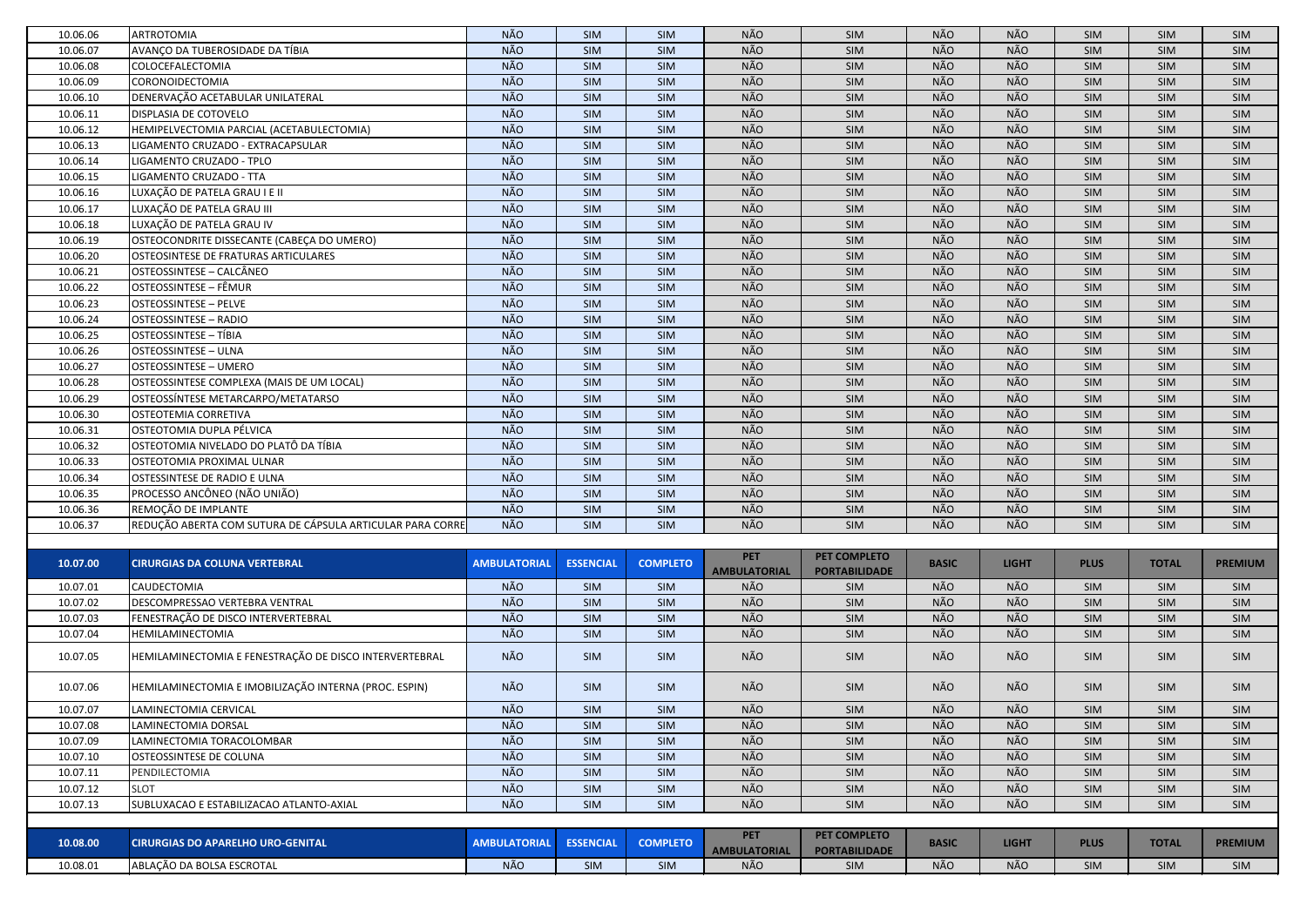| 10.08.02 | AMPUT. TOTAL DO PÊNIS COM ORQUIECTOMIA E URETROSTOMIA           | NÃO.                | <b>SIM</b>       | <b>SIM</b>      | NÃO                               | SIM                                         | NÃO          | <b>NÃO</b>   | <b>SIM</b>  | <b>SIM</b>   | <b>SIM</b>     |
|----------|-----------------------------------------------------------------|---------------------|------------------|-----------------|-----------------------------------|---------------------------------------------|--------------|--------------|-------------|--------------|----------------|
| 10.08.03 | AMPUT. TOTAL DO PÊNIS E URETROSTOMIA                            | NÃO                 | <b>SIM</b>       | SIM             | NÃO                               | SIM                                         | NÃO          | NÃO          | <b>SIM</b>  | <b>SIM</b>   | <b>SIM</b>     |
| 10.08.04 | <b>CISTORRAFIA</b>                                              | NÃO                 | <b>SIM</b>       | SIM             | NÃO                               | SIM                                         | NÃO          | NÃO          | <b>SIM</b>  | SIM          | <b>SIM</b>     |
| 10.08.05 | <b>CISTOTOMIA</b>                                               | NÃO                 | SIM              | SIM             | NÃO                               | SIM                                         | NÃO          | NÃO          | <b>SIM</b>  | <b>SIM</b>   | <b>SIM</b>     |
| 10.08.06 | CRIPTORQUIDISMO ABDOMINAL/ECTOPIC                               | NÃO                 | <b>SIM</b>       | SIM             | NÃO                               | SIM                                         | NÃO          | NÃO          | <b>SIM</b>  | SIM          | <b>SIM</b>     |
| 10.08.07 | CRIPTORQUIDISMO SUBCUTÂNEO                                      | NÃO                 | <b>SIM</b>       | SIM             | NÃO                               | SIM                                         | NÃO          | NÃO          | SIM         | SIM          | <b>SIM</b>     |
| 10.08.08 | <b>FIMOSE OU PARAFIMOSE</b>                                     | NÃO                 | <b>SIM</b>       | SIM             | NÃO                               | SIM                                         | NÃO          | NÃO          | SIM         | SIM          | <b>SIM</b>     |
| 10.08.09 | MASTECTOMIA TOTAL (CANINO)                                      | NÃO                 | <b>SIM</b>       | SIM             | NÃO                               | SIM                                         | <b>NÃO</b>   | NÃO          | SIM         | SIM          | <b>SIM</b>     |
| 10.08.10 | MASTECTOMIA TOTAL (FELINO)                                      | NÃO                 | <b>SIM</b>       | SIM             | NÃO                               | SIM                                         | NÃO          | NÃO          | <b>SIM</b>  | SIM          | <b>SIM</b>     |
| 10.08.11 | MASTECTOMIA TOTAL E OVÁRIO-HISTERECTOMIA (CANINO)               | NÃO                 | SIM              | SIM             | NÃO                               | SIM                                         | NÃO          | NÃO          | <b>SIM</b>  | SIM          | <b>SIM</b>     |
| 10.08.12 | MASTECTOMIA TOTAL E OVÁRIO-HISTERECTOMIA (FELINO)               | NÃO                 | <b>SIM</b>       | SIM             | NÃO                               | SIM                                         | NÃO          | NÃO          | <b>SIM</b>  | SIM          | <b>SIM</b>     |
| 10.08.13 | MASTECTOMIA TOTAL UNILATERAL (CANINO)                           | NÃO                 | SIM              | SIM             | NÃO                               | SIM                                         | NÃO          | NÃO          | <b>SIM</b>  | SIM          | <b>SIM</b>     |
| 10.08.14 | MASTECTOMIA TOTAL UNILATERAL (FELINO)                           | NÃO                 | SIM              | SIM             | NÃO                               | SIM                                         | NÃO          | <b>NÃO</b>   | <b>SIM</b>  | SIM          | <b>SIM</b>     |
| 10.08.15 | MASTECTOMIA TOTAL UNILATERAL E OVÁRIO-HISTERECTOMIA<br>(CANINO) | NÃO                 | <b>SIM</b>       | <b>SIM</b>      | NÃO                               | <b>SIM</b>                                  | NÃO          | NÃO          | <b>SIM</b>  | <b>SIM</b>   | <b>SIM</b>     |
| 10.08.16 | MASTECTOMIA TOTAL UNILATERAL E OVÁRIO-HISTERECTOMIA<br>(FELINO) | NÃO                 | <b>SIM</b>       | <b>SIM</b>      | NÃO                               | <b>SIM</b>                                  | NÃO          | NÃO          | <b>SIM</b>  | <b>SIM</b>   | <b>SIM</b>     |
| 10.08.17 | MONORQUÍDICO (TESTÍCULO BOLSA)                                  | NÃO                 | <b>SIM</b>       | SIM             | <b>NÃO</b>                        | SIM                                         | NÃO          | NÃO          | <b>SIM</b>  | SIM          | <b>SIM</b>     |
| 10.08.18 | NEFRECTOMIA                                                     | NÃO                 | SIM              | SIM             | NÃO                               | SIM                                         | NÃO          | NÃO          | <b>SIM</b>  | SIM          | <b>SIM</b>     |
| 10.08.19 | ORQUIECTOMIA - CANINO                                           | NÃO                 | <b>SIM</b>       | SIM             | NÃO                               | SIM                                         | NÃO          | NÃO          | NÃO         | SIM          | <b>SIM</b>     |
| 10.08.20 | ORQUIECTOMIA – FELINO                                           | NÃO                 | SIM              | SIM             | NÃO                               | SIM                                         | NÃO          | NÃO          | NÃO         | SIM          | <b>SIM</b>     |
| 10.08.21 | OVÁRIO-HISTERECTOMIA - CANINO                                   | NÃO                 | SIM              | SIM             | NÃO                               | SIM                                         | <b>NÃO</b>   | NÃO          | <b>NÃO</b>  | SIM          | <b>SIM</b>     |
| 10.08.22 | OVÁRIO-HISTERECTOMIA - FELINO                                   | NÃO                 | SIM              | SIM             | <b>NÃO</b>                        | SIM                                         | NÃO          | <b>NÃO</b>   | NÃO         | SIM          | <b>SIM</b>     |
| 10.08.23 | <b>PIOMETRA</b>                                                 | NÃO                 | SIM              | SIM             | NÃO                               | SIM                                         | <b>NÃO</b>   | NÃO          | <b>SIM</b>  | <b>SIM</b>   | <b>SIM</b>     |
| 10.08.24 | PIOMETRA DE COTO UTERINO                                        | NÃO                 | SIM              | SIM             | NÃO                               | SIM                                         | NÃO          | NÃO          | <b>SIM</b>  | SIM          | <b>SIM</b>     |
| 10.08.25 | PÓLIPO VAGINAL                                                  | NÃO                 | SIM              | SIM             | NÃO                               | SIM                                         | NÃO          | NÃO          | <b>SIM</b>  | SIM          | <b>SIM</b>     |
| 10.08.26 | PROLAPSO DE URETRA                                              | NÃO                 | SIM              | SIM             | NÃO                               | SIM                                         | <b>NÃO</b>   | NÃO          | SIM         | SIM          | <b>SIM</b>     |
| 10.08.27 | PROLAPSO DE ÚTERO - OVÁRIO-HISTERECTOMIA                        | NÃO                 | SIM              | SIM             | NÃO                               | SIM                                         | NÃO          | NÃO          | SIM         | SIM          | <b>SIM</b>     |
| 10.08.28 | <b>URETEROSTOMIA BILATERAL</b>                                  | NÃO                 | <b>SIM</b>       | SIM             | NÃO                               | SIM                                         | NÃO          | NÃO          | <b>SIM</b>  | SIM          | SIM            |
| 10.08.29 | URETEROSTOMIA UNILATERAL                                        | NÃO                 | <b>SIM</b>       | SIM             | NÃO                               | SIM                                         | NÃO          | NÃO          | <b>SIM</b>  | SIM          | <b>SIM</b>     |
| 10.08.30 | <b>URETROSTOMIA</b>                                             | NÃO                 | <b>SIM</b>       | SIM             | NÃO                               | <b>SIM</b>                                  | NÃO          | NÃO          | <b>SIM</b>  | <b>SIM</b>   | <b>SIM</b>     |
| 10.08.31 | OVÁRIO REMANESCENTE                                             | NÃO                 | SIM              | SIM             | NÃO                               | SIM                                         | <b>NÃO</b>   | NÃO          | SIM         | SIM          | SIM            |
| 10.08.32 | <b>CISTECTOMIA</b>                                              | NÃO.                | <b>SIM</b>       | <b>SIM</b>      | <b>NÃO</b>                        | <b>SIM</b>                                  | NÃO          | <b>NÃO</b>   | <b>SIM</b>  | <b>SIM</b>   | <b>SIM</b>     |
|          |                                                                 |                     |                  |                 |                                   |                                             |              |              |             |              |                |
| 10.09.00 | <b>HERNIORRAFIAS</b>                                            | <b>AMBULATORIAL</b> | <b>ESSENCIAL</b> | <b>COMPLETO</b> | <b>PET</b><br><b>AMBULATORIAL</b> | <b>PET COMPLETO</b><br><b>PORTABILIDADE</b> | <b>BASIC</b> | <b>LIGHT</b> | <b>PLUS</b> | <b>TOTAL</b> | <b>PREMIUM</b> |
| 10.09.01 | HÉRNIA DIAFRAGMÁTICA                                            | NÃO                 | <b>SIM</b>       | <b>SIM</b>      | NÃO                               | <b>SIM</b>                                  | NÃO          | NÃO          | <b>SIM</b>  | <b>SIM</b>   | <b>SIM</b>     |
| 10.09.02 | HÉRNIA INGUINAL                                                 | NÃO                 | SIM              | SIM             | NÃO                               | SIM                                         | NÃO          | NÃO          | <b>SIM</b>  | SIM          | <b>SIM</b>     |
| 10.09.03 | HÉRNIA PERINEAL                                                 | NÃO                 | SIM              | SIM             | NÃO                               | SIM                                         | NÃO          | NÃO          | <b>SIM</b>  | SIM          | <b>SIM</b>     |
| 10.09.04 | HÉRNIA UMBILICAL                                                | NÃO                 | SIM              | SIM             | NÃO                               | SIM                                         | NÃO          | NÃO          | SIM         | SIM          | <b>SIM</b>     |
| 10.09.05 | HÉRNIA UMBILICAL-PERSISTÊNCIA DE ÚRACO                          | NÃO                 | <b>SIM</b>       | SIM             | NÃO                               | SIM                                         | NÃO          | NÃO          | SIM         | SIM          | <b>SIM</b>     |
|          |                                                                 |                     |                  |                 |                                   |                                             |              |              |             |              |                |
| 10.10.00 | CIRURGIAS DO APARELHO RESPIRATÓRIO E CARDIO-VASCULAR            | <b>AMBULATORIAL</b> | <b>ESSENCIAL</b> | <b>COMPLETO</b> | <b>PET</b><br><b>AMBULATORIAL</b> | PET COMPLETO<br><b>PORTABILIDADE</b>        | <b>BASIC</b> | <b>LIGHT</b> | <b>PLUS</b> | <b>TOTAL</b> | <b>PREMIUM</b> |
| 10.10.01 | LOBECTOMIA PULMONAR                                             | NÃO                 | <b>SIM</b>       | SIM             | NÃO                               | <b>SIM</b>                                  | NÃO          | NÃO          | <b>SIM</b>  | SIM          | SIM            |
| 10.10.02 | PERSISTÊNCIA DO ARCO AORTICO DIREITO                            | NÃO                 | SIM              | SIM             | NÃO                               | SIM                                         | NÃO          | NÃO          | SIM         | SIM          | <b>SIM</b>     |
| 10.10.03 | PERSISTÊNCIA DO DUCTO ARTERIOSO                                 | <b>NÃO</b>          | SIM              | SIM             | <b>NÃO</b>                        | SIM                                         | <b>NÃO</b>   | NÃO          | SIM         | SIM          | SIM            |
| 10.10.04 | TRAQUEOSTOMIA                                                   | NÃO                 | <b>SIM</b>       | SIM             | NÃO                               | SIM                                         | NÃO          | NÃO          | SIM         | SIM          | <b>SIM</b>     |
| 10.10.05 | TORACOPLASTIA                                                   | NÃO                 | <b>SIM</b>       | SIM             | NÃO                               | SIM                                         | NÃO          | NÃO          | SIM         | SIM          | <b>SIM</b>     |
| 10.10.06 | TORACOTOMIA EXPLORATÓRIA                                        | NÃO                 | <b>SIM</b>       | SIM             | NÃO                               | SIM                                         | NÃO          | NÃO          | <b>SIM</b>  | SIM          | <b>SIM</b>     |
| 10.11.00 | <b>CIRURGIA GERAL DO ABDOME</b>                                 | <b>AMBULATORIAL</b> | <b>ESSENCIAL</b> | <b>COMPLETO</b> | <b>PET</b><br><b>AMBULATORIAL</b> | PET COMPLETO<br><b>PORTABILIDADE</b>        | <b>BASIC</b> | <b>LIGHT</b> | <b>PLUS</b> | <b>TOTAL</b> | <b>PREMIUM</b> |
| 10.11.01 | EVENTRAÇÃO - EVISCERAÇÃO                                        | NÃO                 | SIM              | SIM             | NÃO                               | SIM                                         | NÃO          | NÃO          | SIM         | SIM          | SIM            |
|          |                                                                 |                     |                  |                 |                                   |                                             |              |              |             |              |                |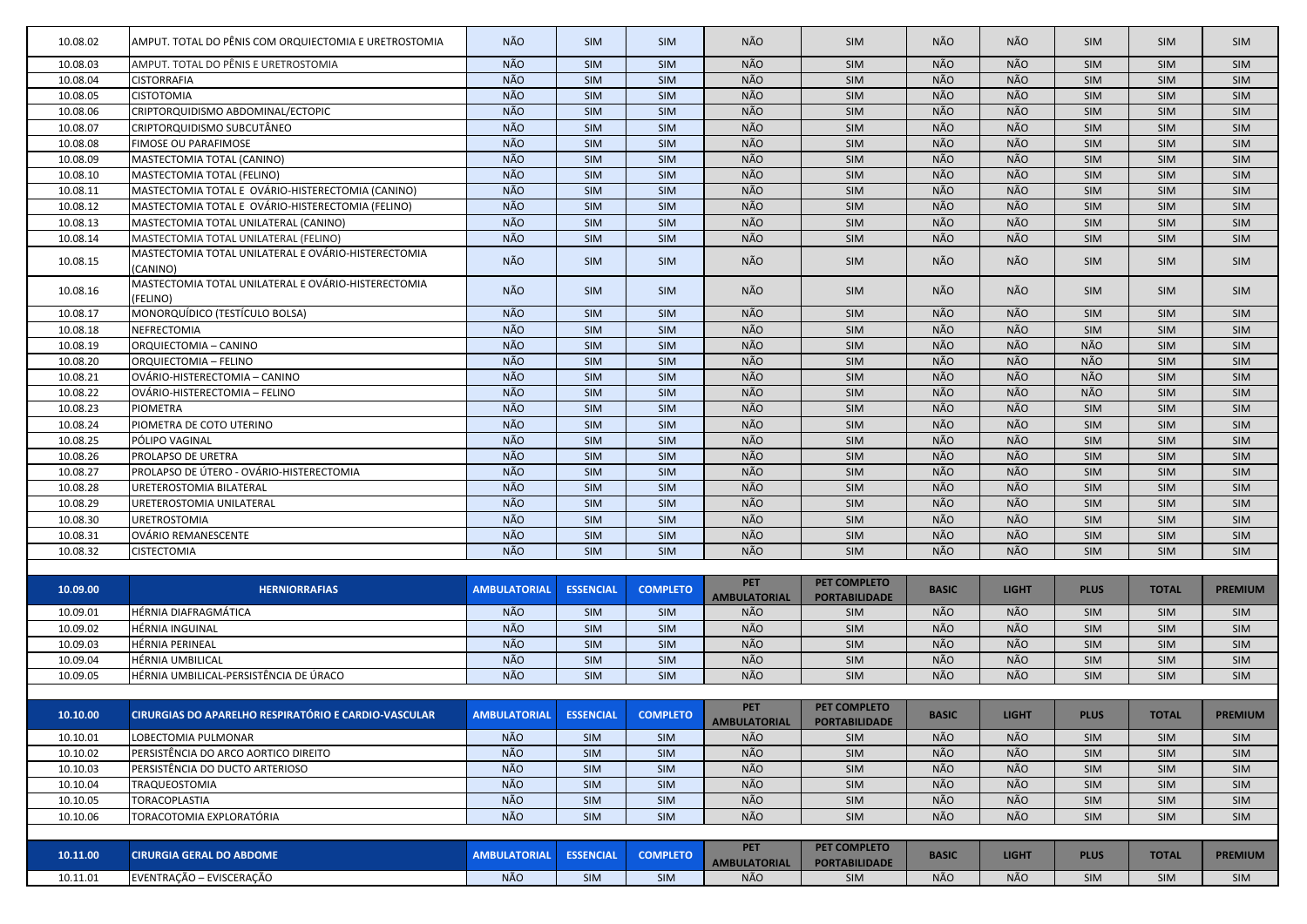| <b>PET</b><br>PET COMPLETO<br>10.12.00<br>OUTROS PROCEDIMENTOS CIRÚRGICOS (GRAU DE COMPLEXIDADE)<br><b>AMBULATORIAL</b><br><b>ESSENCIAL</b><br><b>COMPLETO</b><br><b>BASIC</b><br><b>LIGHT</b><br><b>PLUS</b><br><b>TOTAL</b><br><b>PREMIUM</b><br><b>AMBULATORIAL</b><br><b>PORTABILIDADE</b><br>NÃO<br>NÃO<br>NÃO<br>SIM<br><b>NÃO</b><br>10.12.01<br>AMPUTAÇÃO DE UNHA<br><b>SIM</b><br>SIM<br>SIM<br>SIM<br><b>SIM</b><br>BIÓPSIA DE LINFONODO PERCUTÂNEA<br>NÃO<br>NÃO<br>NÃO<br>NÃO<br>SIM<br>SIM<br>10.12.02<br>SIM<br>SIM<br>SIM<br><b>SIM</b><br><b>NÃO</b><br>NÃO<br>NÃO<br>NÃO<br><b>BIÓPSIA HEPÁTICA</b><br>SIM<br>SIM<br>SIM<br>10.12.03<br>SIM<br>SIM<br><b>SIM</b><br><b>NÃO</b><br>NÃO<br>NÃO<br>NÃO<br>10.12.04<br>BIÓPSIA INTESTINAL<br>SIM<br>SIM<br>SIM<br>SIM<br>SIM<br><b>SIM</b><br>BIÓPSIA ÓSSEA (SOMENTE EM CLÍNICA)<br><b>NÃO</b><br>NÃO<br>NÃO<br>NÃO<br>10.12.05<br>SIM<br>SIM<br>SIM<br>SIM<br>SIM<br>SIM<br><b>NÃO</b><br>NÃO<br>NÃO<br>NÃO<br>SIM<br>SIM<br>SIM<br>SIM<br>10.12.06<br>BIÓSPIA DE LINFONODO ABDOMINAL<br>SIM<br>SIM<br>NÃO<br>NÃO<br>NÃO<br>NÃO<br>10.12.08<br>LINFADENECTOMIA<br>SIM<br>SIM<br><b>SIM</b><br>SIM<br>SIM<br>SIM<br>NEOPLASIAS DE CAVIDADE ABDOMINAL - ADRENAIS, MESENQUIMAIS<br>NÃO<br>NÃO<br>NÃO<br>NÃO<br>10.12.09<br>SIM<br><b>SIM</b><br>SIM<br>SIM<br>SIM<br>SIM<br><b>ADERIDAS</b><br>NEOPLASIAS DE CAVIDADE ABDOMINAL - MESENQUIMAIS NÃO<br>NÃO<br>NÃO<br>NÃO<br>NÃO<br>10.12.10<br><b>SIM</b><br><b>SIM</b><br>SIM<br>SIM<br>SIM<br><b>SIM</b><br><b>ADERIDAS</b><br>NÃO<br>NÃO<br>NÃO<br>RESSECÇÃO DO LINFONODO SENTINELA<br>NÃO<br>SIM<br>10.12.11<br><b>SIM</b><br>SIM<br><b>SIM</b><br>SIM<br>SIM<br><b>NÃO</b><br>NÃO<br>NÃO<br>NÃO<br>10.12.12<br>RETIRADA de PAPILOMA ORAL<br>SIM<br>SIM<br>SIM<br>SIM<br>SIM<br>SIM<br>NÃO<br>NÃO<br>NÃO<br>NÃO<br>10.12.13<br><b>BIÓPSIA GASTRICA</b><br>SIM<br>SIM<br>SIM<br>SIM<br>SIM<br>SIM<br><b>PET</b><br>PET COMPLETO<br><b>LIGHT</b><br><b>PLUS</b><br>10.13.00<br><b>ANESTESIAS</b><br><b>AMBULATORIAL</b><br><b>ESSENCIAL</b><br><b>COMPLETO</b><br><b>BASIC</b><br><b>TOTAL</b><br><b>PREMIUM</b><br><b>AMBULATORIAL</b><br><b>PORTABILIDADE</b><br>NÃO<br><b>NÃO</b><br>NÃO<br><b>NÃO</b><br>10.13.01<br>$ASA (I - II)$<br><b>SIM</b><br><b>SIM</b><br>SIM<br>SIM<br>SIM<br>SIM<br>NÃO<br>NÃO<br>NÃO<br>NÃO<br>10.13.02<br>ASA (III)<br>SIM<br>SIM<br>SIM<br>SIM<br>SIM<br>SIM<br>NÃO<br><b>NÃO</b><br><b>NÃO</b><br><b>NÃO</b><br>SIM<br>SIM<br>10.13.03<br>ASA (IV - V)<br>SIM<br>SIM<br>SIM<br>SIM<br>10.13.04<br><b>ANESTESIA LOCAL</b><br>SIM<br>SIM<br>SIM<br>SIM<br>SIM<br>SIM<br>SIM<br>SIM<br>SIM<br>SIM<br>NÃO<br>NÃO<br>NÃO<br>NÃO<br>10.13.05<br><b>ANESTESIA EPIDURAL</b><br>SIM<br>SIM<br>SIM<br>SIM<br>SIM<br>SIM<br>NÃO<br>NÃO<br>SIM<br>SIM<br>SIM<br>SIM<br>SIM<br>SIM<br>10.13.06<br>ANESTESIA GERAL (SOMENTE INTRAVENOSA)<br>SIM<br>SIM<br>10.13.07<br><b>BLOQUEIOS REGIONAIS</b><br><b>SIM</b><br>SIM<br>SIM<br>SIM<br>SIM<br>SIM<br>SIM<br>SIM<br><b>SIM</b><br><b>SIM</b><br>TRANQUILIZACAO/SEDACAO<br><b>SIM</b><br>SIM<br>SIM<br>SIM<br>SIM<br>SIM<br>SIM<br>SIM<br>SIM<br>10.13.08<br>SIM<br>NÃO<br>NÃO<br>NÃO<br>ANESTESIA BRAQUICEFÁLICOS<br>SIM<br>10.13.09<br><b>SIM</b><br><b>SIM</b><br><b>SIM</b><br><b>SIM</b><br>SIM<br><b>SIM</b><br><b>PET</b><br>PET COMPLETO<br>10.14.00<br><b>AMBULATORIAL</b><br><b>ESSENCIAL</b><br><b>COMPLETO</b><br><b>BASIC</b><br><b>LIGHT</b><br><b>PLUS</b><br><b>TOTAL</b><br><b>SISTEMA TEGUMENTAR</b><br><b>PREMIUM</b><br><b>AMBULATORIAL</b><br><b>PORTABILIDADE</b><br>NÃO<br>NÃO<br>SIM<br>NÃO<br>NÃO<br>SIM<br>ABLAÇÃO DE GL. AD ANAL<br>SIM<br>SIM<br>SIM<br>SIM<br>10.14.01<br>NÃO<br>BIÓPSIA DE PELE (COM BOTÃO ANESTÉSICO)<br>NÃO<br>NÃO<br>NÃO<br>SIM<br>10.14.02<br><b>SIM</b><br><b>SIM</b><br>SIM<br>SIM<br><b>SIM</b><br>EXCISÃO DE NEOPLASIAS CUTÂNEAS BENIGNAS ACIMA DE 10 CM<br>NÃO<br>NÃO<br>NÃO<br><b>NÃO</b><br><b>SIM</b><br><b>SIM</b><br><b>SIM</b><br><b>SIM</b><br>10.14.03<br><b>SIM</b><br><b>SIM</b><br>(LIPOMAS, ADENOMAS, CISTOS)<br>EXCISÃO DE NEOPLASIAS CUTÂNEAS BENIGNAS ATE 3 CM (LIPOMAS,<br>NÃO<br>NÃO<br>NÃO<br>NÃO<br>10.14.04<br>SIM<br>SIM<br>SIM<br>SIM<br><b>SIM</b><br>SIM<br>ADENOMAS, CISTOS)<br>EXCISÃO DE NEOPLASIAS CUTÂNEAS BENIGNAS DE 3 A 6 CM<br>NÃO<br>NÃO<br>NÃO<br>NÃO<br>10.14.05<br><b>SIM</b><br><b>SIM</b><br>SIM<br><b>SIM</b><br>SIM<br><b>SIM</b><br>(LIPOMAS, ADENOMAS, CISTOS)<br>EXCISÃO DE NEOPLASIAS CUTÂNEAS BENIGNAS DE 6 A 10 CM<br>NÃO<br>NÃO<br>NÃO<br>NÃO<br>10.14.06<br><b>SIM</b><br><b>SIM</b><br>SIM<br><b>SIM</b><br>SIM<br><b>SIM</b><br>(LIPOMAS, ADENOMAS, CISTOS)<br>NÃO<br>NÃO<br>NÃO<br>NÃO<br>10.14.07<br>EXCISÃO DE NEOPLASIAS CUTÂNEAS MALIGNAS ACIMA DE 10 CM<br>SIM<br><b>SIM</b><br>SIM<br><b>SIM</b><br>SIM<br><b>SIM</b><br>NÃO<br>NÃO<br>NÃO<br>NÃO<br>EXCISÃO DE NEOPLASIAS CUTÂNEAS MALIGNAS ATE 3 CM<br>SIM<br>SIM<br>SIM<br>SIM<br>10.14.08<br>SIM<br><b>SIM</b><br>NÃO<br>NÃO<br>NÃO<br>NÃO<br>10.14.09<br>EXCISÃO DE NEOPLASIAS CUTÂNEAS MALIGNAS DE 3 A 6 CM<br>SIM<br><b>SIM</b><br>SIM<br>SIM<br>SIM<br><b>SIM</b><br>NÃO<br>NÃO<br>NÃO<br>NÃO<br>10.14.10<br>EXCISÃO DE NEOPLASIAS CUTÂNEAS MALIGNAS DE 6 A 10 CM<br><b>SIM</b><br>SIM<br>SIM<br><b>SIM</b><br><b>SIM</b><br><b>SIM</b><br>NÃO<br>NÃO<br>NÃO<br>NÃO<br>10.14.11<br>RESSECÇÃO DE VERRUGA<br>SIM<br>SIM<br><b>SIM</b><br><b>SIM</b><br>SIM<br><b>SIM</b><br>NÃO<br>NÃO<br>NÃO<br>10.14.12<br>TAXA DE ANAPLASTIA (RETALHO)<br>NÃO<br><b>SIM</b><br>SIM<br>SIM<br><b>SIM</b><br>SIM<br><b>SIM</b><br>REJEIÇÃO SUTURA (MUSCULATURA E PELE)<br>10.14.13<br><b>PET</b><br>PET COMPLETO<br>INTERNAÇÃO DIÁRIA (COM MEDICAMENTOS e PROCEDIMENTOS)<br>20.01.00<br><b>AMBULATORIAL</b><br><b>ESSENCIAL</b><br><b>COMPLETO</b><br><b>BASIC</b><br><b>LIGHT</b><br><b>PLUS</b><br><b>TOTAL</b><br><b>PREMIUM</b><br><b>PORTABILIDADE</b><br><b>AMBULATORIAL</b><br>NÃO<br>NÃO<br>NÃO<br>20.01.01<br>CENTRO CIRURGICO - CIRURGIA GRANDE PORTE<br><b>SIM</b><br>NÃO<br><b>SIM</b><br>SIM<br><b>SIM</b><br>SIM<br><b>SIM</b><br>NÃO<br>NÃO<br>NÃO<br>NÃO<br>20.01.02<br><b>SIM</b><br><b>SIM</b><br>SIM<br>CENTRO CIRURGICO - CIRURGIA MEDIO PORTE<br><b>SIM</b><br>SIM<br><b>SIM</b> | 10.11.02 | LAPAROTOMIA EXPLORATORIA | <b>NÃO</b> | <b>SIM</b> | <b>SIM</b> | NÃO | SIM | NÃO | NÃO | SIM | SIM | <b>SIM</b> |
|----------------------------------------------------------------------------------------------------------------------------------------------------------------------------------------------------------------------------------------------------------------------------------------------------------------------------------------------------------------------------------------------------------------------------------------------------------------------------------------------------------------------------------------------------------------------------------------------------------------------------------------------------------------------------------------------------------------------------------------------------------------------------------------------------------------------------------------------------------------------------------------------------------------------------------------------------------------------------------------------------------------------------------------------------------------------------------------------------------------------------------------------------------------------------------------------------------------------------------------------------------------------------------------------------------------------------------------------------------------------------------------------------------------------------------------------------------------------------------------------------------------------------------------------------------------------------------------------------------------------------------------------------------------------------------------------------------------------------------------------------------------------------------------------------------------------------------------------------------------------------------------------------------------------------------------------------------------------------------------------------------------------------------------------------------------------------------------------------------------------------------------------------------------------------------------------------------------------------------------------------------------------------------------------------------------------------------------------------------------------------------------------------------------------------------------------------------------------------------------------------------------------------------------------------------------------------------------------------------------------------------------------------------------------------------------------------------------------------------------------------------------------------------------------------------------------------------------------------------------------------------------------------------------------------------------------------------------------------------------------------------------------------------------------------------------------------------------------------------------------------------------------------------------------------------------------------------------------------------------------------------------------------------------------------------------------------------------------------------------------------------------------------------------------------------------------------------------------------------------------------------------------------------------------------------------------------------------------------------------------------------------------------------------------------------------------------------------------------------------------------------------------------------------------------------------------------------------------------------------------------------------------------------------------------------------------------------------------------------------------------------------------------------------------------------------------------------------------------------------------------------------------------------------------------------------------------------------------------------------------------------------------------------------------------------------------------------------------------------------------------------------------------------------------------------------------------------------------------------------------------------------------------------------------------------------------------------------------------------------------------------------------------------------------------------------------------------------------------------------------------------------------------------------------------------------------------------------------------------------------------------------------------------------------------------------------------------------------------------------------------------------------------------------------------------------------------------------------------------------------------------------------------------------------------------------------------------------------------------------------------------------------------------------------------------------------------------------------------------------------------------------------------------------------------------------------------------------------------------------------------------------------------------------------------------------------------------------------------------------------------------------------------------------------------------------------------------------------------------------------------------------------------------------------------------------------------------------------------------------------------------------------------------------------------------------------------------------------------------------------------------------------------------------------------------------------------------------------------------------------------------------------------------------------------------------------------------------------------------------------|----------|--------------------------|------------|------------|------------|-----|-----|-----|-----|-----|-----|------------|
|                                                                                                                                                                                                                                                                                                                                                                                                                                                                                                                                                                                                                                                                                                                                                                                                                                                                                                                                                                                                                                                                                                                                                                                                                                                                                                                                                                                                                                                                                                                                                                                                                                                                                                                                                                                                                                                                                                                                                                                                                                                                                                                                                                                                                                                                                                                                                                                                                                                                                                                                                                                                                                                                                                                                                                                                                                                                                                                                                                                                                                                                                                                                                                                                                                                                                                                                                                                                                                                                                                                                                                                                                                                                                                                                                                                                                                                                                                                                                                                                                                                                                                                                                                                                                                                                                                                                                                                                                                                                                                                                                                                                                                                                                                                                                                                                                                                                                                                                                                                                                                                                                                                                                                                                                                                                                                                                                                                                                                                                                                                                                                                                                                                                                                                                                                                                                                                                                                                                                                                                                                                                                                                                                                                                                                              |          |                          |            |            |            |     |     |     |     |     |     |            |
|                                                                                                                                                                                                                                                                                                                                                                                                                                                                                                                                                                                                                                                                                                                                                                                                                                                                                                                                                                                                                                                                                                                                                                                                                                                                                                                                                                                                                                                                                                                                                                                                                                                                                                                                                                                                                                                                                                                                                                                                                                                                                                                                                                                                                                                                                                                                                                                                                                                                                                                                                                                                                                                                                                                                                                                                                                                                                                                                                                                                                                                                                                                                                                                                                                                                                                                                                                                                                                                                                                                                                                                                                                                                                                                                                                                                                                                                                                                                                                                                                                                                                                                                                                                                                                                                                                                                                                                                                                                                                                                                                                                                                                                                                                                                                                                                                                                                                                                                                                                                                                                                                                                                                                                                                                                                                                                                                                                                                                                                                                                                                                                                                                                                                                                                                                                                                                                                                                                                                                                                                                                                                                                                                                                                                                              |          |                          |            |            |            |     |     |     |     |     |     |            |
|                                                                                                                                                                                                                                                                                                                                                                                                                                                                                                                                                                                                                                                                                                                                                                                                                                                                                                                                                                                                                                                                                                                                                                                                                                                                                                                                                                                                                                                                                                                                                                                                                                                                                                                                                                                                                                                                                                                                                                                                                                                                                                                                                                                                                                                                                                                                                                                                                                                                                                                                                                                                                                                                                                                                                                                                                                                                                                                                                                                                                                                                                                                                                                                                                                                                                                                                                                                                                                                                                                                                                                                                                                                                                                                                                                                                                                                                                                                                                                                                                                                                                                                                                                                                                                                                                                                                                                                                                                                                                                                                                                                                                                                                                                                                                                                                                                                                                                                                                                                                                                                                                                                                                                                                                                                                                                                                                                                                                                                                                                                                                                                                                                                                                                                                                                                                                                                                                                                                                                                                                                                                                                                                                                                                                                              |          |                          |            |            |            |     |     |     |     |     |     |            |
|                                                                                                                                                                                                                                                                                                                                                                                                                                                                                                                                                                                                                                                                                                                                                                                                                                                                                                                                                                                                                                                                                                                                                                                                                                                                                                                                                                                                                                                                                                                                                                                                                                                                                                                                                                                                                                                                                                                                                                                                                                                                                                                                                                                                                                                                                                                                                                                                                                                                                                                                                                                                                                                                                                                                                                                                                                                                                                                                                                                                                                                                                                                                                                                                                                                                                                                                                                                                                                                                                                                                                                                                                                                                                                                                                                                                                                                                                                                                                                                                                                                                                                                                                                                                                                                                                                                                                                                                                                                                                                                                                                                                                                                                                                                                                                                                                                                                                                                                                                                                                                                                                                                                                                                                                                                                                                                                                                                                                                                                                                                                                                                                                                                                                                                                                                                                                                                                                                                                                                                                                                                                                                                                                                                                                                              |          |                          |            |            |            |     |     |     |     |     |     |            |
|                                                                                                                                                                                                                                                                                                                                                                                                                                                                                                                                                                                                                                                                                                                                                                                                                                                                                                                                                                                                                                                                                                                                                                                                                                                                                                                                                                                                                                                                                                                                                                                                                                                                                                                                                                                                                                                                                                                                                                                                                                                                                                                                                                                                                                                                                                                                                                                                                                                                                                                                                                                                                                                                                                                                                                                                                                                                                                                                                                                                                                                                                                                                                                                                                                                                                                                                                                                                                                                                                                                                                                                                                                                                                                                                                                                                                                                                                                                                                                                                                                                                                                                                                                                                                                                                                                                                                                                                                                                                                                                                                                                                                                                                                                                                                                                                                                                                                                                                                                                                                                                                                                                                                                                                                                                                                                                                                                                                                                                                                                                                                                                                                                                                                                                                                                                                                                                                                                                                                                                                                                                                                                                                                                                                                                              |          |                          |            |            |            |     |     |     |     |     |     |            |
|                                                                                                                                                                                                                                                                                                                                                                                                                                                                                                                                                                                                                                                                                                                                                                                                                                                                                                                                                                                                                                                                                                                                                                                                                                                                                                                                                                                                                                                                                                                                                                                                                                                                                                                                                                                                                                                                                                                                                                                                                                                                                                                                                                                                                                                                                                                                                                                                                                                                                                                                                                                                                                                                                                                                                                                                                                                                                                                                                                                                                                                                                                                                                                                                                                                                                                                                                                                                                                                                                                                                                                                                                                                                                                                                                                                                                                                                                                                                                                                                                                                                                                                                                                                                                                                                                                                                                                                                                                                                                                                                                                                                                                                                                                                                                                                                                                                                                                                                                                                                                                                                                                                                                                                                                                                                                                                                                                                                                                                                                                                                                                                                                                                                                                                                                                                                                                                                                                                                                                                                                                                                                                                                                                                                                                              |          |                          |            |            |            |     |     |     |     |     |     |            |
|                                                                                                                                                                                                                                                                                                                                                                                                                                                                                                                                                                                                                                                                                                                                                                                                                                                                                                                                                                                                                                                                                                                                                                                                                                                                                                                                                                                                                                                                                                                                                                                                                                                                                                                                                                                                                                                                                                                                                                                                                                                                                                                                                                                                                                                                                                                                                                                                                                                                                                                                                                                                                                                                                                                                                                                                                                                                                                                                                                                                                                                                                                                                                                                                                                                                                                                                                                                                                                                                                                                                                                                                                                                                                                                                                                                                                                                                                                                                                                                                                                                                                                                                                                                                                                                                                                                                                                                                                                                                                                                                                                                                                                                                                                                                                                                                                                                                                                                                                                                                                                                                                                                                                                                                                                                                                                                                                                                                                                                                                                                                                                                                                                                                                                                                                                                                                                                                                                                                                                                                                                                                                                                                                                                                                                              |          |                          |            |            |            |     |     |     |     |     |     |            |
|                                                                                                                                                                                                                                                                                                                                                                                                                                                                                                                                                                                                                                                                                                                                                                                                                                                                                                                                                                                                                                                                                                                                                                                                                                                                                                                                                                                                                                                                                                                                                                                                                                                                                                                                                                                                                                                                                                                                                                                                                                                                                                                                                                                                                                                                                                                                                                                                                                                                                                                                                                                                                                                                                                                                                                                                                                                                                                                                                                                                                                                                                                                                                                                                                                                                                                                                                                                                                                                                                                                                                                                                                                                                                                                                                                                                                                                                                                                                                                                                                                                                                                                                                                                                                                                                                                                                                                                                                                                                                                                                                                                                                                                                                                                                                                                                                                                                                                                                                                                                                                                                                                                                                                                                                                                                                                                                                                                                                                                                                                                                                                                                                                                                                                                                                                                                                                                                                                                                                                                                                                                                                                                                                                                                                                              |          |                          |            |            |            |     |     |     |     |     |     |            |
|                                                                                                                                                                                                                                                                                                                                                                                                                                                                                                                                                                                                                                                                                                                                                                                                                                                                                                                                                                                                                                                                                                                                                                                                                                                                                                                                                                                                                                                                                                                                                                                                                                                                                                                                                                                                                                                                                                                                                                                                                                                                                                                                                                                                                                                                                                                                                                                                                                                                                                                                                                                                                                                                                                                                                                                                                                                                                                                                                                                                                                                                                                                                                                                                                                                                                                                                                                                                                                                                                                                                                                                                                                                                                                                                                                                                                                                                                                                                                                                                                                                                                                                                                                                                                                                                                                                                                                                                                                                                                                                                                                                                                                                                                                                                                                                                                                                                                                                                                                                                                                                                                                                                                                                                                                                                                                                                                                                                                                                                                                                                                                                                                                                                                                                                                                                                                                                                                                                                                                                                                                                                                                                                                                                                                                              |          |                          |            |            |            |     |     |     |     |     |     |            |
|                                                                                                                                                                                                                                                                                                                                                                                                                                                                                                                                                                                                                                                                                                                                                                                                                                                                                                                                                                                                                                                                                                                                                                                                                                                                                                                                                                                                                                                                                                                                                                                                                                                                                                                                                                                                                                                                                                                                                                                                                                                                                                                                                                                                                                                                                                                                                                                                                                                                                                                                                                                                                                                                                                                                                                                                                                                                                                                                                                                                                                                                                                                                                                                                                                                                                                                                                                                                                                                                                                                                                                                                                                                                                                                                                                                                                                                                                                                                                                                                                                                                                                                                                                                                                                                                                                                                                                                                                                                                                                                                                                                                                                                                                                                                                                                                                                                                                                                                                                                                                                                                                                                                                                                                                                                                                                                                                                                                                                                                                                                                                                                                                                                                                                                                                                                                                                                                                                                                                                                                                                                                                                                                                                                                                                              |          |                          |            |            |            |     |     |     |     |     |     |            |
|                                                                                                                                                                                                                                                                                                                                                                                                                                                                                                                                                                                                                                                                                                                                                                                                                                                                                                                                                                                                                                                                                                                                                                                                                                                                                                                                                                                                                                                                                                                                                                                                                                                                                                                                                                                                                                                                                                                                                                                                                                                                                                                                                                                                                                                                                                                                                                                                                                                                                                                                                                                                                                                                                                                                                                                                                                                                                                                                                                                                                                                                                                                                                                                                                                                                                                                                                                                                                                                                                                                                                                                                                                                                                                                                                                                                                                                                                                                                                                                                                                                                                                                                                                                                                                                                                                                                                                                                                                                                                                                                                                                                                                                                                                                                                                                                                                                                                                                                                                                                                                                                                                                                                                                                                                                                                                                                                                                                                                                                                                                                                                                                                                                                                                                                                                                                                                                                                                                                                                                                                                                                                                                                                                                                                                              |          |                          |            |            |            |     |     |     |     |     |     |            |
|                                                                                                                                                                                                                                                                                                                                                                                                                                                                                                                                                                                                                                                                                                                                                                                                                                                                                                                                                                                                                                                                                                                                                                                                                                                                                                                                                                                                                                                                                                                                                                                                                                                                                                                                                                                                                                                                                                                                                                                                                                                                                                                                                                                                                                                                                                                                                                                                                                                                                                                                                                                                                                                                                                                                                                                                                                                                                                                                                                                                                                                                                                                                                                                                                                                                                                                                                                                                                                                                                                                                                                                                                                                                                                                                                                                                                                                                                                                                                                                                                                                                                                                                                                                                                                                                                                                                                                                                                                                                                                                                                                                                                                                                                                                                                                                                                                                                                                                                                                                                                                                                                                                                                                                                                                                                                                                                                                                                                                                                                                                                                                                                                                                                                                                                                                                                                                                                                                                                                                                                                                                                                                                                                                                                                                              |          |                          |            |            |            |     |     |     |     |     |     |            |
|                                                                                                                                                                                                                                                                                                                                                                                                                                                                                                                                                                                                                                                                                                                                                                                                                                                                                                                                                                                                                                                                                                                                                                                                                                                                                                                                                                                                                                                                                                                                                                                                                                                                                                                                                                                                                                                                                                                                                                                                                                                                                                                                                                                                                                                                                                                                                                                                                                                                                                                                                                                                                                                                                                                                                                                                                                                                                                                                                                                                                                                                                                                                                                                                                                                                                                                                                                                                                                                                                                                                                                                                                                                                                                                                                                                                                                                                                                                                                                                                                                                                                                                                                                                                                                                                                                                                                                                                                                                                                                                                                                                                                                                                                                                                                                                                                                                                                                                                                                                                                                                                                                                                                                                                                                                                                                                                                                                                                                                                                                                                                                                                                                                                                                                                                                                                                                                                                                                                                                                                                                                                                                                                                                                                                                              |          |                          |            |            |            |     |     |     |     |     |     |            |
|                                                                                                                                                                                                                                                                                                                                                                                                                                                                                                                                                                                                                                                                                                                                                                                                                                                                                                                                                                                                                                                                                                                                                                                                                                                                                                                                                                                                                                                                                                                                                                                                                                                                                                                                                                                                                                                                                                                                                                                                                                                                                                                                                                                                                                                                                                                                                                                                                                                                                                                                                                                                                                                                                                                                                                                                                                                                                                                                                                                                                                                                                                                                                                                                                                                                                                                                                                                                                                                                                                                                                                                                                                                                                                                                                                                                                                                                                                                                                                                                                                                                                                                                                                                                                                                                                                                                                                                                                                                                                                                                                                                                                                                                                                                                                                                                                                                                                                                                                                                                                                                                                                                                                                                                                                                                                                                                                                                                                                                                                                                                                                                                                                                                                                                                                                                                                                                                                                                                                                                                                                                                                                                                                                                                                                              |          |                          |            |            |            |     |     |     |     |     |     |            |
|                                                                                                                                                                                                                                                                                                                                                                                                                                                                                                                                                                                                                                                                                                                                                                                                                                                                                                                                                                                                                                                                                                                                                                                                                                                                                                                                                                                                                                                                                                                                                                                                                                                                                                                                                                                                                                                                                                                                                                                                                                                                                                                                                                                                                                                                                                                                                                                                                                                                                                                                                                                                                                                                                                                                                                                                                                                                                                                                                                                                                                                                                                                                                                                                                                                                                                                                                                                                                                                                                                                                                                                                                                                                                                                                                                                                                                                                                                                                                                                                                                                                                                                                                                                                                                                                                                                                                                                                                                                                                                                                                                                                                                                                                                                                                                                                                                                                                                                                                                                                                                                                                                                                                                                                                                                                                                                                                                                                                                                                                                                                                                                                                                                                                                                                                                                                                                                                                                                                                                                                                                                                                                                                                                                                                                              |          |                          |            |            |            |     |     |     |     |     |     |            |
|                                                                                                                                                                                                                                                                                                                                                                                                                                                                                                                                                                                                                                                                                                                                                                                                                                                                                                                                                                                                                                                                                                                                                                                                                                                                                                                                                                                                                                                                                                                                                                                                                                                                                                                                                                                                                                                                                                                                                                                                                                                                                                                                                                                                                                                                                                                                                                                                                                                                                                                                                                                                                                                                                                                                                                                                                                                                                                                                                                                                                                                                                                                                                                                                                                                                                                                                                                                                                                                                                                                                                                                                                                                                                                                                                                                                                                                                                                                                                                                                                                                                                                                                                                                                                                                                                                                                                                                                                                                                                                                                                                                                                                                                                                                                                                                                                                                                                                                                                                                                                                                                                                                                                                                                                                                                                                                                                                                                                                                                                                                                                                                                                                                                                                                                                                                                                                                                                                                                                                                                                                                                                                                                                                                                                                              |          |                          |            |            |            |     |     |     |     |     |     |            |
|                                                                                                                                                                                                                                                                                                                                                                                                                                                                                                                                                                                                                                                                                                                                                                                                                                                                                                                                                                                                                                                                                                                                                                                                                                                                                                                                                                                                                                                                                                                                                                                                                                                                                                                                                                                                                                                                                                                                                                                                                                                                                                                                                                                                                                                                                                                                                                                                                                                                                                                                                                                                                                                                                                                                                                                                                                                                                                                                                                                                                                                                                                                                                                                                                                                                                                                                                                                                                                                                                                                                                                                                                                                                                                                                                                                                                                                                                                                                                                                                                                                                                                                                                                                                                                                                                                                                                                                                                                                                                                                                                                                                                                                                                                                                                                                                                                                                                                                                                                                                                                                                                                                                                                                                                                                                                                                                                                                                                                                                                                                                                                                                                                                                                                                                                                                                                                                                                                                                                                                                                                                                                                                                                                                                                                              |          |                          |            |            |            |     |     |     |     |     |     |            |
|                                                                                                                                                                                                                                                                                                                                                                                                                                                                                                                                                                                                                                                                                                                                                                                                                                                                                                                                                                                                                                                                                                                                                                                                                                                                                                                                                                                                                                                                                                                                                                                                                                                                                                                                                                                                                                                                                                                                                                                                                                                                                                                                                                                                                                                                                                                                                                                                                                                                                                                                                                                                                                                                                                                                                                                                                                                                                                                                                                                                                                                                                                                                                                                                                                                                                                                                                                                                                                                                                                                                                                                                                                                                                                                                                                                                                                                                                                                                                                                                                                                                                                                                                                                                                                                                                                                                                                                                                                                                                                                                                                                                                                                                                                                                                                                                                                                                                                                                                                                                                                                                                                                                                                                                                                                                                                                                                                                                                                                                                                                                                                                                                                                                                                                                                                                                                                                                                                                                                                                                                                                                                                                                                                                                                                              |          |                          |            |            |            |     |     |     |     |     |     |            |
|                                                                                                                                                                                                                                                                                                                                                                                                                                                                                                                                                                                                                                                                                                                                                                                                                                                                                                                                                                                                                                                                                                                                                                                                                                                                                                                                                                                                                                                                                                                                                                                                                                                                                                                                                                                                                                                                                                                                                                                                                                                                                                                                                                                                                                                                                                                                                                                                                                                                                                                                                                                                                                                                                                                                                                                                                                                                                                                                                                                                                                                                                                                                                                                                                                                                                                                                                                                                                                                                                                                                                                                                                                                                                                                                                                                                                                                                                                                                                                                                                                                                                                                                                                                                                                                                                                                                                                                                                                                                                                                                                                                                                                                                                                                                                                                                                                                                                                                                                                                                                                                                                                                                                                                                                                                                                                                                                                                                                                                                                                                                                                                                                                                                                                                                                                                                                                                                                                                                                                                                                                                                                                                                                                                                                                              |          |                          |            |            |            |     |     |     |     |     |     |            |
|                                                                                                                                                                                                                                                                                                                                                                                                                                                                                                                                                                                                                                                                                                                                                                                                                                                                                                                                                                                                                                                                                                                                                                                                                                                                                                                                                                                                                                                                                                                                                                                                                                                                                                                                                                                                                                                                                                                                                                                                                                                                                                                                                                                                                                                                                                                                                                                                                                                                                                                                                                                                                                                                                                                                                                                                                                                                                                                                                                                                                                                                                                                                                                                                                                                                                                                                                                                                                                                                                                                                                                                                                                                                                                                                                                                                                                                                                                                                                                                                                                                                                                                                                                                                                                                                                                                                                                                                                                                                                                                                                                                                                                                                                                                                                                                                                                                                                                                                                                                                                                                                                                                                                                                                                                                                                                                                                                                                                                                                                                                                                                                                                                                                                                                                                                                                                                                                                                                                                                                                                                                                                                                                                                                                                                              |          |                          |            |            |            |     |     |     |     |     |     |            |
|                                                                                                                                                                                                                                                                                                                                                                                                                                                                                                                                                                                                                                                                                                                                                                                                                                                                                                                                                                                                                                                                                                                                                                                                                                                                                                                                                                                                                                                                                                                                                                                                                                                                                                                                                                                                                                                                                                                                                                                                                                                                                                                                                                                                                                                                                                                                                                                                                                                                                                                                                                                                                                                                                                                                                                                                                                                                                                                                                                                                                                                                                                                                                                                                                                                                                                                                                                                                                                                                                                                                                                                                                                                                                                                                                                                                                                                                                                                                                                                                                                                                                                                                                                                                                                                                                                                                                                                                                                                                                                                                                                                                                                                                                                                                                                                                                                                                                                                                                                                                                                                                                                                                                                                                                                                                                                                                                                                                                                                                                                                                                                                                                                                                                                                                                                                                                                                                                                                                                                                                                                                                                                                                                                                                                                              |          |                          |            |            |            |     |     |     |     |     |     |            |
|                                                                                                                                                                                                                                                                                                                                                                                                                                                                                                                                                                                                                                                                                                                                                                                                                                                                                                                                                                                                                                                                                                                                                                                                                                                                                                                                                                                                                                                                                                                                                                                                                                                                                                                                                                                                                                                                                                                                                                                                                                                                                                                                                                                                                                                                                                                                                                                                                                                                                                                                                                                                                                                                                                                                                                                                                                                                                                                                                                                                                                                                                                                                                                                                                                                                                                                                                                                                                                                                                                                                                                                                                                                                                                                                                                                                                                                                                                                                                                                                                                                                                                                                                                                                                                                                                                                                                                                                                                                                                                                                                                                                                                                                                                                                                                                                                                                                                                                                                                                                                                                                                                                                                                                                                                                                                                                                                                                                                                                                                                                                                                                                                                                                                                                                                                                                                                                                                                                                                                                                                                                                                                                                                                                                                                              |          |                          |            |            |            |     |     |     |     |     |     |            |
|                                                                                                                                                                                                                                                                                                                                                                                                                                                                                                                                                                                                                                                                                                                                                                                                                                                                                                                                                                                                                                                                                                                                                                                                                                                                                                                                                                                                                                                                                                                                                                                                                                                                                                                                                                                                                                                                                                                                                                                                                                                                                                                                                                                                                                                                                                                                                                                                                                                                                                                                                                                                                                                                                                                                                                                                                                                                                                                                                                                                                                                                                                                                                                                                                                                                                                                                                                                                                                                                                                                                                                                                                                                                                                                                                                                                                                                                                                                                                                                                                                                                                                                                                                                                                                                                                                                                                                                                                                                                                                                                                                                                                                                                                                                                                                                                                                                                                                                                                                                                                                                                                                                                                                                                                                                                                                                                                                                                                                                                                                                                                                                                                                                                                                                                                                                                                                                                                                                                                                                                                                                                                                                                                                                                                                              |          |                          |            |            |            |     |     |     |     |     |     |            |
|                                                                                                                                                                                                                                                                                                                                                                                                                                                                                                                                                                                                                                                                                                                                                                                                                                                                                                                                                                                                                                                                                                                                                                                                                                                                                                                                                                                                                                                                                                                                                                                                                                                                                                                                                                                                                                                                                                                                                                                                                                                                                                                                                                                                                                                                                                                                                                                                                                                                                                                                                                                                                                                                                                                                                                                                                                                                                                                                                                                                                                                                                                                                                                                                                                                                                                                                                                                                                                                                                                                                                                                                                                                                                                                                                                                                                                                                                                                                                                                                                                                                                                                                                                                                                                                                                                                                                                                                                                                                                                                                                                                                                                                                                                                                                                                                                                                                                                                                                                                                                                                                                                                                                                                                                                                                                                                                                                                                                                                                                                                                                                                                                                                                                                                                                                                                                                                                                                                                                                                                                                                                                                                                                                                                                                              |          |                          |            |            |            |     |     |     |     |     |     |            |
|                                                                                                                                                                                                                                                                                                                                                                                                                                                                                                                                                                                                                                                                                                                                                                                                                                                                                                                                                                                                                                                                                                                                                                                                                                                                                                                                                                                                                                                                                                                                                                                                                                                                                                                                                                                                                                                                                                                                                                                                                                                                                                                                                                                                                                                                                                                                                                                                                                                                                                                                                                                                                                                                                                                                                                                                                                                                                                                                                                                                                                                                                                                                                                                                                                                                                                                                                                                                                                                                                                                                                                                                                                                                                                                                                                                                                                                                                                                                                                                                                                                                                                                                                                                                                                                                                                                                                                                                                                                                                                                                                                                                                                                                                                                                                                                                                                                                                                                                                                                                                                                                                                                                                                                                                                                                                                                                                                                                                                                                                                                                                                                                                                                                                                                                                                                                                                                                                                                                                                                                                                                                                                                                                                                                                                              |          |                          |            |            |            |     |     |     |     |     |     |            |
|                                                                                                                                                                                                                                                                                                                                                                                                                                                                                                                                                                                                                                                                                                                                                                                                                                                                                                                                                                                                                                                                                                                                                                                                                                                                                                                                                                                                                                                                                                                                                                                                                                                                                                                                                                                                                                                                                                                                                                                                                                                                                                                                                                                                                                                                                                                                                                                                                                                                                                                                                                                                                                                                                                                                                                                                                                                                                                                                                                                                                                                                                                                                                                                                                                                                                                                                                                                                                                                                                                                                                                                                                                                                                                                                                                                                                                                                                                                                                                                                                                                                                                                                                                                                                                                                                                                                                                                                                                                                                                                                                                                                                                                                                                                                                                                                                                                                                                                                                                                                                                                                                                                                                                                                                                                                                                                                                                                                                                                                                                                                                                                                                                                                                                                                                                                                                                                                                                                                                                                                                                                                                                                                                                                                                                              |          |                          |            |            |            |     |     |     |     |     |     |            |
|                                                                                                                                                                                                                                                                                                                                                                                                                                                                                                                                                                                                                                                                                                                                                                                                                                                                                                                                                                                                                                                                                                                                                                                                                                                                                                                                                                                                                                                                                                                                                                                                                                                                                                                                                                                                                                                                                                                                                                                                                                                                                                                                                                                                                                                                                                                                                                                                                                                                                                                                                                                                                                                                                                                                                                                                                                                                                                                                                                                                                                                                                                                                                                                                                                                                                                                                                                                                                                                                                                                                                                                                                                                                                                                                                                                                                                                                                                                                                                                                                                                                                                                                                                                                                                                                                                                                                                                                                                                                                                                                                                                                                                                                                                                                                                                                                                                                                                                                                                                                                                                                                                                                                                                                                                                                                                                                                                                                                                                                                                                                                                                                                                                                                                                                                                                                                                                                                                                                                                                                                                                                                                                                                                                                                                              |          |                          |            |            |            |     |     |     |     |     |     |            |
|                                                                                                                                                                                                                                                                                                                                                                                                                                                                                                                                                                                                                                                                                                                                                                                                                                                                                                                                                                                                                                                                                                                                                                                                                                                                                                                                                                                                                                                                                                                                                                                                                                                                                                                                                                                                                                                                                                                                                                                                                                                                                                                                                                                                                                                                                                                                                                                                                                                                                                                                                                                                                                                                                                                                                                                                                                                                                                                                                                                                                                                                                                                                                                                                                                                                                                                                                                                                                                                                                                                                                                                                                                                                                                                                                                                                                                                                                                                                                                                                                                                                                                                                                                                                                                                                                                                                                                                                                                                                                                                                                                                                                                                                                                                                                                                                                                                                                                                                                                                                                                                                                                                                                                                                                                                                                                                                                                                                                                                                                                                                                                                                                                                                                                                                                                                                                                                                                                                                                                                                                                                                                                                                                                                                                                              |          |                          |            |            |            |     |     |     |     |     |     |            |
|                                                                                                                                                                                                                                                                                                                                                                                                                                                                                                                                                                                                                                                                                                                                                                                                                                                                                                                                                                                                                                                                                                                                                                                                                                                                                                                                                                                                                                                                                                                                                                                                                                                                                                                                                                                                                                                                                                                                                                                                                                                                                                                                                                                                                                                                                                                                                                                                                                                                                                                                                                                                                                                                                                                                                                                                                                                                                                                                                                                                                                                                                                                                                                                                                                                                                                                                                                                                                                                                                                                                                                                                                                                                                                                                                                                                                                                                                                                                                                                                                                                                                                                                                                                                                                                                                                                                                                                                                                                                                                                                                                                                                                                                                                                                                                                                                                                                                                                                                                                                                                                                                                                                                                                                                                                                                                                                                                                                                                                                                                                                                                                                                                                                                                                                                                                                                                                                                                                                                                                                                                                                                                                                                                                                                                              |          |                          |            |            |            |     |     |     |     |     |     |            |
|                                                                                                                                                                                                                                                                                                                                                                                                                                                                                                                                                                                                                                                                                                                                                                                                                                                                                                                                                                                                                                                                                                                                                                                                                                                                                                                                                                                                                                                                                                                                                                                                                                                                                                                                                                                                                                                                                                                                                                                                                                                                                                                                                                                                                                                                                                                                                                                                                                                                                                                                                                                                                                                                                                                                                                                                                                                                                                                                                                                                                                                                                                                                                                                                                                                                                                                                                                                                                                                                                                                                                                                                                                                                                                                                                                                                                                                                                                                                                                                                                                                                                                                                                                                                                                                                                                                                                                                                                                                                                                                                                                                                                                                                                                                                                                                                                                                                                                                                                                                                                                                                                                                                                                                                                                                                                                                                                                                                                                                                                                                                                                                                                                                                                                                                                                                                                                                                                                                                                                                                                                                                                                                                                                                                                                              |          |                          |            |            |            |     |     |     |     |     |     |            |
|                                                                                                                                                                                                                                                                                                                                                                                                                                                                                                                                                                                                                                                                                                                                                                                                                                                                                                                                                                                                                                                                                                                                                                                                                                                                                                                                                                                                                                                                                                                                                                                                                                                                                                                                                                                                                                                                                                                                                                                                                                                                                                                                                                                                                                                                                                                                                                                                                                                                                                                                                                                                                                                                                                                                                                                                                                                                                                                                                                                                                                                                                                                                                                                                                                                                                                                                                                                                                                                                                                                                                                                                                                                                                                                                                                                                                                                                                                                                                                                                                                                                                                                                                                                                                                                                                                                                                                                                                                                                                                                                                                                                                                                                                                                                                                                                                                                                                                                                                                                                                                                                                                                                                                                                                                                                                                                                                                                                                                                                                                                                                                                                                                                                                                                                                                                                                                                                                                                                                                                                                                                                                                                                                                                                                                              |          |                          |            |            |            |     |     |     |     |     |     |            |
|                                                                                                                                                                                                                                                                                                                                                                                                                                                                                                                                                                                                                                                                                                                                                                                                                                                                                                                                                                                                                                                                                                                                                                                                                                                                                                                                                                                                                                                                                                                                                                                                                                                                                                                                                                                                                                                                                                                                                                                                                                                                                                                                                                                                                                                                                                                                                                                                                                                                                                                                                                                                                                                                                                                                                                                                                                                                                                                                                                                                                                                                                                                                                                                                                                                                                                                                                                                                                                                                                                                                                                                                                                                                                                                                                                                                                                                                                                                                                                                                                                                                                                                                                                                                                                                                                                                                                                                                                                                                                                                                                                                                                                                                                                                                                                                                                                                                                                                                                                                                                                                                                                                                                                                                                                                                                                                                                                                                                                                                                                                                                                                                                                                                                                                                                                                                                                                                                                                                                                                                                                                                                                                                                                                                                                              |          |                          |            |            |            |     |     |     |     |     |     |            |
|                                                                                                                                                                                                                                                                                                                                                                                                                                                                                                                                                                                                                                                                                                                                                                                                                                                                                                                                                                                                                                                                                                                                                                                                                                                                                                                                                                                                                                                                                                                                                                                                                                                                                                                                                                                                                                                                                                                                                                                                                                                                                                                                                                                                                                                                                                                                                                                                                                                                                                                                                                                                                                                                                                                                                                                                                                                                                                                                                                                                                                                                                                                                                                                                                                                                                                                                                                                                                                                                                                                                                                                                                                                                                                                                                                                                                                                                                                                                                                                                                                                                                                                                                                                                                                                                                                                                                                                                                                                                                                                                                                                                                                                                                                                                                                                                                                                                                                                                                                                                                                                                                                                                                                                                                                                                                                                                                                                                                                                                                                                                                                                                                                                                                                                                                                                                                                                                                                                                                                                                                                                                                                                                                                                                                                              |          |                          |            |            |            |     |     |     |     |     |     |            |
|                                                                                                                                                                                                                                                                                                                                                                                                                                                                                                                                                                                                                                                                                                                                                                                                                                                                                                                                                                                                                                                                                                                                                                                                                                                                                                                                                                                                                                                                                                                                                                                                                                                                                                                                                                                                                                                                                                                                                                                                                                                                                                                                                                                                                                                                                                                                                                                                                                                                                                                                                                                                                                                                                                                                                                                                                                                                                                                                                                                                                                                                                                                                                                                                                                                                                                                                                                                                                                                                                                                                                                                                                                                                                                                                                                                                                                                                                                                                                                                                                                                                                                                                                                                                                                                                                                                                                                                                                                                                                                                                                                                                                                                                                                                                                                                                                                                                                                                                                                                                                                                                                                                                                                                                                                                                                                                                                                                                                                                                                                                                                                                                                                                                                                                                                                                                                                                                                                                                                                                                                                                                                                                                                                                                                                              |          |                          |            |            |            |     |     |     |     |     |     |            |
|                                                                                                                                                                                                                                                                                                                                                                                                                                                                                                                                                                                                                                                                                                                                                                                                                                                                                                                                                                                                                                                                                                                                                                                                                                                                                                                                                                                                                                                                                                                                                                                                                                                                                                                                                                                                                                                                                                                                                                                                                                                                                                                                                                                                                                                                                                                                                                                                                                                                                                                                                                                                                                                                                                                                                                                                                                                                                                                                                                                                                                                                                                                                                                                                                                                                                                                                                                                                                                                                                                                                                                                                                                                                                                                                                                                                                                                                                                                                                                                                                                                                                                                                                                                                                                                                                                                                                                                                                                                                                                                                                                                                                                                                                                                                                                                                                                                                                                                                                                                                                                                                                                                                                                                                                                                                                                                                                                                                                                                                                                                                                                                                                                                                                                                                                                                                                                                                                                                                                                                                                                                                                                                                                                                                                                              |          |                          |            |            |            |     |     |     |     |     |     |            |
|                                                                                                                                                                                                                                                                                                                                                                                                                                                                                                                                                                                                                                                                                                                                                                                                                                                                                                                                                                                                                                                                                                                                                                                                                                                                                                                                                                                                                                                                                                                                                                                                                                                                                                                                                                                                                                                                                                                                                                                                                                                                                                                                                                                                                                                                                                                                                                                                                                                                                                                                                                                                                                                                                                                                                                                                                                                                                                                                                                                                                                                                                                                                                                                                                                                                                                                                                                                                                                                                                                                                                                                                                                                                                                                                                                                                                                                                                                                                                                                                                                                                                                                                                                                                                                                                                                                                                                                                                                                                                                                                                                                                                                                                                                                                                                                                                                                                                                                                                                                                                                                                                                                                                                                                                                                                                                                                                                                                                                                                                                                                                                                                                                                                                                                                                                                                                                                                                                                                                                                                                                                                                                                                                                                                                                              |          |                          |            |            |            |     |     |     |     |     |     |            |
|                                                                                                                                                                                                                                                                                                                                                                                                                                                                                                                                                                                                                                                                                                                                                                                                                                                                                                                                                                                                                                                                                                                                                                                                                                                                                                                                                                                                                                                                                                                                                                                                                                                                                                                                                                                                                                                                                                                                                                                                                                                                                                                                                                                                                                                                                                                                                                                                                                                                                                                                                                                                                                                                                                                                                                                                                                                                                                                                                                                                                                                                                                                                                                                                                                                                                                                                                                                                                                                                                                                                                                                                                                                                                                                                                                                                                                                                                                                                                                                                                                                                                                                                                                                                                                                                                                                                                                                                                                                                                                                                                                                                                                                                                                                                                                                                                                                                                                                                                                                                                                                                                                                                                                                                                                                                                                                                                                                                                                                                                                                                                                                                                                                                                                                                                                                                                                                                                                                                                                                                                                                                                                                                                                                                                                              |          |                          |            |            |            |     |     |     |     |     |     |            |
|                                                                                                                                                                                                                                                                                                                                                                                                                                                                                                                                                                                                                                                                                                                                                                                                                                                                                                                                                                                                                                                                                                                                                                                                                                                                                                                                                                                                                                                                                                                                                                                                                                                                                                                                                                                                                                                                                                                                                                                                                                                                                                                                                                                                                                                                                                                                                                                                                                                                                                                                                                                                                                                                                                                                                                                                                                                                                                                                                                                                                                                                                                                                                                                                                                                                                                                                                                                                                                                                                                                                                                                                                                                                                                                                                                                                                                                                                                                                                                                                                                                                                                                                                                                                                                                                                                                                                                                                                                                                                                                                                                                                                                                                                                                                                                                                                                                                                                                                                                                                                                                                                                                                                                                                                                                                                                                                                                                                                                                                                                                                                                                                                                                                                                                                                                                                                                                                                                                                                                                                                                                                                                                                                                                                                                              |          |                          |            |            |            |     |     |     |     |     |     |            |
|                                                                                                                                                                                                                                                                                                                                                                                                                                                                                                                                                                                                                                                                                                                                                                                                                                                                                                                                                                                                                                                                                                                                                                                                                                                                                                                                                                                                                                                                                                                                                                                                                                                                                                                                                                                                                                                                                                                                                                                                                                                                                                                                                                                                                                                                                                                                                                                                                                                                                                                                                                                                                                                                                                                                                                                                                                                                                                                                                                                                                                                                                                                                                                                                                                                                                                                                                                                                                                                                                                                                                                                                                                                                                                                                                                                                                                                                                                                                                                                                                                                                                                                                                                                                                                                                                                                                                                                                                                                                                                                                                                                                                                                                                                                                                                                                                                                                                                                                                                                                                                                                                                                                                                                                                                                                                                                                                                                                                                                                                                                                                                                                                                                                                                                                                                                                                                                                                                                                                                                                                                                                                                                                                                                                                                              |          |                          |            |            |            |     |     |     |     |     |     |            |
|                                                                                                                                                                                                                                                                                                                                                                                                                                                                                                                                                                                                                                                                                                                                                                                                                                                                                                                                                                                                                                                                                                                                                                                                                                                                                                                                                                                                                                                                                                                                                                                                                                                                                                                                                                                                                                                                                                                                                                                                                                                                                                                                                                                                                                                                                                                                                                                                                                                                                                                                                                                                                                                                                                                                                                                                                                                                                                                                                                                                                                                                                                                                                                                                                                                                                                                                                                                                                                                                                                                                                                                                                                                                                                                                                                                                                                                                                                                                                                                                                                                                                                                                                                                                                                                                                                                                                                                                                                                                                                                                                                                                                                                                                                                                                                                                                                                                                                                                                                                                                                                                                                                                                                                                                                                                                                                                                                                                                                                                                                                                                                                                                                                                                                                                                                                                                                                                                                                                                                                                                                                                                                                                                                                                                                              |          |                          |            |            |            |     |     |     |     |     |     |            |
|                                                                                                                                                                                                                                                                                                                                                                                                                                                                                                                                                                                                                                                                                                                                                                                                                                                                                                                                                                                                                                                                                                                                                                                                                                                                                                                                                                                                                                                                                                                                                                                                                                                                                                                                                                                                                                                                                                                                                                                                                                                                                                                                                                                                                                                                                                                                                                                                                                                                                                                                                                                                                                                                                                                                                                                                                                                                                                                                                                                                                                                                                                                                                                                                                                                                                                                                                                                                                                                                                                                                                                                                                                                                                                                                                                                                                                                                                                                                                                                                                                                                                                                                                                                                                                                                                                                                                                                                                                                                                                                                                                                                                                                                                                                                                                                                                                                                                                                                                                                                                                                                                                                                                                                                                                                                                                                                                                                                                                                                                                                                                                                                                                                                                                                                                                                                                                                                                                                                                                                                                                                                                                                                                                                                                                              |          |                          |            |            |            |     |     |     |     |     |     |            |
|                                                                                                                                                                                                                                                                                                                                                                                                                                                                                                                                                                                                                                                                                                                                                                                                                                                                                                                                                                                                                                                                                                                                                                                                                                                                                                                                                                                                                                                                                                                                                                                                                                                                                                                                                                                                                                                                                                                                                                                                                                                                                                                                                                                                                                                                                                                                                                                                                                                                                                                                                                                                                                                                                                                                                                                                                                                                                                                                                                                                                                                                                                                                                                                                                                                                                                                                                                                                                                                                                                                                                                                                                                                                                                                                                                                                                                                                                                                                                                                                                                                                                                                                                                                                                                                                                                                                                                                                                                                                                                                                                                                                                                                                                                                                                                                                                                                                                                                                                                                                                                                                                                                                                                                                                                                                                                                                                                                                                                                                                                                                                                                                                                                                                                                                                                                                                                                                                                                                                                                                                                                                                                                                                                                                                                              |          |                          |            |            |            |     |     |     |     |     |     |            |
|                                                                                                                                                                                                                                                                                                                                                                                                                                                                                                                                                                                                                                                                                                                                                                                                                                                                                                                                                                                                                                                                                                                                                                                                                                                                                                                                                                                                                                                                                                                                                                                                                                                                                                                                                                                                                                                                                                                                                                                                                                                                                                                                                                                                                                                                                                                                                                                                                                                                                                                                                                                                                                                                                                                                                                                                                                                                                                                                                                                                                                                                                                                                                                                                                                                                                                                                                                                                                                                                                                                                                                                                                                                                                                                                                                                                                                                                                                                                                                                                                                                                                                                                                                                                                                                                                                                                                                                                                                                                                                                                                                                                                                                                                                                                                                                                                                                                                                                                                                                                                                                                                                                                                                                                                                                                                                                                                                                                                                                                                                                                                                                                                                                                                                                                                                                                                                                                                                                                                                                                                                                                                                                                                                                                                                              |          |                          |            |            |            |     |     |     |     |     |     |            |
|                                                                                                                                                                                                                                                                                                                                                                                                                                                                                                                                                                                                                                                                                                                                                                                                                                                                                                                                                                                                                                                                                                                                                                                                                                                                                                                                                                                                                                                                                                                                                                                                                                                                                                                                                                                                                                                                                                                                                                                                                                                                                                                                                                                                                                                                                                                                                                                                                                                                                                                                                                                                                                                                                                                                                                                                                                                                                                                                                                                                                                                                                                                                                                                                                                                                                                                                                                                                                                                                                                                                                                                                                                                                                                                                                                                                                                                                                                                                                                                                                                                                                                                                                                                                                                                                                                                                                                                                                                                                                                                                                                                                                                                                                                                                                                                                                                                                                                                                                                                                                                                                                                                                                                                                                                                                                                                                                                                                                                                                                                                                                                                                                                                                                                                                                                                                                                                                                                                                                                                                                                                                                                                                                                                                                                              |          |                          |            |            |            |     |     |     |     |     |     |            |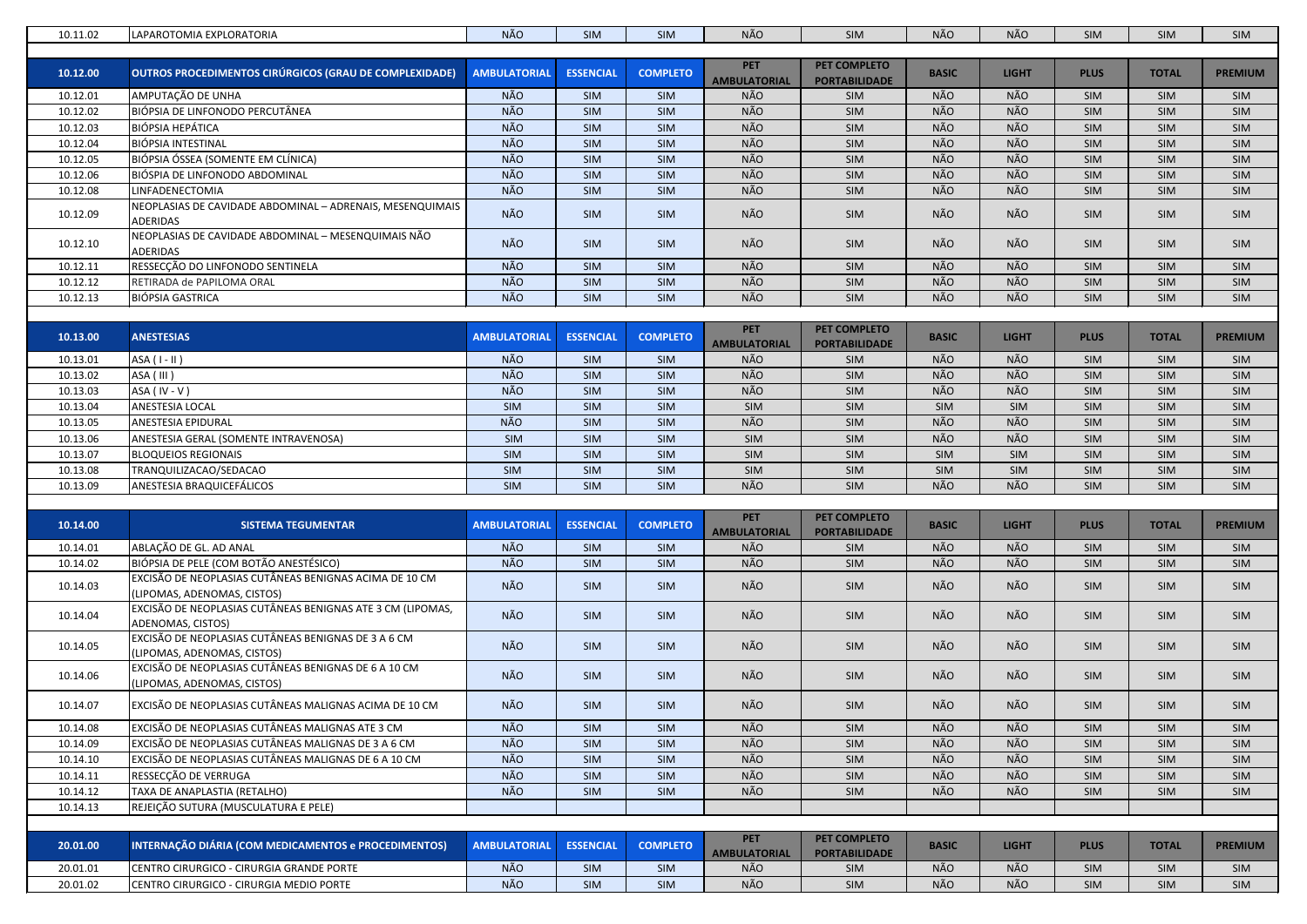| 20.01.03 | CENTRO CIRURGICO - CIRURGIA PEQUENO PORTE                              | NÃO                 | <b>SIM</b>       | <b>SIM</b>      | NÃO                               | SIM                                  | NÃO          | <b>NÃO</b>   | SIM         | <b>SIM</b>   | SIM            |
|----------|------------------------------------------------------------------------|---------------------|------------------|-----------------|-----------------------------------|--------------------------------------|--------------|--------------|-------------|--------------|----------------|
| 20.01.04 | DIARIA DE INTERNAÇÃO CLÍNICA                                           | NÃO                 | SIM              | <b>SIM</b>      | NÃO                               | SIM                                  | NÃO          | <b>NÃO</b>   | SIM         | <b>SIM</b>   | SIM            |
| 20.01.05 | DIARIA DE INTERNAÇÃO SEMI-INTENSIVA                                    | NÃO                 | SIM              | <b>SIM</b>      | NÃO                               | SIM                                  | NÃO          | <b>NÃO</b>   | SIM         | SIM          | SIM            |
| 20.01.06 | DIARIA DE INTERNAÇÃO UNIDADE DE TERAPIA INTENSIVA - UTI                | NÃO                 | SIM              | <b>SIM</b>      | NÃO                               | SIM                                  | NÃO          | NÃO          | SIM         | <b>SIM</b>   | SIM            |
| 20.01.07 | INTERNAÇÃO - RECUPERAÇÃO PÓS CIRURGICO (6 HORAS)                       | NÃO                 | SIM              | SIM             | NÃO                               | SIM                                  | NÃO          | NÃO          | SIM         | <b>SIM</b>   | SIM            |
| 20.01.08 | INTERNACAO DE OBSERVAÇÃO / AMBULATORIAL (ATE 12 HORAS)<br>(ADMISSAO)   | NÃO                 | SIM              | SIM             | NÃO                               | SIM                                  | NÃO          | NÃO          | <b>SIM</b>  | <b>SIM</b>   | SIM            |
| 20.01.09 | INTERNACAO EMERGENCIA (ADMISSAO)                                       | NÃO                 | SIM              | SIM             | NÃO                               | SIM                                  | NÃO          | NÃO          | SIM         | SIM          | SIM            |
| 20.01.10 | INTERNACAO UNIDADE DE TERAPIA INTENSIVA EMERGENCIA - UTI<br>(ADMISSÃO) | NÃO                 | SIM              | SIM             | NÃO                               | SIM                                  | NÃO          | NÃO          | SIM         | <b>SIM</b>   | SIM            |
| 20.01.11 | INTERNACAO DE OBSERVAÇÃO / AMBULATORIAL (ATE 12 HORAS)<br>(PRÉ ALTA)   | NÃO                 | <b>SIM</b>       | SIM             | NÃO                               | <b>SIM</b>                           | NÃO          | NÃO          | <b>SIM</b>  | <b>SIM</b>   | <b>SIM</b>     |
| 20.01.12 | INTERNAÇÃO SEMI-INTENSIVA (ADMISSÃO)                                   | NÃO                 | <b>SIM</b>       | SIM             | NÃO                               | SIM                                  | NÃO          | NÃO          | SIM         | <b>SIM</b>   | SIM            |
|          |                                                                        |                     |                  |                 |                                   |                                      |              |              |             |              |                |
| 30.01.00 | <b>FLUIDOTERAPIA - HEMOTERAPIA (INCLUINDO EQUIPAMENTO)</b>             | <b>AMBULATORIAL</b> | <b>ESSENCIAL</b> | <b>COMPLETO</b> | <b>PET</b><br><b>AMBULATORIAL</b> | PET COMPLETO<br><b>PORTABILIDADE</b> | <b>BASIC</b> | <b>LIGHT</b> | <b>PLUS</b> | <b>TOTAL</b> | <b>PREMIUM</b> |
| 30.01.01 | BOLSA DE CONCENTRADO DE HEMACIAS CANINO                                | <b>SIM</b>          | <b>SIM</b>       | <b>SIM</b>      | SIM                               | SIM                                  | <b>SIM</b>   | SIM          | SIM         | <b>SIM</b>   | SIM            |
| 30.01.02 | <b>BOLSA DE CONCENTRADO DE HEMACIAS FELINA</b>                         | SIM                 | <b>SIM</b>       | <b>SIM</b>      | SIM                               | SIM                                  | <b>SIM</b>   | <b>SIM</b>   | <b>SIM</b>  | <b>SIM</b>   | <b>SIM</b>     |
| 30.01.03 | <b>BOLSA DE CONCENTRADO DE PLAQUETAS</b>                               | SIM                 | SIM              | <b>SIM</b>      | SIM                               | SIM                                  | SIM          | SIM          | SIM         | <b>SIM</b>   | SIM            |
| 30.01.04 | BOLSA DE SANGUE TOTAL (CANINO E FELINO)                                | SIM                 | <b>SIM</b>       | <b>SIM</b>      | SIM                               | SIM                                  | <b>SIM</b>   | SIM          | SIM         | <b>SIM</b>   | SIM            |
| 30.01.05 | <b>BOLSA PLASMA FRESCO CONGELADO</b>                                   | SIM                 | <b>SIM</b>       | <b>SIM</b>      | SIM                               | SIM                                  | <b>SIM</b>   | SIM          | SIM         | <b>SIM</b>   | SIM            |
| 30.01.06 | COLETA BOLSA DE SANGUE CANINO (DOADOR)                                 | SIM                 | SIM              | <b>SIM</b>      | SIM                               | SIM                                  | <b>SIM</b>   | SIM          | SIM         | SIM          | SIM            |
| 30.01.07 | COLETA BOLSA DE SANGUE FELINO (DOADOR)                                 | SIM                 | SIM              | SIM             | SIM                               | SIM                                  | SIM          | SIM          | SIM         | SIM          | SIM            |
| 30.01.08 | FLUIDOTERAPIA (FISIOLÓGICO, RINGER, GLICOFISIO) 1000 ML                | SIM                 | SIM              | SIM             | SIM                               | SIM                                  | SIM          | SIM          | SIM         | SIM          | SIM            |
| 30.01.09 | FLUIDOTERAPIA (FISIOLÓGICO, RINGER, GLICOFISIO) 250 ML                 | SIM                 | SIM              | SIM             | SIM                               | SIM                                  | SIM          | SIM          | SIM         | SIM          | SIM            |
| 30.01.10 | FLUIDOTERAPIA (FISIOLÓGICO, RINGER, GLICOFISIO) 500 ML                 | <b>SIM</b>          | SIM              | SIM             | SIM                               | SIM                                  | SIM          | SIM          | SIM         | SIM          | SIM            |
| 30.01.11 | FLUIDOTERAPIA (SOLUÇÃO COLOIDAL)                                       | SIM                 | SIM              | <b>SIM</b>      | SIM                               | SIM                                  | <b>SIM</b>   | SIM          | SIM         | SIM          | SIM            |
| 30.01.12 | FLUIDOTERAPIA (SOLUÇÃO HIPERTONICA OU DE MANITOL) 250 ML               | SIM                 | <b>SIM</b>       | SIM             | SIM                               | SIM                                  | <b>SIM</b>   | <b>SIM</b>   | SIM         | <b>SIM</b>   | SIM            |
| 30.01.13 | TESTE DE COMPATIBILIDADE                                               | SIM                 | SIM              | <b>SIM</b>      | SIM                               | SIM                                  | SIM          | SIM          | SIM         | <b>SIM</b>   | SIM            |
|          |                                                                        |                     |                  |                 |                                   |                                      |              |              |             |              |                |
| 30.02.00 | <b>PROCEDIMENTOS DIVERSOS I</b>                                        | <b>AMBULATORIAL</b> | <b>ESSENCIAL</b> | <b>COMPLETO</b> | <b>PET</b><br><b>AMBULATORIAL</b> | PET COMPLETO<br><b>PORTABILIDADE</b> | <b>BASIC</b> | <b>LIGHT</b> | <b>PLUS</b> | <b>TOTAL</b> | <b>PREMIUM</b> |
| 30.02.01 | ACOMPANHAMENTO DE TRANSFUSÃO SANGUINEA (EXCLUSIVO<br>AMBULATORIO)      | SIM                 | <b>SIM</b>       | SIM             | SIM                               | SIM                                  | <b>SIM</b>   | <b>SIM</b>   | SIM         | <b>SIM</b>   | <b>SIM</b>     |
| 30.02.02 | APLICAÇÃO DE INJEÇÃO INTRAVENOSA                                       | SIM                 | SIM              | SIM             | <b>SIM</b>                        | <b>SIM</b>                           | <b>SIM</b>   | SIM          | SIM         | <b>SIM</b>   | <b>SIM</b>     |
| 30.02.03 | APLICAÇÃO DE INJEÇÃO SUBCONJUNTIVAL OU RETROBULBAR                     | <b>SIM</b>          | <b>SIM</b>       | <b>SIM</b>      | <b>SIM</b>                        | <b>SIM</b>                           | <b>SIM</b>   | SIM          | SIM         | <b>SIM</b>   | <b>SIM</b>     |
| 30.02.04 | APLICAÇÃO DE INJEÇÃO SUBCUTÂNEA OU INTRA MUSCULAR                      | SIM                 | SIM              | SIM             | SIM                               | SIM                                  | SIM          | <b>SIM</b>   | SIM         | <b>SIM</b>   | <b>SIM</b>     |
| 30.02.05 | COLETA EXAME (LABORATORIO EXTERNO)                                     | SIM                 | SIM              | SIM             | SIM                               | SIM                                  | SIM          | <b>SIM</b>   | SIM         | SIM          | <b>SIM</b>     |
| 30.02.06 | CURATIVO COMPLEXO (TALA)                                               | SIM                 | SIM              | SIM             | SIM                               | SIM                                  | SIM          | SIM          | SIM         | <b>SIM</b>   | SIM            |
| 30.02.07 | CURATIVO SIMPLES (LIMPEZA + GAZE + ESPARADRAPO)                        | SIM                 | SIM              | SIM             | SIM                               | SIM                                  | SIM          | SIM          | SIM         | <b>SIM</b>   | SIM            |
| 30.02.08 | INALAÇÕES - 15 MINUTOS                                                 | SIM                 | SIM              | SIM             | SIM                               | SIM                                  | SIM          | SIM          | SIM         | <b>SIM</b>   | SIM            |
| 30.02.09 | LAVAGEM INTESTINAL                                                     | <b>SIM</b>          | <b>SIM</b>       | <b>SIM</b>      | <b>SIM</b>                        | SIM                                  | <b>SIM</b>   | <b>SIM</b>   | SIM         | <b>SIM</b>   | SIM            |
| 30.02.10 | LAVAGEM VESICAL                                                        | SIM                 | SIM              | SIM             | SIM                               | SIM                                  | SIM          | SIM          | SIM         | <b>SIM</b>   | SIM            |
| 30.02.11 | LIMPEZA / DEBRIDAMENTO - FERIDA                                        | <b>SIM</b>          | SIM              | SIM             | SIM                               | SIM                                  | SIM          | SIM          | SIM         | <b>SIM</b>   | <b>SIM</b>     |
| 30.02.12 | LIMPEZA DE MIIASE                                                      | <b>SIM</b>          | <b>SIM</b>       | SIM             | SIM                               | SIM                                  | <b>SIM</b>   | <b>SIM</b>   | <b>SIM</b>  | <b>SIM</b>   | <b>SIM</b>     |
| 30.02.13 | OXIGENIOTERAPIA (15 MIN)                                               | SIM                 | SIM              | SIM             | SIM                               | SIM                                  | <b>SIM</b>   | SIM          | SIM         | <b>SIM</b>   | SIM            |
| 30.02.14 | PASSAGEM DE SONDA NASO-GASTRICA                                        | SIM                 | SIM              | SIM             | SIM                               | SIM                                  | SIM          | SIM          | SIM         | <b>SIM</b>   | SIM            |
| 30.02.15 | PASSAGEM DE SONDA URETRAL CANINO (FEMEA)                               | SIM                 | SIM              | SIM             | SIM                               | SIM                                  | SIM          | SIM          | SIM         | <b>SIM</b>   | SIM            |
| 30.02.16 | PASSAGEM DE SONDA URETRAL CANINO (MACHO)                               | SIM                 | SIM              | SIM             | SIM                               | SIM                                  | SIM          | SIM          | SIM         | <b>SIM</b>   | SIM            |
| 30.02.17 |                                                                        |                     |                  |                 |                                   |                                      |              |              |             |              |                |
|          | PASSAGEM DE SONDA URETRAL FELINO (FEMEA)                               | SIM                 | SIM              | SIM             | SIM                               | SIM                                  | SIM          | SIM          | SIM         | <b>SIM</b>   | SIM            |
| 30.02.18 | PASSAGEM DE SONDA URETRAL FELINO (MACHO)                               | SIM                 | SIM              | SIM             | SIM                               | SIM                                  | SIM          | SIM          | SIM         | <b>SIM</b>   | <b>SIM</b>     |
| 30.02.19 | PROCEDIMENTO REMOCAO ESPINHOS (PORCO ESPINHO)                          | SIM                 | SIM              | SIM             | SIM                               | SIM                                  | SIM          | SIM          | SIM         | <b>SIM</b>   | SIM            |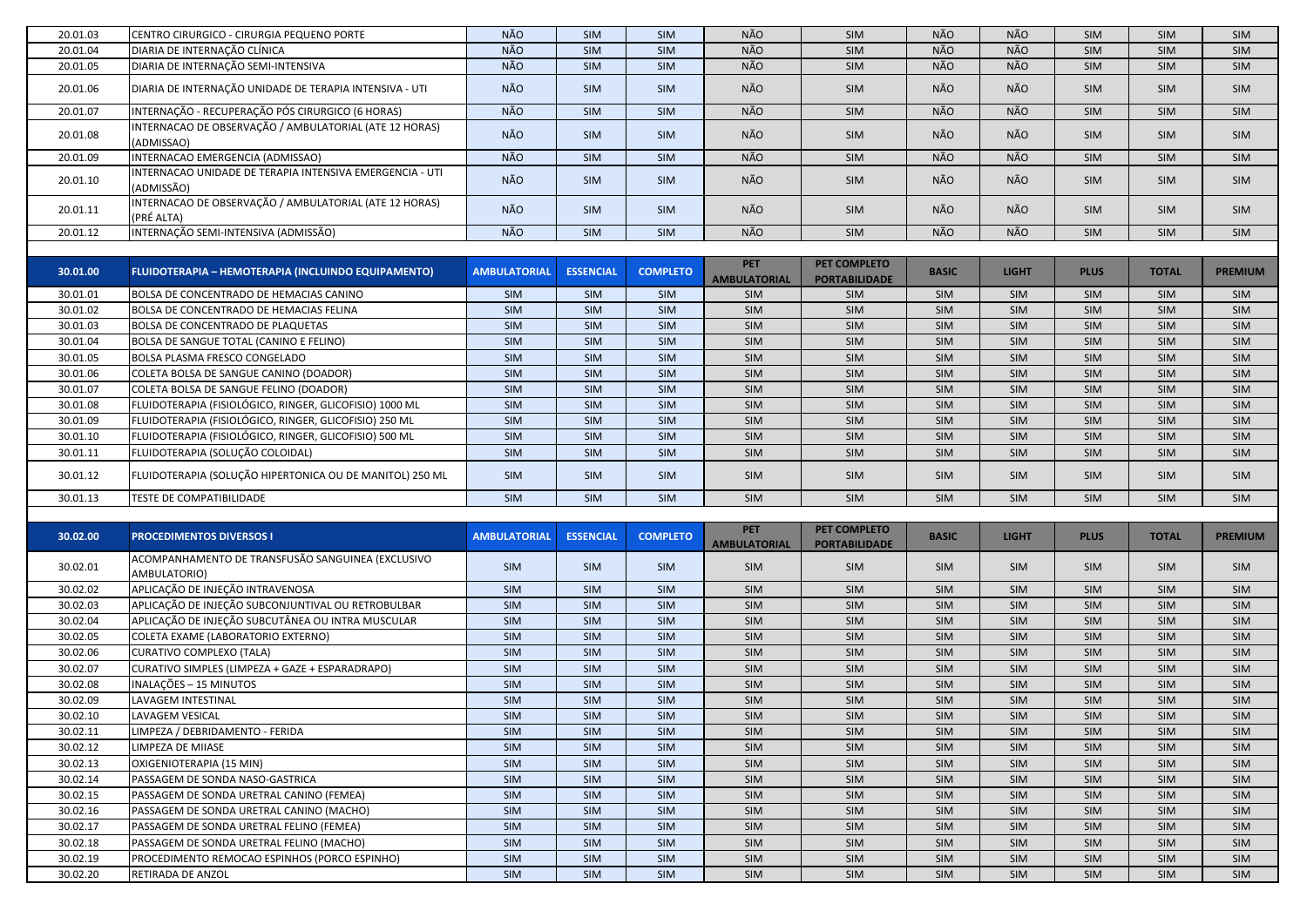| 30.02.21<br><b>SUTURA FERIDA</b><br><b>SIM</b><br><b>SIM</b><br><b>SIM</b><br>SIM<br>SIM<br><b>SIM</b><br>SIM<br>SIM<br><b>SIM</b><br><b>SIM</b><br>30.02.22<br>LAVAGEM GASTRICA<br>SIM<br>SIM<br>SIM<br>SIM<br>SIM<br><b>SIM</b><br>SIM<br>SIM<br>SIM<br><b>SIM</b><br>SIM<br>SIM<br>30.02.23<br>CARVÃO ATIVADO + LAVAGEM GASTRICA<br>SIM<br>SIM<br>SIM<br>SIM<br>SIM<br><b>SIM</b><br>SIM<br>SIM<br><b>NÃO</b><br><b>NÃO</b><br>NÃO<br>NÃO<br>NÃO<br>NÃO<br>NÃO<br>NÃO<br>NÃO<br>30.02.24<br>SIM<br>TAXA DE COLETA DOMICILIAR<br><b>PET</b><br>PET COMPLETO<br><b>QUIMIOTERÁPICOS</b><br><b>COMPLETO</b><br>30.03.00<br><b>AMBULATORIAL</b><br><b>ESSENCIAL</b><br><b>BASIC</b><br><b>LIGHT</b><br><b>PLUS</b><br><b>TOTAL</b><br><b>PREMIUM</b><br><b>AMBULATORIAL</b><br><b>PORTABILIDADE</b><br>NÃO<br>NÃO<br>NÃO<br>NÃO<br>SIM<br>NÃO<br>SIM<br>30.03.01<br>SESSÃO DE QUIMIOTERAPIA<br><b>SIM</b><br>SIM<br>SIM<br><b>PET</b><br>PET COMPLETO<br><b>PROCEDIMENTOS OFTÁLMICO</b><br>30.04.00<br><b>AMBULATORIAL</b><br><b>ESSENCIAL</b><br><b>COMPLETO</b><br><b>BASIC</b><br><b>LIGHT</b><br><b>PLUS</b><br><b>TOTAL</b><br><b>PREMIUM</b><br><b>AMBULATORIAL</b><br><b>PORTABILIDADE</b><br>COLIRIO ANESTÉSICO (UNILATERAL)<br>NÃO<br>SIM<br>30.04.01<br><b>SIM</b><br>SIM<br>SIM<br>SIM<br><b>SIM</b><br>SIM<br>SIM<br>SIM<br>NÃO<br>NÃO<br>NÃO<br>NÃO<br>SIM<br>30.04.02<br>SIM<br>SIM<br>SIM<br>SIM<br>SIM<br>DEBRIDAMENTO COM BROOCA (UNILATERAL)<br>NÃO<br>NÃO<br>NÃO<br>NÃO<br>30.04.03<br>SIM<br>SIM<br><b>SIM</b><br><b>SIM</b><br>DEBRIDAMENTO DE CORNEA COM COLIRIO ANESTESICO (UNILATERAL)<br><b>SIM</b><br><b>SIM</b><br>NÃO<br>NÃO<br>NÃO<br>NÃO<br>30.04.04<br>SIM<br>SIM<br>SIM<br>SIM<br>SIM<br>DEBRIDAMENTO UNILATERAL (RASPADO)<br><b>SIM</b><br>NÃO<br>30.04.05<br>SESSAO DE TRATAMENTO OFTALMICO<br>SIM<br>SIM<br>SIM<br>SIM<br>SIM<br><b>SIM</b><br>SIM<br>SIM<br>SIM<br>NÃO<br>SIM<br>SIM<br>SIM<br>SIM<br>SIM<br>SIM<br>30.04.06<br>SWAB DE CONJUNTIVA (UNILATERAL) - COLETA<br>SIM<br>SIM<br>SIM<br>NÃO<br>SIM<br>SIM<br>SIM<br>30.04.07<br>TESTE DE FLUORESCEÍNA (BILATERAL)<br>SIM<br>SIM<br>SIM<br><b>SIM</b><br>SIM<br>SIM<br>NÃO<br>30.04.08<br>SIM<br>SIM<br>SIM<br>SIM<br>SIM<br><b>SIM</b><br>SIM<br><b>TESTE DE JONES (BILATERAL)</b><br>SIM<br><b>SIM</b><br>NÃO<br>SIM<br>30.04.09<br>TESTE LACRIMAL DE SCHIRMER (BILATERAL)<br><b>SIM</b><br>SIM<br>SIM<br><b>SIM</b><br>SIM<br>SIM<br>SIM<br>SIM<br>NÃO<br>SIM<br>TESTE ROSA BENGALA (BILATERAL)<br><b>SIM</b><br><b>SIM</b><br>SIM<br><b>SIM</b><br>SIM<br>SIM<br><b>SIM</b><br>30.04.10<br><b>SIM</b><br><b>PET</b><br>PET COMPLETO<br>30.05.00<br><b>MEDICAMENTOS</b><br><b>AMBULATORIAL</b><br><b>ESSENCIAL</b><br><b>COMPLETO</b><br><b>BASIC</b><br><b>LIGHT</b><br><b>PLUS</b><br><b>TOTAL</b><br><b>PREMIUM</b><br><b>AMBULATORIAL</b><br><b>PORTABILIDADE</b><br>NÃO<br>NÃO<br>30.05.01<br>APLICACAO DE ACTH POR KILO<br>SIM<br>SIM<br>SIM<br>SIM<br>SIM<br>SIM<br>SIM<br>SIM<br>NÃO<br>APLICAÇÃO PARA DEXAMETASONA (SUPRESSÃO)<br>NÃO<br>30.05.02<br><b>SIM</b><br>SIM<br>SIM<br>SIM<br>SIM<br>SIM<br><b>SIM</b><br><b>SIM</b><br><b>PET</b><br>PET COMPLETO<br>30.06.00<br><b>SESSÃO DE ACUPUNTURA</b><br><b>AMBULATORIAL</b><br><b>ESSENCIAL</b><br><b>COMPLETO</b><br><b>BASIC</b><br><b>LIGHT</b><br><b>PLUS</b><br><b>TOTAL</b><br><b>PREMIUM</b><br><b>AMBULATORIAL</b><br><b>PORTABILIDADE</b><br><b>DEPENDE DO</b><br><b>DEPENDE DO</b><br>NÃO<br><b>NÃO</b><br>NÃO<br>NÃO<br>NÃO<br>NÃO<br>NÃO<br>SESSÃO DE ACUPUNTURA<br><b>SIM</b><br>30.06.01<br><b>CONTRATO</b><br><b>CONTRATO</b><br><b>PET</b><br>PET COMPLETO<br><b>SESSÃO DE FISIOTERAPIA</b><br>30.07.00<br><b>ESSENCIAL</b><br><b>COMPLETO</b><br><b>BASIC</b><br><b>LIGHT</b><br><b>PLUS</b><br><b>TOTAL</b><br><b>PREMIUM</b><br><b>AMBULATORIAL</b><br><b>AMBULATORIAL</b><br><b>PORTABILIDADE</b><br>DEPENDE DO   DEPENDE DO<br>NÃO<br>NÃO<br>NÃO<br>NÃO<br>NÃO<br>NÃO<br>NÃO<br>SESSÃO DE FISIOTERAPIA<br><b>SIM</b><br>30.07.01<br><b>CONTRATO</b><br>CONTRATO<br><b>PET</b><br>PET COMPLETO<br>30.08.00<br><b>AMBULATORIAL</b><br><b>ESSENCIAL</b><br><b>COMPLETO</b><br><b>LIGHT</b><br><b>PLUS</b><br><b>TOTAL</b><br><b>Vacinas</b><br><b>BASIC</b><br><b>PREMIUM</b><br><b>AMBULATORIAL</b><br><b>PORTABILIDADE</b><br>30.08.01<br>VACINA MÚLTIPLA CANINA<br>SIM<br>SIM<br>SIM<br>SIM<br>SIM<br>SIM<br>SIM<br><b>SIM</b><br><b>SIM</b><br>SIM<br>SIM<br>SIM<br>SIM<br>30.08.02<br>VACINA MÚLTIPLA FELINA<br>SIM<br>SIM<br>SIM<br><b>SIM</b><br>SIM<br>SIM<br><b>SIM</b><br>30.08.03<br>VACINA ANTIRRÁBICA<br>SIM<br>SIM<br>SIM<br>SIM<br><b>SIM</b><br>SIM<br>SIM<br>SIM<br><b>SIM</b><br><b>SIM</b><br>NÃO<br>NÃO<br>NÃO<br>NÃO<br>30.08.04<br>SIM<br>NÃO<br>NÃO<br>SIM<br>VACINA BORDETELLA - Planos novos e Pet PREMIUM somente<br>SIM<br><b>SIM</b><br>NÃO<br>NÃO<br>NÃO<br>NÃO<br>NÃO<br>NÃO<br>NÃO<br>SIM<br>SIM<br>SIM<br>30.08.05<br>VACINA POLIVALENTE FILHOTE<br><b>PET</b><br>PET COMPLETO<br>40.01.00<br><b>ESSENCIAL</b><br><b>RADIOLOGIA</b><br><b>AMBULATORIAL</b><br><b>COMPLETO</b><br><b>BASIC</b><br><b>LIGHT</b><br><b>PLUS</b><br><b>TOTAL</b><br><b>PREMIUM</b><br><b>AMBULATORIAL</b><br><b>PORTABILIDADE</b><br>SOMENTE<br>NÃO<br>NÃO<br>NÃO<br>40.01.01<br>SIM<br>SIM<br>SIM<br><b>SIM</b><br>SIM<br>RADIOGRAFIA (COLAPSO DE TRAQUEIA)<br><b>SIM</b><br><b>INTERNADO</b><br>SOMENTE<br>NÃO<br>NÃO<br>NÃO<br>40.01.02<br><b>SIM</b><br>SIM<br><b>SIM</b><br>RADIOGRAFIA CONTROLE POS-OPERATORIO<br>SIM<br><b>SIM</b><br><b>SIM</b><br><b>INTERNADO</b> |  |  |  |  |  |  |
|--------------------------------------------------------------------------------------------------------------------------------------------------------------------------------------------------------------------------------------------------------------------------------------------------------------------------------------------------------------------------------------------------------------------------------------------------------------------------------------------------------------------------------------------------------------------------------------------------------------------------------------------------------------------------------------------------------------------------------------------------------------------------------------------------------------------------------------------------------------------------------------------------------------------------------------------------------------------------------------------------------------------------------------------------------------------------------------------------------------------------------------------------------------------------------------------------------------------------------------------------------------------------------------------------------------------------------------------------------------------------------------------------------------------------------------------------------------------------------------------------------------------------------------------------------------------------------------------------------------------------------------------------------------------------------------------------------------------------------------------------------------------------------------------------------------------------------------------------------------------------------------------------------------------------------------------------------------------------------------------------------------------------------------------------------------------------------------------------------------------------------------------------------------------------------------------------------------------------------------------------------------------------------------------------------------------------------------------------------------------------------------------------------------------------------------------------------------------------------------------------------------------------------------------------------------------------------------------------------------------------------------------------------------------------------------------------------------------------------------------------------------------------------------------------------------------------------------------------------------------------------------------------------------------------------------------------------------------------------------------------------------------------------------------------------------------------------------------------------------------------------------------------------------------------------------------------------------------------------------------------------------------------------------------------------------------------------------------------------------------------------------------------------------------------------------------------------------------------------------------------------------------------------------------------------------------------------------------------------------------------------------------------------------------------------------------------------------------------------------------------------------------------------------------------------------------------------------------------------------------------------------------------------------------------------------------------------------------------------------------------------------------------------------------------------------------------------------------------------------------------------------------------------------------------------------------------------------------------------------------------------------------------------------------------------------------------------------------------------------------------------------------------------------------------------------------------------------------------------------------------------------------------------------------------------------------------------------------------------------------------------------------------------------------------------------------------------------------------------------------------------------------------------------------------------------------------------------------------------------------------------------------------------------------------------------------------------------------------------------------------------------------------------------------------------------------------------------------------------------------------------------------------------------------------------------------------------------------------------------------------------------------------------------------------------------------------------------------------------------------------------------------------------------------------------------------------------------------------------------------------------------------------------------------------------------------|--|--|--|--|--|--|
|                                                                                                                                                                                                                                                                                                                                                                                                                                                                                                                                                                                                                                                                                                                                                                                                                                                                                                                                                                                                                                                                                                                                                                                                                                                                                                                                                                                                                                                                                                                                                                                                                                                                                                                                                                                                                                                                                                                                                                                                                                                                                                                                                                                                                                                                                                                                                                                                                                                                                                                                                                                                                                                                                                                                                                                                                                                                                                                                                                                                                                                                                                                                                                                                                                                                                                                                                                                                                                                                                                                                                                                                                                                                                                                                                                                                                                                                                                                                                                                                                                                                                                                                                                                                                                                                                                                                                                                                                                                                                                                                                                                                                                                                                                                                                                                                                                                                                                                                                                                                                                                                                                                                                                                                                                                                                                                                                                                                                                                                                                                                                                    |  |  |  |  |  |  |
|                                                                                                                                                                                                                                                                                                                                                                                                                                                                                                                                                                                                                                                                                                                                                                                                                                                                                                                                                                                                                                                                                                                                                                                                                                                                                                                                                                                                                                                                                                                                                                                                                                                                                                                                                                                                                                                                                                                                                                                                                                                                                                                                                                                                                                                                                                                                                                                                                                                                                                                                                                                                                                                                                                                                                                                                                                                                                                                                                                                                                                                                                                                                                                                                                                                                                                                                                                                                                                                                                                                                                                                                                                                                                                                                                                                                                                                                                                                                                                                                                                                                                                                                                                                                                                                                                                                                                                                                                                                                                                                                                                                                                                                                                                                                                                                                                                                                                                                                                                                                                                                                                                                                                                                                                                                                                                                                                                                                                                                                                                                                                                    |  |  |  |  |  |  |
|                                                                                                                                                                                                                                                                                                                                                                                                                                                                                                                                                                                                                                                                                                                                                                                                                                                                                                                                                                                                                                                                                                                                                                                                                                                                                                                                                                                                                                                                                                                                                                                                                                                                                                                                                                                                                                                                                                                                                                                                                                                                                                                                                                                                                                                                                                                                                                                                                                                                                                                                                                                                                                                                                                                                                                                                                                                                                                                                                                                                                                                                                                                                                                                                                                                                                                                                                                                                                                                                                                                                                                                                                                                                                                                                                                                                                                                                                                                                                                                                                                                                                                                                                                                                                                                                                                                                                                                                                                                                                                                                                                                                                                                                                                                                                                                                                                                                                                                                                                                                                                                                                                                                                                                                                                                                                                                                                                                                                                                                                                                                                                    |  |  |  |  |  |  |
|                                                                                                                                                                                                                                                                                                                                                                                                                                                                                                                                                                                                                                                                                                                                                                                                                                                                                                                                                                                                                                                                                                                                                                                                                                                                                                                                                                                                                                                                                                                                                                                                                                                                                                                                                                                                                                                                                                                                                                                                                                                                                                                                                                                                                                                                                                                                                                                                                                                                                                                                                                                                                                                                                                                                                                                                                                                                                                                                                                                                                                                                                                                                                                                                                                                                                                                                                                                                                                                                                                                                                                                                                                                                                                                                                                                                                                                                                                                                                                                                                                                                                                                                                                                                                                                                                                                                                                                                                                                                                                                                                                                                                                                                                                                                                                                                                                                                                                                                                                                                                                                                                                                                                                                                                                                                                                                                                                                                                                                                                                                                                                    |  |  |  |  |  |  |
|                                                                                                                                                                                                                                                                                                                                                                                                                                                                                                                                                                                                                                                                                                                                                                                                                                                                                                                                                                                                                                                                                                                                                                                                                                                                                                                                                                                                                                                                                                                                                                                                                                                                                                                                                                                                                                                                                                                                                                                                                                                                                                                                                                                                                                                                                                                                                                                                                                                                                                                                                                                                                                                                                                                                                                                                                                                                                                                                                                                                                                                                                                                                                                                                                                                                                                                                                                                                                                                                                                                                                                                                                                                                                                                                                                                                                                                                                                                                                                                                                                                                                                                                                                                                                                                                                                                                                                                                                                                                                                                                                                                                                                                                                                                                                                                                                                                                                                                                                                                                                                                                                                                                                                                                                                                                                                                                                                                                                                                                                                                                                                    |  |  |  |  |  |  |
|                                                                                                                                                                                                                                                                                                                                                                                                                                                                                                                                                                                                                                                                                                                                                                                                                                                                                                                                                                                                                                                                                                                                                                                                                                                                                                                                                                                                                                                                                                                                                                                                                                                                                                                                                                                                                                                                                                                                                                                                                                                                                                                                                                                                                                                                                                                                                                                                                                                                                                                                                                                                                                                                                                                                                                                                                                                                                                                                                                                                                                                                                                                                                                                                                                                                                                                                                                                                                                                                                                                                                                                                                                                                                                                                                                                                                                                                                                                                                                                                                                                                                                                                                                                                                                                                                                                                                                                                                                                                                                                                                                                                                                                                                                                                                                                                                                                                                                                                                                                                                                                                                                                                                                                                                                                                                                                                                                                                                                                                                                                                                                    |  |  |  |  |  |  |
|                                                                                                                                                                                                                                                                                                                                                                                                                                                                                                                                                                                                                                                                                                                                                                                                                                                                                                                                                                                                                                                                                                                                                                                                                                                                                                                                                                                                                                                                                                                                                                                                                                                                                                                                                                                                                                                                                                                                                                                                                                                                                                                                                                                                                                                                                                                                                                                                                                                                                                                                                                                                                                                                                                                                                                                                                                                                                                                                                                                                                                                                                                                                                                                                                                                                                                                                                                                                                                                                                                                                                                                                                                                                                                                                                                                                                                                                                                                                                                                                                                                                                                                                                                                                                                                                                                                                                                                                                                                                                                                                                                                                                                                                                                                                                                                                                                                                                                                                                                                                                                                                                                                                                                                                                                                                                                                                                                                                                                                                                                                                                                    |  |  |  |  |  |  |
|                                                                                                                                                                                                                                                                                                                                                                                                                                                                                                                                                                                                                                                                                                                                                                                                                                                                                                                                                                                                                                                                                                                                                                                                                                                                                                                                                                                                                                                                                                                                                                                                                                                                                                                                                                                                                                                                                                                                                                                                                                                                                                                                                                                                                                                                                                                                                                                                                                                                                                                                                                                                                                                                                                                                                                                                                                                                                                                                                                                                                                                                                                                                                                                                                                                                                                                                                                                                                                                                                                                                                                                                                                                                                                                                                                                                                                                                                                                                                                                                                                                                                                                                                                                                                                                                                                                                                                                                                                                                                                                                                                                                                                                                                                                                                                                                                                                                                                                                                                                                                                                                                                                                                                                                                                                                                                                                                                                                                                                                                                                                                                    |  |  |  |  |  |  |
|                                                                                                                                                                                                                                                                                                                                                                                                                                                                                                                                                                                                                                                                                                                                                                                                                                                                                                                                                                                                                                                                                                                                                                                                                                                                                                                                                                                                                                                                                                                                                                                                                                                                                                                                                                                                                                                                                                                                                                                                                                                                                                                                                                                                                                                                                                                                                                                                                                                                                                                                                                                                                                                                                                                                                                                                                                                                                                                                                                                                                                                                                                                                                                                                                                                                                                                                                                                                                                                                                                                                                                                                                                                                                                                                                                                                                                                                                                                                                                                                                                                                                                                                                                                                                                                                                                                                                                                                                                                                                                                                                                                                                                                                                                                                                                                                                                                                                                                                                                                                                                                                                                                                                                                                                                                                                                                                                                                                                                                                                                                                                                    |  |  |  |  |  |  |
|                                                                                                                                                                                                                                                                                                                                                                                                                                                                                                                                                                                                                                                                                                                                                                                                                                                                                                                                                                                                                                                                                                                                                                                                                                                                                                                                                                                                                                                                                                                                                                                                                                                                                                                                                                                                                                                                                                                                                                                                                                                                                                                                                                                                                                                                                                                                                                                                                                                                                                                                                                                                                                                                                                                                                                                                                                                                                                                                                                                                                                                                                                                                                                                                                                                                                                                                                                                                                                                                                                                                                                                                                                                                                                                                                                                                                                                                                                                                                                                                                                                                                                                                                                                                                                                                                                                                                                                                                                                                                                                                                                                                                                                                                                                                                                                                                                                                                                                                                                                                                                                                                                                                                                                                                                                                                                                                                                                                                                                                                                                                                                    |  |  |  |  |  |  |
|                                                                                                                                                                                                                                                                                                                                                                                                                                                                                                                                                                                                                                                                                                                                                                                                                                                                                                                                                                                                                                                                                                                                                                                                                                                                                                                                                                                                                                                                                                                                                                                                                                                                                                                                                                                                                                                                                                                                                                                                                                                                                                                                                                                                                                                                                                                                                                                                                                                                                                                                                                                                                                                                                                                                                                                                                                                                                                                                                                                                                                                                                                                                                                                                                                                                                                                                                                                                                                                                                                                                                                                                                                                                                                                                                                                                                                                                                                                                                                                                                                                                                                                                                                                                                                                                                                                                                                                                                                                                                                                                                                                                                                                                                                                                                                                                                                                                                                                                                                                                                                                                                                                                                                                                                                                                                                                                                                                                                                                                                                                                                                    |  |  |  |  |  |  |
|                                                                                                                                                                                                                                                                                                                                                                                                                                                                                                                                                                                                                                                                                                                                                                                                                                                                                                                                                                                                                                                                                                                                                                                                                                                                                                                                                                                                                                                                                                                                                                                                                                                                                                                                                                                                                                                                                                                                                                                                                                                                                                                                                                                                                                                                                                                                                                                                                                                                                                                                                                                                                                                                                                                                                                                                                                                                                                                                                                                                                                                                                                                                                                                                                                                                                                                                                                                                                                                                                                                                                                                                                                                                                                                                                                                                                                                                                                                                                                                                                                                                                                                                                                                                                                                                                                                                                                                                                                                                                                                                                                                                                                                                                                                                                                                                                                                                                                                                                                                                                                                                                                                                                                                                                                                                                                                                                                                                                                                                                                                                                                    |  |  |  |  |  |  |
|                                                                                                                                                                                                                                                                                                                                                                                                                                                                                                                                                                                                                                                                                                                                                                                                                                                                                                                                                                                                                                                                                                                                                                                                                                                                                                                                                                                                                                                                                                                                                                                                                                                                                                                                                                                                                                                                                                                                                                                                                                                                                                                                                                                                                                                                                                                                                                                                                                                                                                                                                                                                                                                                                                                                                                                                                                                                                                                                                                                                                                                                                                                                                                                                                                                                                                                                                                                                                                                                                                                                                                                                                                                                                                                                                                                                                                                                                                                                                                                                                                                                                                                                                                                                                                                                                                                                                                                                                                                                                                                                                                                                                                                                                                                                                                                                                                                                                                                                                                                                                                                                                                                                                                                                                                                                                                                                                                                                                                                                                                                                                                    |  |  |  |  |  |  |
|                                                                                                                                                                                                                                                                                                                                                                                                                                                                                                                                                                                                                                                                                                                                                                                                                                                                                                                                                                                                                                                                                                                                                                                                                                                                                                                                                                                                                                                                                                                                                                                                                                                                                                                                                                                                                                                                                                                                                                                                                                                                                                                                                                                                                                                                                                                                                                                                                                                                                                                                                                                                                                                                                                                                                                                                                                                                                                                                                                                                                                                                                                                                                                                                                                                                                                                                                                                                                                                                                                                                                                                                                                                                                                                                                                                                                                                                                                                                                                                                                                                                                                                                                                                                                                                                                                                                                                                                                                                                                                                                                                                                                                                                                                                                                                                                                                                                                                                                                                                                                                                                                                                                                                                                                                                                                                                                                                                                                                                                                                                                                                    |  |  |  |  |  |  |
|                                                                                                                                                                                                                                                                                                                                                                                                                                                                                                                                                                                                                                                                                                                                                                                                                                                                                                                                                                                                                                                                                                                                                                                                                                                                                                                                                                                                                                                                                                                                                                                                                                                                                                                                                                                                                                                                                                                                                                                                                                                                                                                                                                                                                                                                                                                                                                                                                                                                                                                                                                                                                                                                                                                                                                                                                                                                                                                                                                                                                                                                                                                                                                                                                                                                                                                                                                                                                                                                                                                                                                                                                                                                                                                                                                                                                                                                                                                                                                                                                                                                                                                                                                                                                                                                                                                                                                                                                                                                                                                                                                                                                                                                                                                                                                                                                                                                                                                                                                                                                                                                                                                                                                                                                                                                                                                                                                                                                                                                                                                                                                    |  |  |  |  |  |  |
|                                                                                                                                                                                                                                                                                                                                                                                                                                                                                                                                                                                                                                                                                                                                                                                                                                                                                                                                                                                                                                                                                                                                                                                                                                                                                                                                                                                                                                                                                                                                                                                                                                                                                                                                                                                                                                                                                                                                                                                                                                                                                                                                                                                                                                                                                                                                                                                                                                                                                                                                                                                                                                                                                                                                                                                                                                                                                                                                                                                                                                                                                                                                                                                                                                                                                                                                                                                                                                                                                                                                                                                                                                                                                                                                                                                                                                                                                                                                                                                                                                                                                                                                                                                                                                                                                                                                                                                                                                                                                                                                                                                                                                                                                                                                                                                                                                                                                                                                                                                                                                                                                                                                                                                                                                                                                                                                                                                                                                                                                                                                                                    |  |  |  |  |  |  |
|                                                                                                                                                                                                                                                                                                                                                                                                                                                                                                                                                                                                                                                                                                                                                                                                                                                                                                                                                                                                                                                                                                                                                                                                                                                                                                                                                                                                                                                                                                                                                                                                                                                                                                                                                                                                                                                                                                                                                                                                                                                                                                                                                                                                                                                                                                                                                                                                                                                                                                                                                                                                                                                                                                                                                                                                                                                                                                                                                                                                                                                                                                                                                                                                                                                                                                                                                                                                                                                                                                                                                                                                                                                                                                                                                                                                                                                                                                                                                                                                                                                                                                                                                                                                                                                                                                                                                                                                                                                                                                                                                                                                                                                                                                                                                                                                                                                                                                                                                                                                                                                                                                                                                                                                                                                                                                                                                                                                                                                                                                                                                                    |  |  |  |  |  |  |
|                                                                                                                                                                                                                                                                                                                                                                                                                                                                                                                                                                                                                                                                                                                                                                                                                                                                                                                                                                                                                                                                                                                                                                                                                                                                                                                                                                                                                                                                                                                                                                                                                                                                                                                                                                                                                                                                                                                                                                                                                                                                                                                                                                                                                                                                                                                                                                                                                                                                                                                                                                                                                                                                                                                                                                                                                                                                                                                                                                                                                                                                                                                                                                                                                                                                                                                                                                                                                                                                                                                                                                                                                                                                                                                                                                                                                                                                                                                                                                                                                                                                                                                                                                                                                                                                                                                                                                                                                                                                                                                                                                                                                                                                                                                                                                                                                                                                                                                                                                                                                                                                                                                                                                                                                                                                                                                                                                                                                                                                                                                                                                    |  |  |  |  |  |  |
|                                                                                                                                                                                                                                                                                                                                                                                                                                                                                                                                                                                                                                                                                                                                                                                                                                                                                                                                                                                                                                                                                                                                                                                                                                                                                                                                                                                                                                                                                                                                                                                                                                                                                                                                                                                                                                                                                                                                                                                                                                                                                                                                                                                                                                                                                                                                                                                                                                                                                                                                                                                                                                                                                                                                                                                                                                                                                                                                                                                                                                                                                                                                                                                                                                                                                                                                                                                                                                                                                                                                                                                                                                                                                                                                                                                                                                                                                                                                                                                                                                                                                                                                                                                                                                                                                                                                                                                                                                                                                                                                                                                                                                                                                                                                                                                                                                                                                                                                                                                                                                                                                                                                                                                                                                                                                                                                                                                                                                                                                                                                                                    |  |  |  |  |  |  |
|                                                                                                                                                                                                                                                                                                                                                                                                                                                                                                                                                                                                                                                                                                                                                                                                                                                                                                                                                                                                                                                                                                                                                                                                                                                                                                                                                                                                                                                                                                                                                                                                                                                                                                                                                                                                                                                                                                                                                                                                                                                                                                                                                                                                                                                                                                                                                                                                                                                                                                                                                                                                                                                                                                                                                                                                                                                                                                                                                                                                                                                                                                                                                                                                                                                                                                                                                                                                                                                                                                                                                                                                                                                                                                                                                                                                                                                                                                                                                                                                                                                                                                                                                                                                                                                                                                                                                                                                                                                                                                                                                                                                                                                                                                                                                                                                                                                                                                                                                                                                                                                                                                                                                                                                                                                                                                                                                                                                                                                                                                                                                                    |  |  |  |  |  |  |
|                                                                                                                                                                                                                                                                                                                                                                                                                                                                                                                                                                                                                                                                                                                                                                                                                                                                                                                                                                                                                                                                                                                                                                                                                                                                                                                                                                                                                                                                                                                                                                                                                                                                                                                                                                                                                                                                                                                                                                                                                                                                                                                                                                                                                                                                                                                                                                                                                                                                                                                                                                                                                                                                                                                                                                                                                                                                                                                                                                                                                                                                                                                                                                                                                                                                                                                                                                                                                                                                                                                                                                                                                                                                                                                                                                                                                                                                                                                                                                                                                                                                                                                                                                                                                                                                                                                                                                                                                                                                                                                                                                                                                                                                                                                                                                                                                                                                                                                                                                                                                                                                                                                                                                                                                                                                                                                                                                                                                                                                                                                                                                    |  |  |  |  |  |  |
|                                                                                                                                                                                                                                                                                                                                                                                                                                                                                                                                                                                                                                                                                                                                                                                                                                                                                                                                                                                                                                                                                                                                                                                                                                                                                                                                                                                                                                                                                                                                                                                                                                                                                                                                                                                                                                                                                                                                                                                                                                                                                                                                                                                                                                                                                                                                                                                                                                                                                                                                                                                                                                                                                                                                                                                                                                                                                                                                                                                                                                                                                                                                                                                                                                                                                                                                                                                                                                                                                                                                                                                                                                                                                                                                                                                                                                                                                                                                                                                                                                                                                                                                                                                                                                                                                                                                                                                                                                                                                                                                                                                                                                                                                                                                                                                                                                                                                                                                                                                                                                                                                                                                                                                                                                                                                                                                                                                                                                                                                                                                                                    |  |  |  |  |  |  |
|                                                                                                                                                                                                                                                                                                                                                                                                                                                                                                                                                                                                                                                                                                                                                                                                                                                                                                                                                                                                                                                                                                                                                                                                                                                                                                                                                                                                                                                                                                                                                                                                                                                                                                                                                                                                                                                                                                                                                                                                                                                                                                                                                                                                                                                                                                                                                                                                                                                                                                                                                                                                                                                                                                                                                                                                                                                                                                                                                                                                                                                                                                                                                                                                                                                                                                                                                                                                                                                                                                                                                                                                                                                                                                                                                                                                                                                                                                                                                                                                                                                                                                                                                                                                                                                                                                                                                                                                                                                                                                                                                                                                                                                                                                                                                                                                                                                                                                                                                                                                                                                                                                                                                                                                                                                                                                                                                                                                                                                                                                                                                                    |  |  |  |  |  |  |
|                                                                                                                                                                                                                                                                                                                                                                                                                                                                                                                                                                                                                                                                                                                                                                                                                                                                                                                                                                                                                                                                                                                                                                                                                                                                                                                                                                                                                                                                                                                                                                                                                                                                                                                                                                                                                                                                                                                                                                                                                                                                                                                                                                                                                                                                                                                                                                                                                                                                                                                                                                                                                                                                                                                                                                                                                                                                                                                                                                                                                                                                                                                                                                                                                                                                                                                                                                                                                                                                                                                                                                                                                                                                                                                                                                                                                                                                                                                                                                                                                                                                                                                                                                                                                                                                                                                                                                                                                                                                                                                                                                                                                                                                                                                                                                                                                                                                                                                                                                                                                                                                                                                                                                                                                                                                                                                                                                                                                                                                                                                                                                    |  |  |  |  |  |  |
|                                                                                                                                                                                                                                                                                                                                                                                                                                                                                                                                                                                                                                                                                                                                                                                                                                                                                                                                                                                                                                                                                                                                                                                                                                                                                                                                                                                                                                                                                                                                                                                                                                                                                                                                                                                                                                                                                                                                                                                                                                                                                                                                                                                                                                                                                                                                                                                                                                                                                                                                                                                                                                                                                                                                                                                                                                                                                                                                                                                                                                                                                                                                                                                                                                                                                                                                                                                                                                                                                                                                                                                                                                                                                                                                                                                                                                                                                                                                                                                                                                                                                                                                                                                                                                                                                                                                                                                                                                                                                                                                                                                                                                                                                                                                                                                                                                                                                                                                                                                                                                                                                                                                                                                                                                                                                                                                                                                                                                                                                                                                                                    |  |  |  |  |  |  |
|                                                                                                                                                                                                                                                                                                                                                                                                                                                                                                                                                                                                                                                                                                                                                                                                                                                                                                                                                                                                                                                                                                                                                                                                                                                                                                                                                                                                                                                                                                                                                                                                                                                                                                                                                                                                                                                                                                                                                                                                                                                                                                                                                                                                                                                                                                                                                                                                                                                                                                                                                                                                                                                                                                                                                                                                                                                                                                                                                                                                                                                                                                                                                                                                                                                                                                                                                                                                                                                                                                                                                                                                                                                                                                                                                                                                                                                                                                                                                                                                                                                                                                                                                                                                                                                                                                                                                                                                                                                                                                                                                                                                                                                                                                                                                                                                                                                                                                                                                                                                                                                                                                                                                                                                                                                                                                                                                                                                                                                                                                                                                                    |  |  |  |  |  |  |
|                                                                                                                                                                                                                                                                                                                                                                                                                                                                                                                                                                                                                                                                                                                                                                                                                                                                                                                                                                                                                                                                                                                                                                                                                                                                                                                                                                                                                                                                                                                                                                                                                                                                                                                                                                                                                                                                                                                                                                                                                                                                                                                                                                                                                                                                                                                                                                                                                                                                                                                                                                                                                                                                                                                                                                                                                                                                                                                                                                                                                                                                                                                                                                                                                                                                                                                                                                                                                                                                                                                                                                                                                                                                                                                                                                                                                                                                                                                                                                                                                                                                                                                                                                                                                                                                                                                                                                                                                                                                                                                                                                                                                                                                                                                                                                                                                                                                                                                                                                                                                                                                                                                                                                                                                                                                                                                                                                                                                                                                                                                                                                    |  |  |  |  |  |  |
|                                                                                                                                                                                                                                                                                                                                                                                                                                                                                                                                                                                                                                                                                                                                                                                                                                                                                                                                                                                                                                                                                                                                                                                                                                                                                                                                                                                                                                                                                                                                                                                                                                                                                                                                                                                                                                                                                                                                                                                                                                                                                                                                                                                                                                                                                                                                                                                                                                                                                                                                                                                                                                                                                                                                                                                                                                                                                                                                                                                                                                                                                                                                                                                                                                                                                                                                                                                                                                                                                                                                                                                                                                                                                                                                                                                                                                                                                                                                                                                                                                                                                                                                                                                                                                                                                                                                                                                                                                                                                                                                                                                                                                                                                                                                                                                                                                                                                                                                                                                                                                                                                                                                                                                                                                                                                                                                                                                                                                                                                                                                                                    |  |  |  |  |  |  |
|                                                                                                                                                                                                                                                                                                                                                                                                                                                                                                                                                                                                                                                                                                                                                                                                                                                                                                                                                                                                                                                                                                                                                                                                                                                                                                                                                                                                                                                                                                                                                                                                                                                                                                                                                                                                                                                                                                                                                                                                                                                                                                                                                                                                                                                                                                                                                                                                                                                                                                                                                                                                                                                                                                                                                                                                                                                                                                                                                                                                                                                                                                                                                                                                                                                                                                                                                                                                                                                                                                                                                                                                                                                                                                                                                                                                                                                                                                                                                                                                                                                                                                                                                                                                                                                                                                                                                                                                                                                                                                                                                                                                                                                                                                                                                                                                                                                                                                                                                                                                                                                                                                                                                                                                                                                                                                                                                                                                                                                                                                                                                                    |  |  |  |  |  |  |
|                                                                                                                                                                                                                                                                                                                                                                                                                                                                                                                                                                                                                                                                                                                                                                                                                                                                                                                                                                                                                                                                                                                                                                                                                                                                                                                                                                                                                                                                                                                                                                                                                                                                                                                                                                                                                                                                                                                                                                                                                                                                                                                                                                                                                                                                                                                                                                                                                                                                                                                                                                                                                                                                                                                                                                                                                                                                                                                                                                                                                                                                                                                                                                                                                                                                                                                                                                                                                                                                                                                                                                                                                                                                                                                                                                                                                                                                                                                                                                                                                                                                                                                                                                                                                                                                                                                                                                                                                                                                                                                                                                                                                                                                                                                                                                                                                                                                                                                                                                                                                                                                                                                                                                                                                                                                                                                                                                                                                                                                                                                                                                    |  |  |  |  |  |  |
|                                                                                                                                                                                                                                                                                                                                                                                                                                                                                                                                                                                                                                                                                                                                                                                                                                                                                                                                                                                                                                                                                                                                                                                                                                                                                                                                                                                                                                                                                                                                                                                                                                                                                                                                                                                                                                                                                                                                                                                                                                                                                                                                                                                                                                                                                                                                                                                                                                                                                                                                                                                                                                                                                                                                                                                                                                                                                                                                                                                                                                                                                                                                                                                                                                                                                                                                                                                                                                                                                                                                                                                                                                                                                                                                                                                                                                                                                                                                                                                                                                                                                                                                                                                                                                                                                                                                                                                                                                                                                                                                                                                                                                                                                                                                                                                                                                                                                                                                                                                                                                                                                                                                                                                                                                                                                                                                                                                                                                                                                                                                                                    |  |  |  |  |  |  |
|                                                                                                                                                                                                                                                                                                                                                                                                                                                                                                                                                                                                                                                                                                                                                                                                                                                                                                                                                                                                                                                                                                                                                                                                                                                                                                                                                                                                                                                                                                                                                                                                                                                                                                                                                                                                                                                                                                                                                                                                                                                                                                                                                                                                                                                                                                                                                                                                                                                                                                                                                                                                                                                                                                                                                                                                                                                                                                                                                                                                                                                                                                                                                                                                                                                                                                                                                                                                                                                                                                                                                                                                                                                                                                                                                                                                                                                                                                                                                                                                                                                                                                                                                                                                                                                                                                                                                                                                                                                                                                                                                                                                                                                                                                                                                                                                                                                                                                                                                                                                                                                                                                                                                                                                                                                                                                                                                                                                                                                                                                                                                                    |  |  |  |  |  |  |
|                                                                                                                                                                                                                                                                                                                                                                                                                                                                                                                                                                                                                                                                                                                                                                                                                                                                                                                                                                                                                                                                                                                                                                                                                                                                                                                                                                                                                                                                                                                                                                                                                                                                                                                                                                                                                                                                                                                                                                                                                                                                                                                                                                                                                                                                                                                                                                                                                                                                                                                                                                                                                                                                                                                                                                                                                                                                                                                                                                                                                                                                                                                                                                                                                                                                                                                                                                                                                                                                                                                                                                                                                                                                                                                                                                                                                                                                                                                                                                                                                                                                                                                                                                                                                                                                                                                                                                                                                                                                                                                                                                                                                                                                                                                                                                                                                                                                                                                                                                                                                                                                                                                                                                                                                                                                                                                                                                                                                                                                                                                                                                    |  |  |  |  |  |  |
|                                                                                                                                                                                                                                                                                                                                                                                                                                                                                                                                                                                                                                                                                                                                                                                                                                                                                                                                                                                                                                                                                                                                                                                                                                                                                                                                                                                                                                                                                                                                                                                                                                                                                                                                                                                                                                                                                                                                                                                                                                                                                                                                                                                                                                                                                                                                                                                                                                                                                                                                                                                                                                                                                                                                                                                                                                                                                                                                                                                                                                                                                                                                                                                                                                                                                                                                                                                                                                                                                                                                                                                                                                                                                                                                                                                                                                                                                                                                                                                                                                                                                                                                                                                                                                                                                                                                                                                                                                                                                                                                                                                                                                                                                                                                                                                                                                                                                                                                                                                                                                                                                                                                                                                                                                                                                                                                                                                                                                                                                                                                                                    |  |  |  |  |  |  |
|                                                                                                                                                                                                                                                                                                                                                                                                                                                                                                                                                                                                                                                                                                                                                                                                                                                                                                                                                                                                                                                                                                                                                                                                                                                                                                                                                                                                                                                                                                                                                                                                                                                                                                                                                                                                                                                                                                                                                                                                                                                                                                                                                                                                                                                                                                                                                                                                                                                                                                                                                                                                                                                                                                                                                                                                                                                                                                                                                                                                                                                                                                                                                                                                                                                                                                                                                                                                                                                                                                                                                                                                                                                                                                                                                                                                                                                                                                                                                                                                                                                                                                                                                                                                                                                                                                                                                                                                                                                                                                                                                                                                                                                                                                                                                                                                                                                                                                                                                                                                                                                                                                                                                                                                                                                                                                                                                                                                                                                                                                                                                                    |  |  |  |  |  |  |
|                                                                                                                                                                                                                                                                                                                                                                                                                                                                                                                                                                                                                                                                                                                                                                                                                                                                                                                                                                                                                                                                                                                                                                                                                                                                                                                                                                                                                                                                                                                                                                                                                                                                                                                                                                                                                                                                                                                                                                                                                                                                                                                                                                                                                                                                                                                                                                                                                                                                                                                                                                                                                                                                                                                                                                                                                                                                                                                                                                                                                                                                                                                                                                                                                                                                                                                                                                                                                                                                                                                                                                                                                                                                                                                                                                                                                                                                                                                                                                                                                                                                                                                                                                                                                                                                                                                                                                                                                                                                                                                                                                                                                                                                                                                                                                                                                                                                                                                                                                                                                                                                                                                                                                                                                                                                                                                                                                                                                                                                                                                                                                    |  |  |  |  |  |  |
|                                                                                                                                                                                                                                                                                                                                                                                                                                                                                                                                                                                                                                                                                                                                                                                                                                                                                                                                                                                                                                                                                                                                                                                                                                                                                                                                                                                                                                                                                                                                                                                                                                                                                                                                                                                                                                                                                                                                                                                                                                                                                                                                                                                                                                                                                                                                                                                                                                                                                                                                                                                                                                                                                                                                                                                                                                                                                                                                                                                                                                                                                                                                                                                                                                                                                                                                                                                                                                                                                                                                                                                                                                                                                                                                                                                                                                                                                                                                                                                                                                                                                                                                                                                                                                                                                                                                                                                                                                                                                                                                                                                                                                                                                                                                                                                                                                                                                                                                                                                                                                                                                                                                                                                                                                                                                                                                                                                                                                                                                                                                                                    |  |  |  |  |  |  |
|                                                                                                                                                                                                                                                                                                                                                                                                                                                                                                                                                                                                                                                                                                                                                                                                                                                                                                                                                                                                                                                                                                                                                                                                                                                                                                                                                                                                                                                                                                                                                                                                                                                                                                                                                                                                                                                                                                                                                                                                                                                                                                                                                                                                                                                                                                                                                                                                                                                                                                                                                                                                                                                                                                                                                                                                                                                                                                                                                                                                                                                                                                                                                                                                                                                                                                                                                                                                                                                                                                                                                                                                                                                                                                                                                                                                                                                                                                                                                                                                                                                                                                                                                                                                                                                                                                                                                                                                                                                                                                                                                                                                                                                                                                                                                                                                                                                                                                                                                                                                                                                                                                                                                                                                                                                                                                                                                                                                                                                                                                                                                                    |  |  |  |  |  |  |
|                                                                                                                                                                                                                                                                                                                                                                                                                                                                                                                                                                                                                                                                                                                                                                                                                                                                                                                                                                                                                                                                                                                                                                                                                                                                                                                                                                                                                                                                                                                                                                                                                                                                                                                                                                                                                                                                                                                                                                                                                                                                                                                                                                                                                                                                                                                                                                                                                                                                                                                                                                                                                                                                                                                                                                                                                                                                                                                                                                                                                                                                                                                                                                                                                                                                                                                                                                                                                                                                                                                                                                                                                                                                                                                                                                                                                                                                                                                                                                                                                                                                                                                                                                                                                                                                                                                                                                                                                                                                                                                                                                                                                                                                                                                                                                                                                                                                                                                                                                                                                                                                                                                                                                                                                                                                                                                                                                                                                                                                                                                                                                    |  |  |  |  |  |  |
|                                                                                                                                                                                                                                                                                                                                                                                                                                                                                                                                                                                                                                                                                                                                                                                                                                                                                                                                                                                                                                                                                                                                                                                                                                                                                                                                                                                                                                                                                                                                                                                                                                                                                                                                                                                                                                                                                                                                                                                                                                                                                                                                                                                                                                                                                                                                                                                                                                                                                                                                                                                                                                                                                                                                                                                                                                                                                                                                                                                                                                                                                                                                                                                                                                                                                                                                                                                                                                                                                                                                                                                                                                                                                                                                                                                                                                                                                                                                                                                                                                                                                                                                                                                                                                                                                                                                                                                                                                                                                                                                                                                                                                                                                                                                                                                                                                                                                                                                                                                                                                                                                                                                                                                                                                                                                                                                                                                                                                                                                                                                                                    |  |  |  |  |  |  |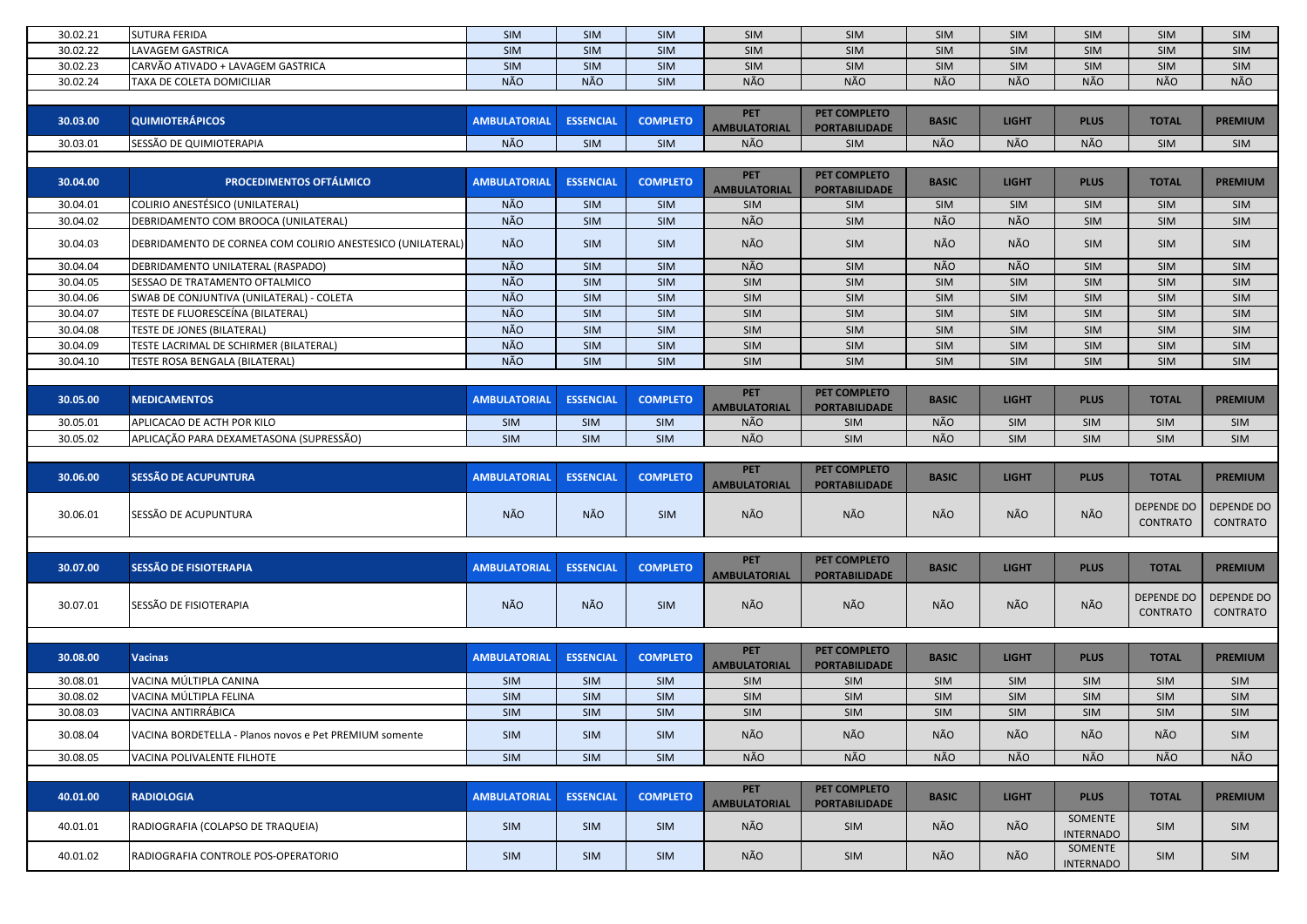| 40.01.03             | RADIOGRAFIA DE ABDOMEN                                                         | SIM                 | <b>SIM</b>       | SIM               | NÃO                               | SIM                                  | NÃO          | NÃO          | SOMENTE<br><b>INTERNADO</b> | <b>SIM</b>   | SIM            |
|----------------------|--------------------------------------------------------------------------------|---------------------|------------------|-------------------|-----------------------------------|--------------------------------------|--------------|--------------|-----------------------------|--------------|----------------|
| 40.01.04             | RADIOGRAFIA DE COLUNA CERVICAL                                                 | <b>SIM</b>          | <b>SIM</b>       | SIM               | NÃO                               | SIM                                  | NÃO          | NÃO          | SOMENTE<br><b>INTERNADO</b> | <b>SIM</b>   | <b>SIM</b>     |
| 40.01.05             | RADIOGRAFIA DE COLUNA LOMBO-SACRA                                              | SIM                 | SIM              | SIM               | NÃO                               | SIM                                  | NÃO          | NÃO          | SOMENTE<br><b>INTERNADO</b> | SIM          | SIM            |
| 40.01.06             | RADIOGRAFIA DE COLUNA TORÁCICA                                                 | SIM                 | SIM              | SIM               | NÃO                               | SIM                                  | NÃO          | NÃO          | SOMENTE<br><b>INTERNADO</b> | SIM          | <b>SIM</b>     |
| 40.01.07             | RADIOGRAFIA DE COLUNA TORACOLOMBAR                                             | SIM                 | SIM              | SIM               | NÃO                               | SIM                                  | NÃO          | NÃO          | SOMENTE<br><b>INTERNADO</b> | <b>SIM</b>   | SIM            |
| 40.01.08             | RADIOGRAFIA DE CRÂNIO                                                          | SIM                 | SIM              | SIM               | NÃO                               | SIM                                  | NÃO          | NÃO          | SOMENTE<br><b>INTERNADO</b> | <b>SIM</b>   | SIM            |
| 40.01.09             | RADIOGRAFIA DE MEMBRO PÉLVICO DIREITO                                          | SIM                 | SIM              | SIM               | NÃO                               | SIM                                  | NÃO          | NÃO          | SOMENTE<br><b>INTERNADO</b> | <b>SIM</b>   | SIM            |
| 40.01.10             | RADIOGRAFIA DE MEMBRO PÉLVICO ESQUERDO                                         | SIM                 | SIM              | SIM               | NÃO                               | SIM                                  | NÃO          | NÃO          | SOMENTE<br><b>INTERNADO</b> | SIM          | SIM            |
| 40.01.11             | RADIOGRAFIA DE MEMBRO TORÁCICO DIREITO                                         | SIM                 | SIM              | SIM               | NÃO                               | SIM                                  | NÃO          | NÃO          | SOMENTE<br><b>INTERNADO</b> | <b>SIM</b>   | SIM            |
| 40.01.12             | RADIOGRAFIA DE MEMBRO TORÁCICO ESQUERDO                                        | SIM                 | SIM              | SIM               | NÃO                               | SIM                                  | NÃO          | NÃO          | SOMENTE<br><b>INTERNADO</b> | SIM          | SIM            |
| 40.01.13             | RADIOGRAFIA DE PELVE                                                           | SIM                 | SIM              | SIM               | NÃO                               | SIM                                  | NÃO          | NÃO          | SOMENTE<br><b>INTERNADO</b> | SIM          | SIM            |
| 40.01.14             | RADIOGRAFIA DE TORAX                                                           | SIM                 | SIM              | SIM               | NÃO                               | SIM                                  | NÃO          | NÃO          | SOMENTE<br><b>INTERNADO</b> | SIM          | SIM            |
| 40.01.15             | RADIOGRAFIA DE VERTEBRAS SACRAIS/COCCÍGEAS                                     | SIM                 | SIM              | SIM               | NÃO                               | SIM                                  | NÃO          | NÃO          | SOMENTE<br><b>INTERNADO</b> | SIM          | SIM            |
| 40.01.16             | RAIO-X LOMBAR                                                                  | <b>SIM</b>          | SIM              | SIM               | NÃO                               | SIM                                  | NÃO          | NÃO          | SOMENTE<br><b>INTERNADO</b> | SIM          | SIM            |
|                      |                                                                                |                     |                  |                   |                                   |                                      |              |              |                             |              |                |
|                      |                                                                                |                     |                  |                   |                                   |                                      |              |              |                             |              |                |
| 40.02.00             | <b>RADIOGRAFIAS ESPECIAIS</b>                                                  | <b>AMBULATORIAL</b> | <b>ESSENCIAL</b> | <b>COMPLETO</b>   | <b>PET</b><br><b>AMBULATORIAL</b> | PET COMPLETO<br><b>PORTABILIDADE</b> | <b>BASIC</b> | <b>LIGHT</b> | <b>PLUS</b>                 | <b>TOTAL</b> | <b>PREMIUM</b> |
| 40.02.01             | CONTRASTE DO ESÔFAGO                                                           | SIM                 | <b>SIM</b>       | SIM               | NÃO                               | SIM                                  | NÃO          | NÃO          | SOMENTE<br><b>INTERNADO</b> | <b>SIM</b>   | SIM            |
| 40.02.02             | DISPLASIA COXO-FEMORAL                                                         | <b>SIM</b>          | SIM              | SIM               | NÃO                               | SIM                                  | NÃO          | NÃO          | SOMENTE<br><b>INTERNADO</b> | <b>SIM</b>   | <b>SIM</b>     |
| 40.02.03             | ENEMA DE BÁRIO                                                                 | <b>SIM</b>          | <b>SIM</b>       | SIM               | NÃO                               | SIM                                  | NÃO          | NÃO          | SOMENTE<br><b>INTERNADO</b> | <b>SIM</b>   | <b>SIM</b>     |
| 40.02.04             | MIELOGRAFIA                                                                    | SIM                 | SIM              | SIM               | NÃO                               | SIM                                  | NÃO          | NÃO          | SOMENTE<br><b>INTERNADO</b> | SIM          | SIM            |
| 40.02.05             | TRÂNSITO INTESTINAL                                                            | SIM                 | <b>SIM</b>       | <b>SIM</b>        | NÃO                               | <b>SIM</b>                           | NÃO          | NÃO          | SOMENTE<br><b>INTERNADO</b> | <b>SIM</b>   | <b>SIM</b>     |
| 40.02.06             | UROGRAFIA DUPLO CONTRASTE                                                      | SIM                 | SIM              | SIM               | NÃO                               | SIM                                  | NÃO          | NÃO          | SOMENTE<br><b>INTERNADO</b> | SIM          | SIM            |
| 40.02.07             | UROGRAFIA EXCRETORA                                                            | SIM                 | <b>SIM</b>       | SIM               | NÃO                               | SIM                                  | NÃO          | NÃO          | SOMENTE<br><b>INTERNADO</b> | <b>SIM</b>   | SIM            |
| 40.02.08             | <b>UROGRAFIA RETROGRADA</b>                                                    | <b>SIM</b>          | SIM              | SIM               | NÃO                               | SIM                                  | NÃO          | NÃO          | SOMENTE<br><b>INTERNADO</b> | SIM          | SIM            |
|                      |                                                                                |                     |                  |                   |                                   |                                      |              |              |                             |              |                |
| 40.03.00             | <b>PROCEDIMENTOS DIVERSOS</b>                                                  | <b>AMBULATORIAL</b> | <b>ESSENCIAL</b> | <b>COMPLETO</b>   | <b>PET</b><br><b>AMBULATORIAL</b> | PET COMPLETO<br><b>PORTABILIDADE</b> | <b>BASIC</b> | <b>LIGHT</b> | <b>PLUS</b>                 | <b>TOTAL</b> | <b>PREMIUM</b> |
| 40.03.01             | ABDOMINOCENTESE - DRENAGEM DE LÍQUIDO ASCÍTICO                                 | SIM                 | SIM              | SIM               | SIM                               | SIM                                  | SIM          | SIM          | SIM                         | SIM          | SIM            |
| 40.03.02             | <b>CISTOCENTESE</b>                                                            | SIM                 | SIM              | SIM               | SIM                               | SIM                                  | <b>SIM</b>   | SIM          | SIM                         | SIM          | SIM            |
| 40.03.03             | COLETA DE LÍQUIDO CÉFALO-RAQUIDIANO                                            | SIM                 | SIM              | SIM               | NÃO                               | SIM                                  | NÃO          | NÃO          | SIM                         | <b>SIM</b>   | SIM            |
| 40.03.05             | COLETA DE LÍQUIDO SINOVIAL (ARTICULAR)                                         | SIM                 | <b>SIM</b>       | <b>SIM</b>        | NÃO                               | SIM                                  | NÃO          | NÃO          | SOMENTE<br><b>INTERNADO</b> | SIM          | <b>SIM</b>     |
| 40.03.06<br>40.03.07 | COLETA DE MEDULA ÓSSEA PARA MIELOGRAMA<br>DRENAGEM DE ABSCESSOS E/OU HEMATOMAS | SIM<br>SIM          | SIM<br>SIM       | SIM<br><b>SIM</b> | NÃO<br>SIM                        | SIM<br>SIM                           | NÃO<br>SIM   | NÃO<br>SIM   | SIM<br>SIM                  | SIM<br>SIM   | SIM<br>SIM     |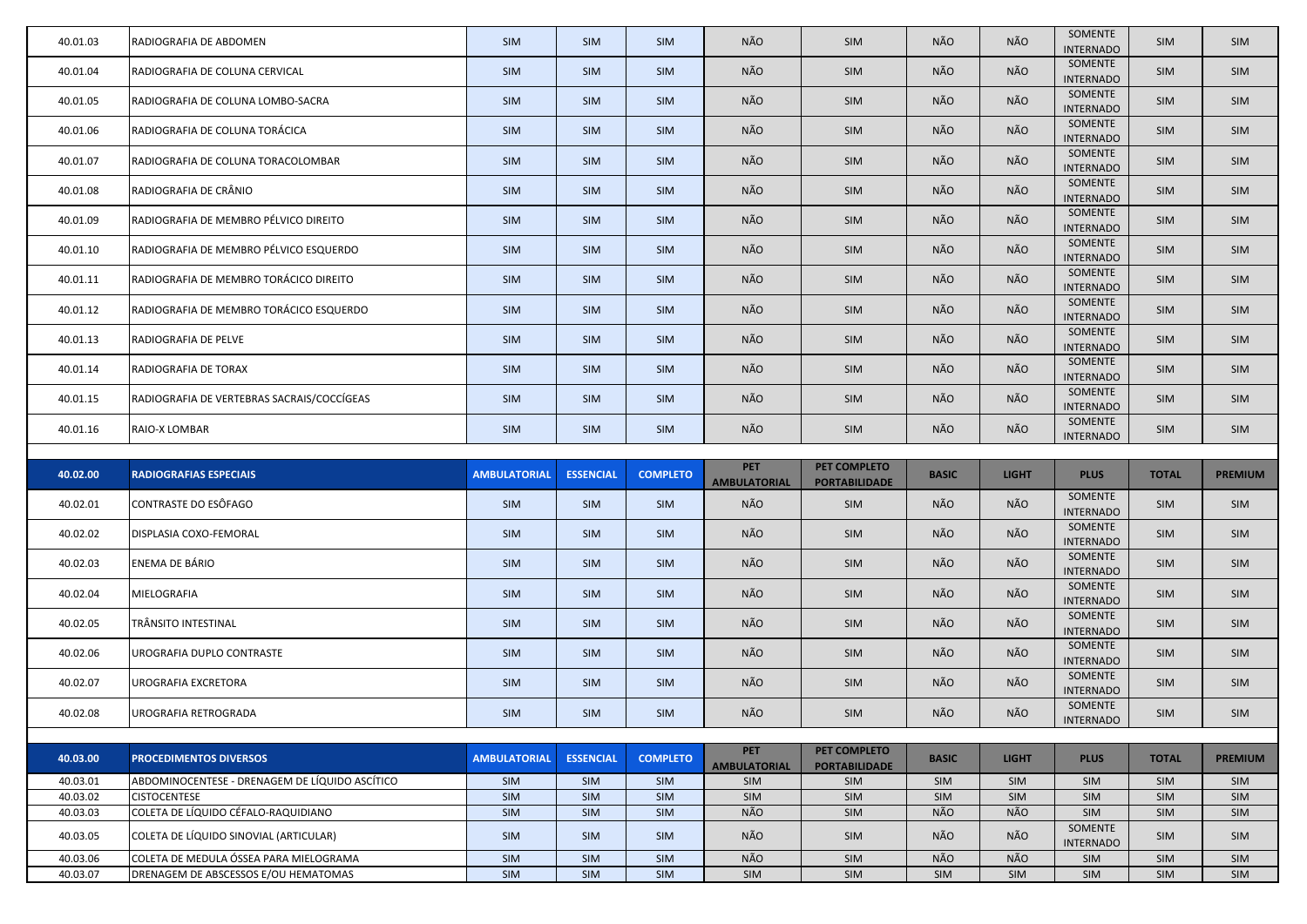| 40.03.08 | <b>EUTANÁSIA</b>                              | <b>SIM</b>          | <b>SIM</b>       | SIM             | SIM                               | SIM                                  | <b>SIM</b>   | <b>SIM</b>   | SIM                         | <b>SIM</b>   | <b>SIM</b>     |
|----------|-----------------------------------------------|---------------------|------------------|-----------------|-----------------------------------|--------------------------------------|--------------|--------------|-----------------------------|--------------|----------------|
| 40.03.09 | PERICARDIOCENTESE                             | SIM                 | <b>SIM</b>       | SIM             | NÃO                               | SIM                                  | NÃO          | NÃO          | SOMENTE<br><b>INTERNADO</b> | <b>SIM</b>   | SIM            |
| 40.03.10 | TORACOCENTESE - DRENAGEM PLEURAL              | SIM                 | SIM              | SIM             | SIM                               | SIM                                  | SIM          | SIM          | SIM                         | SIM          | SIM            |
|          |                                               |                     |                  |                 | <b>PET</b>                        | PET COMPLETO                         |              |              |                             |              |                |
| 40.04.00 | <b>ULTRASSONOGRAFIA</b>                       | <b>AMBULATORIAL</b> | <b>ESSENCIAL</b> | <b>COMPLETO</b> | <b>AMBULATORIAL</b>               | <b>PORTABILIDADE</b>                 | <b>BASIC</b> | <b>LIGHT</b> | <b>PLUS</b>                 | <b>TOTAL</b> | <b>PREMIUM</b> |
| 40.04.01 | BIÓPSIA GUIADA POR ULTRASSOM                  | <b>SIM</b>          | <b>SIM</b>       | SIM             | NÃO                               | SIM                                  | NÃO          | NÃO          | SOMENTE<br><b>INTERNADO</b> | <b>SIM</b>   | <b>SIM</b>     |
| 40.04.02 | <b>CISTOCENTESE GUIADA POR ULTRASSOM</b>      | SIM                 | <b>SIM</b>       | SIM             | NÃO                               | SIM                                  | NÃO          | NÃO          | SOMENTE<br><b>INTERNADO</b> | <b>SIM</b>   | SIM            |
| 40.04.03 | RETORNO ULTRASSOM (ATÉ 30 DIAS) POS CIRURGICO | <b>SIM</b>          | <b>SIM</b>       | SIM             | NÃO                               | <b>SIM</b>                           | NÃO          | NÃO          | SOMENTE<br><b>INTERNADO</b> | <b>SIM</b>   | <b>SIM</b>     |
| 40.04.04 | ULTRASSOM SIMPLES CONTROLE                    | SIM                 | SIM              | SIM             | NÃO                               | <b>SIM</b>                           | NÃO          | NÃO          | SOMENTE<br><b>INTERNADO</b> | <b>SIM</b>   | SIM            |
| 40.04.05 | ULTRASSONOGRAFIA ABDOMINAL                    | SIM                 | SIM              | SIM             | NÃO                               | SIM                                  | NÃO          | NÃO          | SOMENTE<br><b>INTERNADO</b> | SIM          | <b>SIM</b>     |
| 40.04.06 | ULTRASSONOGRAFIA ARTICULAR                    | SIM                 | <b>SIM</b>       | SIM             | NÃO                               | SIM                                  | NÃO          | NÃO          | SOMENTE<br><b>INTERNADO</b> | <b>SIM</b>   | <b>SIM</b>     |
| 40.04.07 | ULTRASSONOGRAFIA CERVICAL                     | SIM                 | <b>SIM</b>       | SIM             | NÃO                               | SIM                                  | NÃO          | NÃO          | SOMENTE<br><b>INTERNADO</b> | <b>SIM</b>   | <b>SIM</b>     |
| 40.04.08 | ULTRASSONOGRAFIA DE ARTICULAÇÃO DUPLA         | <b>SIM</b>          | <b>SIM</b>       | SIM             | NÃO                               | <b>SIM</b>                           | NÃO          | NÃO          | SOMENTE<br><b>INTERNADO</b> | <b>SIM</b>   | SIM            |
| 40.04.09 | ULTRASSONOGRAFIA ENCEFALICA                   | SIM                 | <b>SIM</b>       | SIM             | NÃO                               | SIM                                  | NÃO          | NÃO          | SOMENTE<br><b>INTERNADO</b> | <b>SIM</b>   | <b>SIM</b>     |
| 40.04.10 | ULTRASSONOGRAFIA OCULAR DIREITO E ESQUERDO    | SIM                 | <b>SIM</b>       | SIM             | NÃO                               | SIM                                  | NÃO          | NÃO          | SOMENTE<br><b>INTERNADO</b> | <b>SIM</b>   | <b>SIM</b>     |
| 40.04.11 | ULTRASSONOGRAFIA VASCULAR COM DOPPLER         | SIM                 | SIM              | SIM             | NÃO                               | <b>SIM</b>                           | NÃO          | NÃO          | SOMENTE<br><b>INTERNADO</b> | <b>SIM</b>   | <b>SIM</b>     |
| 40.04.12 | CITOLOGIA ASPIRATIVA GUIADA POR ULTRASSOM     | <b>SIM</b>          | <b>SIM</b>       | SIM             | NÃO                               | SIM                                  | NÃO          | NÃO          | SOMENTE<br><b>INTERNADO</b> | <b>SIM</b>   | <b>SIM</b>     |
|          |                                               |                     |                  |                 |                                   |                                      |              |              |                             |              |                |
| 40.05.00 | <b>EXAMES CARDIOLÓGICOS</b>                   | <b>AMBULATORIAL</b> | <b>ESSENCIAL</b> | <b>COMPLETO</b> | <b>PET</b><br><b>AMBULATORIAL</b> | PET COMPLETO<br><b>PORTABILIDADE</b> | <b>BASIC</b> | <b>LIGHT</b> | <b>PLUS</b>                 | <b>TOTAL</b> | <b>PREMIUM</b> |
| 40.05.01 | <b>ECODOPPLERCARDIOGRAFIA</b>                 | NÃO                 | SIM              | SIM             | NÃO                               | SIM                                  | NÃO          | NÃO          | SOMENTE<br><b>INTERNADO</b> | <b>SIM</b>   | <b>SIM</b>     |
| 40.05.02 | <b>ELETROCARDIOGRAFIA</b>                     | NÃO                 | <b>SIM</b>       | <b>SIM</b>      | NÃO                               | <b>SIM</b>                           | NÃO          | NÃO          | SOMENTE<br><b>INTERNADO</b> | <b>SIM</b>   | <b>SIM</b>     |
| 40.05.04 | PRESSÃO ARTERIAL                              | NÃO                 | SIM              | SIM             | NÃO                               | <b>SIM</b>                           | NÃO          | NÃO          | SOMENTE<br><b>INTERNADO</b> | <b>SIM</b>   | <b>SIM</b>     |
| 40.05.05 | TELEMEDICINA - ELETROCARDIOGRAFIA - LAUDO     | NÃO                 | <b>SIM</b>       | <b>SIM</b>      | NÃO                               | SIM                                  | NÃO          | NÃO          | SOMENTE<br><b>INTERNADO</b> | <b>SIM</b>   | SIM            |
| 40.05.06 | TELEMEDICINA - ELETROCARDIOGRAFIA - TÉCNICO   | NÃO                 | SIM              | SIM             | NÃO                               | SIM                                  | NÃO          | NÃO          | SOMENTE<br><b>INTERNADO</b> | SIM          | SIM            |
|          |                                               |                     |                  |                 |                                   |                                      |              |              |                             |              |                |
| 40.06.00 | <b>TOMOGRAFIA</b>                             | <b>AMBULATORIAL</b> | <b>ESSENCIAL</b> | <b>COMPLETO</b> | <b>PET</b><br><b>AMBULATORIAL</b> | PET COMPLETO<br><b>PORTABILIDADE</b> | <b>BASIC</b> | <b>LIGHT</b> | <b>PLUS</b>                 | <b>TOTAL</b> | <b>PREMIUM</b> |
| 40.06.01 | CONTRASTE - TOMOGRAFIA (terceirizado)         | NÃO                 | SIM              | SIM             | NÃO                               | SIM                                  | NÃO          | NÃO          | SOMENTE<br><b>INTERNADO</b> | SIM          | SIM            |
| 40.06.02 | LAUDO - TOMOGRAFIA (terceirizado)             | NÃO                 | <b>SIM</b>       | SIM             | NÃO                               | SIM                                  | NÃO          | NÃO          | SOMENTE<br><b>INTERNADO</b> | <b>SIM</b>   | SIM            |
| 40.06.03 | <b>TOMOGRAFIA ABDOMINAL</b>                   | NÃO                 | SIM              | SIM             | NÃO                               | SIM                                  | NÃO          | NÃO          | SOMENTE<br><b>INTERNADO</b> | <b>SIM</b>   | SIM            |
| 40.06.04 | TOMOGRAFIA CERVICAL                           | NÃO                 | SIM              | SIM             | NÃO                               | SIM                                  | NÃO          | NÃO          | SOMENTE<br><b>INTERNADO</b> | <b>SIM</b>   | <b>SIM</b>     |
|          |                                               |                     |                  |                 |                                   |                                      |              |              |                             |              |                |
| 40.06.05 | TOMOGRAFIA DA COLUNA                          | NÃO                 | SIM              | SIM             | NÃO                               | SIM                                  | NÃO          | NÃO          | SOMENTE<br><b>INTERNADO</b> | <b>SIM</b>   | SIM            |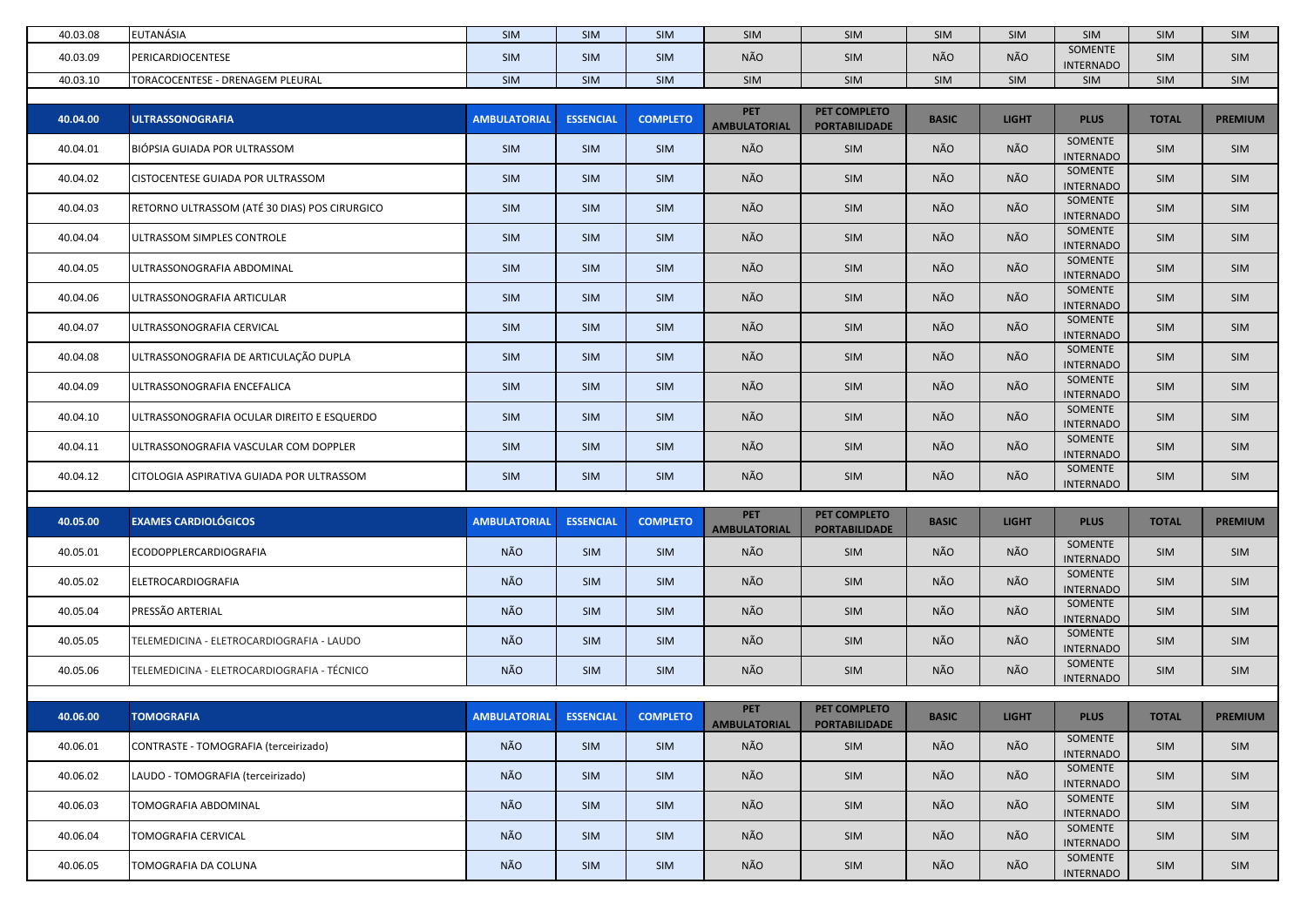| 40.06.06 | TOMOGRAFIA DE MEMBRO                                   | NÃO                 | SIM              | <b>SIM</b>      | NÃO                               | SIM                                  | NÃO          | NÃO          | SOMENTE                     | <b>SIM</b>   | <b>SIM</b>     |
|----------|--------------------------------------------------------|---------------------|------------------|-----------------|-----------------------------------|--------------------------------------|--------------|--------------|-----------------------------|--------------|----------------|
|          |                                                        |                     |                  |                 |                                   |                                      |              |              | <b>INTERNADO</b>            |              |                |
| 40.06.07 | TOMOGRAFIA DO CRANIO                                   | NÃO                 | SIM              | SIM             | NÃO                               | SIM                                  | NÃO          | NÃO          | SOMENTE                     | <b>SIM</b>   | SIM            |
|          |                                                        |                     |                  |                 |                                   |                                      |              |              | <b>INTERNADO</b><br>SOMENTE |              |                |
| 40.06.08 | TOMOGRAFIA DO TORAX                                    | NÃO                 | SIM              | SIM             | NÃO                               | SIM                                  | NÃO          | NÃO          | <b>INTERNADO</b>            | <b>SIM</b>   | <b>SIM</b>     |
|          |                                                        |                     |                  |                 |                                   |                                      |              | NÃO          | SOMENTE                     |              |                |
| 40.06.09 | TOMOGRAFIA SEGMENTO EXTRA                              | NÃO                 | <b>SIM</b>       | SIM             | NÃO                               | SIM                                  | NÃO          |              | <b>INTERNADO</b>            | <b>SIM</b>   | <b>SIM</b>     |
|          |                                                        |                     |                  |                 |                                   |                                      |              |              |                             |              |                |
| 40.07.00 | <b>RESSONÂNCIA MAGNÉTICA</b>                           | <b>AMBULATORIAL</b> | <b>ESSENCIAL</b> | <b>COMPLETO</b> | <b>PET</b><br><b>AMBULATORIAL</b> | PET COMPLETO<br><b>PORTABILIDADE</b> | <b>BASIC</b> | <b>LIGHT</b> | <b>PLUS</b>                 | <b>TOTAL</b> | <b>PREMIUM</b> |
|          | RESSONANCIA 1 REGIÃO                                   | NÃO                 |                  | SIM             | NÃO                               |                                      | NÃO          | NÃO          | SOMENTE                     | <b>SIM</b>   |                |
| 40.07.01 |                                                        |                     | <b>SIM</b>       |                 |                                   | SIM                                  |              |              | <b>INTERNADO</b>            |              | SIM            |
| 40.07.02 | RESSONANCIA 2 REGIÕES                                  | NÃO                 | <b>SIM</b>       | SIM             | NÃO                               | SIM                                  | NÃO          | NÃO          | SOMENTE                     | <b>SIM</b>   | <b>SIM</b>     |
|          |                                                        |                     |                  |                 |                                   |                                      |              |              | <b>INTERNADO</b><br>SOMENTE |              |                |
| 40.07.03 | RESSONANCIA 3 REGIÕES                                  | NÃO                 | SIM              | SIM             | NÃO                               | SIM                                  | NÃO          | NÃO          | <b>INTERNADO</b>            | <b>SIM</b>   | <b>SIM</b>     |
|          |                                                        |                     |                  |                 |                                   |                                      |              |              |                             |              |                |
| 40.08.00 | <b>ANÁLISE CITOLÓGICA</b>                              | <b>AMBULATORIAL</b> | <b>ESSENCIAL</b> | <b>COMPLETO</b> | <b>PET</b>                        | PET COMPLETO                         | <b>BASIC</b> | <b>LIGHT</b> | <b>PLUS</b>                 | <b>TOTAL</b> | <b>PREMIUM</b> |
|          |                                                        |                     |                  |                 | <b>AMBULATORIAL</b>               | <b>PORTABILIDADE</b>                 |              |              |                             |              |                |
| 40.08.01 | ANALISE CITOLOGICA - EFUSAO PLEURAL                    | SIM                 | SIM              | SIM             | SIM                               | SIM                                  | SIM          | SIM          | SIM                         | SIM          | <b>SIM</b>     |
| 40.08.02 | ANALISE CITOLOGICA - LINFONODOS                        | SIM                 | <b>SIM</b>       | SIM             | SIM                               | SIM                                  | <b>SIM</b>   | SIM          | SIM                         | <b>SIM</b>   | <b>SIM</b>     |
| 40.08.03 | ANALISE CITOLOGICA - LIQUIDO SINOVIAL (ARTICULAR)      | SIM                 | <b>SIM</b>       | SIM             | SIM                               | SIM                                  | <b>SIM</b>   | SIM          | SIM                         | <b>SIM</b>   | <b>SIM</b>     |
| 40.08.04 | ANALISE CITOLOGICA - LIQUOR                            | SIM                 | SIM              | SIM             | SIM                               | SIM                                  | <b>SIM</b>   | SIM          | SIM                         | SIM          | <b>SIM</b>     |
| 40.08.05 | ANALISE CITOLOGICA ASPIRATIVA (TUMOR, IINF)            | <b>SIM</b>          | SIM              | SIM             | SIM                               | SIM                                  | SIM          | SIM          | SIM                         | <b>SIM</b>   | <b>SIM</b>     |
| 40.08.06 | ANÁLISE CITOLÓGICA DE LÍQUIDOS ASCITICO                | SIM                 | SIM              | SIM             | SIM                               | SIM                                  | SIM          | SIM          | SIM                         | SIM          | SIM            |
| 40.08.07 | ANALISE CITOLOGICA OTOLOGICA (UNILATERAL)              | SIM                 | SIM              | SIM             | SIM                               | SIM                                  | SIM          | SIM          | SIM                         | SIM          | SIM            |
| 40.08.08 | ANÁLISE CITOLÓGICA PARA TVT                            | <b>SIM</b>          | SIM              | SIM             | SIM                               | SIM                                  | <b>SIM</b>   | SIM          | SIM                         | SIM          | <b>SIM</b>     |
| 40.08.09 | ANALISE CITOLOGICA PELE                                | <b>SIM</b>          | SIM              | SIM             | SIM                               | SIM                                  | <b>SIM</b>   | SIM          | SIM                         | SIM          | <b>SIM</b>     |
| 40.08.10 | ANÁLISE DE LÍQUIDO BIOLÓGICO (CITOLÓGICO + BIOQUÍMICA) | SIM                 | SIM              | SIM             | SIM                               | SIM                                  | <b>SIM</b>   | <b>SIM</b>   | SIM                         | SIM          | <b>SIM</b>     |
| 40.08.11 | ANÁLISE DE LÍQUIDO BIOLÓGICO (CITOLÓGICO)              | SIM                 | SIM              | <b>SIM</b>      | SIM                               | SIM                                  | <b>SIM</b>   | SIM          | SIM                         | SIM          | <b>SIM</b>     |
| 40.08.12 | TRICOGRAMA, AVALIACAO DE HASTES PILOSAS                | <b>SIM</b>          | SIM              | <b>SIM</b>      | SIM                               | SIM                                  | <b>SIM</b>   | SIM          | SIM                         | SIM          | <b>SIM</b>     |
|          |                                                        |                     |                  |                 |                                   |                                      |              |              |                             |              |                |
| 40.09.00 | <b>BIOQUÍMICA CLÍNICA</b>                              | <b>AMBULATORIAL</b> | <b>ESSENCIAL</b> | <b>COMPLETO</b> | <b>PET</b>                        | PET COMPLETO                         | <b>BASIC</b> | <b>LIGHT</b> | <b>PLUS</b>                 | <b>TOTAL</b> | <b>PREMIUM</b> |
| 40.09.01 | ÁCIDO LÁTICO                                           | SIM                 | <b>SIM</b>       | <b>SIM</b>      | <b>AMBULATORIAL</b><br>SIM        | <b>PORTABILIDADE</b><br>SIM          | <b>SIM</b>   | SIM          | SIM                         | SIM          | <b>SIM</b>     |
| 40.09.02 | ÁCIDO ÚRICO                                            | SIM                 | SIM              | SIM             | SIM                               | SIM                                  | SIM          | SIM          | SIM                         | SIM          | SIM            |
| 40.09.03 | ÁCIDOS BILIARES PÓS PRANDIAL                           | SIM                 | SIM              | SIM             | SIM                               | SIM                                  | SIM          | <b>SIM</b>   | SIM                         | SIM          | <b>SIM</b>     |
| 40.09.04 | ÁCIDOS BILIARES PRÉ PRANDIAL                           | <b>SIM</b>          | SIM              | SIM             | SIM                               | SIM                                  | SIM          | SIM          | SIM                         | SIM          | <b>SIM</b>     |
| 40.09.05 | <b>ÁCIDOS BILIARES TOTAIS</b>                          | SIM                 | SIM              | SIM             | SIM                               | SIM                                  | SIM          | SIM          | SIM                         | SIM          | <b>SIM</b>     |
| 40.09.06 | ALANINA AMINOTRANSFERASE (TGP)                         | SIM                 | SIM              | SIM             | SIM                               | SIM                                  | SIM          | SIM          | SIM                         | SIM          | <b>SIM</b>     |
| 40.09.07 | ALANINA TRANSAMINASE                                   | SIM                 | SIM              | SIM             | SIM                               | SIM                                  | SIM          | SIM          | SIM                         | SIM          | SIM            |
| 40.09.08 | ALBUMINA                                               | SIM                 | SIM              | SIM             | SIM                               | SIM                                  | SIM          | <b>SIM</b>   | SIM                         | SIM          | <b>SIM</b>     |
| 40.09.09 | AMILASE                                                | <b>SIM</b>          | SIM              | SIM             | SIM                               | SIM                                  | <b>SIM</b>   | <b>SIM</b>   | SIM                         | <b>SIM</b>   | <b>SIM</b>     |
| 40.09.10 | AMÔNIA                                                 | SIM                 | SIM              | SIM             | SIM                               | SIM                                  | SIM          | SIM          | SIM                         | SIM          | SIM            |
| 40.09.11 | ASPARTATO AMINOTRANSFERASE (TGO)                       | SIM                 | SIM              | SIM             | SIM                               | SIM                                  | SIM          | SIM          | SIM                         | <b>SIM</b>   | <b>SIM</b>     |
| 40.09.12 | BETA HIDROXIBITIRATO - "BETA" - HBA - BHB              | <b>SIM</b>          | SIM              | SIM             | SIM                               | SIM                                  | <b>SIM</b>   | SIM          | SIM                         | <b>SIM</b>   | <b>SIM</b>     |
| 40.09.13 | BILIRRUBINAS TOTAIS E FRAÇÕES (D + I)                  | SIM                 | SIM              | SIM             | SIM                               | SIM                                  | <b>SIM</b>   | SIM          | SIM                         | <b>SIM</b>   | <b>SIM</b>     |
| 40.09.14 | <b>BROMETO DE POTÁSSIO</b>                             | SIM                 | SIM              | SIM             | SIM                               | SIM                                  | <b>SIM</b>   | SIM          | SIM                         | SIM          | <b>SIM</b>     |
| 40.09.15 | <b>CÁLCIO</b>                                          | SIM                 | SIM              | SIM             | SIM                               | SIM                                  | SIM          | SIM          | SIM                         | SIM          | <b>SIM</b>     |
| 40.09.16 | CÁLCIO IÔNICO                                          | SIM                 | SIM              | SIM             | SIM                               | SIM                                  | SIM          | SIM          | SIM                         | SIM          | <b>SIM</b>     |
| 40.09.17 | CÁLCIO URINÁRIO                                        | SIM                 | SIM              | SIM             | SIM                               | SIM                                  | SIM          | SIM          | SIM                         | SIM          | <b>SIM</b>     |
| 40.09.18 | CICLOSPORINA                                           | SIM                 | SIM              | SIM             | SIM                               | SIM                                  | SIM          | SIM          | SIM                         | SIM          | <b>SIM</b>     |
| 40.09.19 | <b>CK TOTAL</b>                                        | SIM                 | SIM              | SIM             | SIM                               | SIM                                  | <b>SIM</b>   | <b>SIM</b>   | SIM                         | <b>SIM</b>   | <b>SIM</b>     |
| 40.09.20 | <b>CLORETOS</b>                                        | SIM                 | SIM              | SIM             | SIM                               | SIM                                  | SIM          | SIM          | SIM                         | SIM          | SIM            |
|          |                                                        |                     |                  |                 |                                   |                                      |              |              |                             |              |                |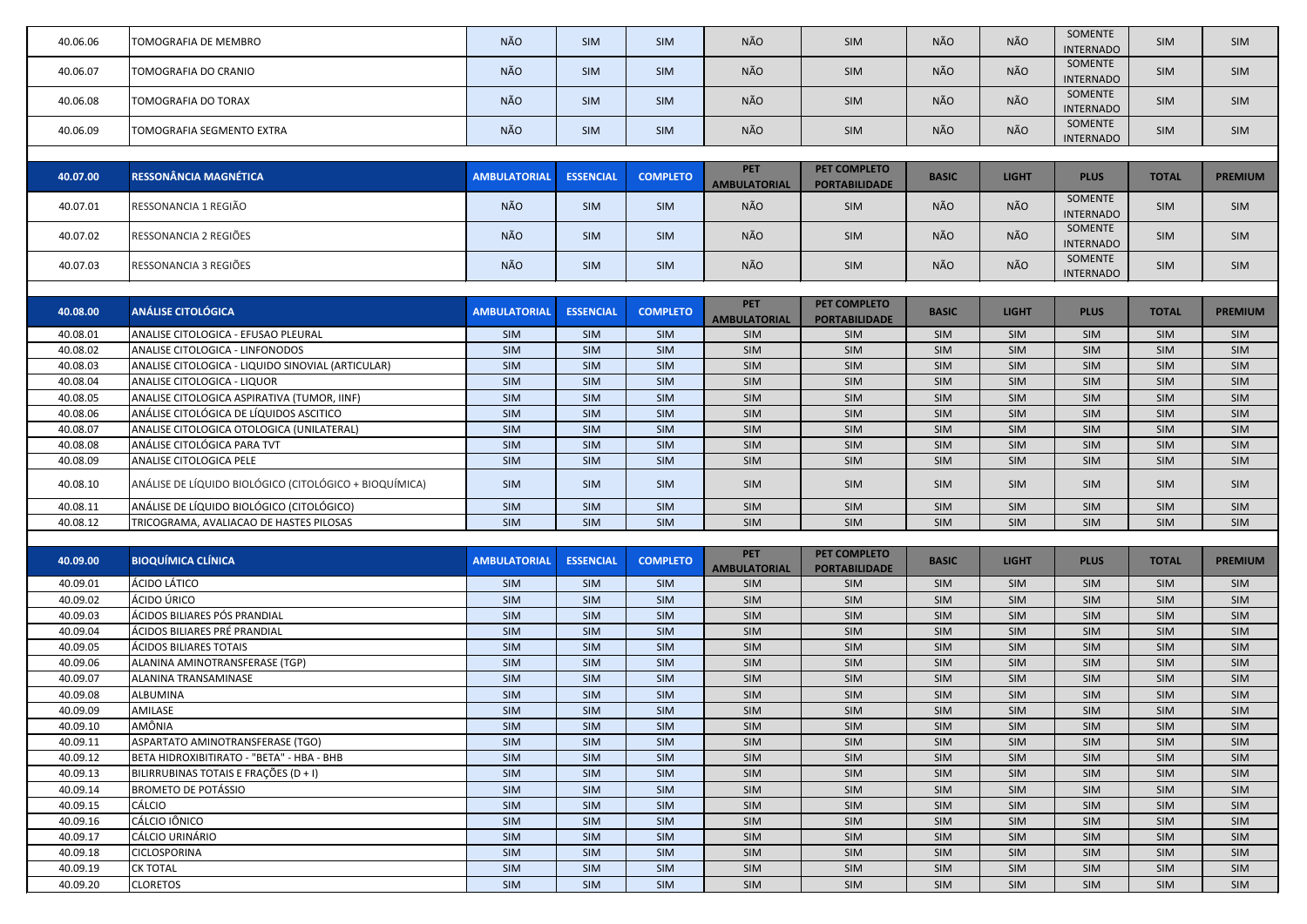| 40.09.21 | <b>CLORO</b>                                   | SIM                 | SIM              | <b>SIM</b>      | SIM                               | SIM                                  | SIM          | <b>SIM</b>   | <b>SIM</b>  | <b>SIM</b>   | <b>SIM</b>     |
|----------|------------------------------------------------|---------------------|------------------|-----------------|-----------------------------------|--------------------------------------|--------------|--------------|-------------|--------------|----------------|
| 40.09.22 | <b>CLORO URINÁRIO</b>                          | SIM                 | SIM              | <b>SIM</b>      | SIM                               | SIM                                  | <b>SIM</b>   | <b>SIM</b>   | SIM         | SIM          | <b>SIM</b>     |
| 40.09.23 | <b>COLESTEROL HDL</b>                          | SIM                 | SIM              | SIM             | SIM                               | SIM                                  | SIM          | SIM          | SIM         | <b>SIM</b>   | <b>SIM</b>     |
| 40.09.24 | <b>COLESTEROL LDL</b>                          | SIM                 | SIM              | <b>SIM</b>      | SIM                               | SIM                                  | SIM          | <b>SIM</b>   | SIM         | <b>SIM</b>   | <b>SIM</b>     |
| 40.09.25 | <b>COLESTEROL TOTAL</b>                        | SIM                 | SIM              | <b>SIM</b>      | SIM                               | SIM                                  | SIM          | <b>SIM</b>   | SIM         | <b>SIM</b>   | <b>SIM</b>     |
| 40.09.26 | <b>COLESTEROL VLDL</b>                         | SIM                 | SIM              | <b>SIM</b>      | SIM                               | SIM                                  | <b>SIM</b>   | <b>SIM</b>   | SIM         | SIM          | <b>SIM</b>     |
| 40.09.27 | COLETEROL TOTAL E FRAÇÕES                      | SIM                 | SIM              | <b>SIM</b>      | SIM                               | SIM                                  | SIM          | <b>SIM</b>   | SIM         | <b>SIM</b>   | <b>SIM</b>     |
| 40.09.28 | COLINESTERASE                                  | SIM                 | SIM              | <b>SIM</b>      | SIM                               | SIM                                  | SIM          | <b>SIM</b>   | SIM         | SIM          | <b>SIM</b>     |
| 40.09.29 | CREATININA                                     | SIM                 | SIM              | SIM             | SIM                               | SIM                                  | SIM          | <b>SIM</b>   | SIM         | <b>SIM</b>   | <b>SIM</b>     |
| 40.09.30 | CREATININA URINÁRIA                            | SIM                 | SIM              | SIM             | SIM                               | SIM                                  | SIM          | SIM          | SIM         | SIM          | SIM            |
| 40.09.31 | <b>CURVA GLICÊMICA</b>                         | SIM                 | SIM              | SIM             | SIM                               | SIM                                  | SIM          | SIM          | SIM         | SIM          | SIM            |
| 40.09.32 | DESIDROGENASE LÁCTICA (LDH)                    | SIM                 | SIM              | SIM             | SIM                               | SIM                                  | SIM          | SIM          | SIM         | SIM          | SIM            |
| 40.09.33 | DIFENILHIDANTOINA                              | SIM                 | SIM              | <b>SIM</b>      | SIM                               | SIM                                  | SIM          | <b>SIM</b>   | SIM         | SIM          | SIM            |
| 40.09.34 | <b>DIGOXINA</b>                                | SIM                 | SIM              | <b>SIM</b>      | SIM                               | SIM                                  | SIM          | SIM          | SIM         | SIM          | SIM            |
| 40.09.35 | DOSAGEM DE CETONAS                             | SIM                 | SIM              | <b>SIM</b>      | SIM                               | SIM                                  | SIM          | <b>SIM</b>   | SIM         | SIM          | <b>SIM</b>     |
| 40.09.36 | ELETROFORESE DE PROTEINA SÉRICA / Eletroforese | SIM                 | SIM              | <b>SIM</b>      | SIM                               | SIM                                  | SIM          | SIM          | SIM         | SIM          | SIM            |
| 40.09.37 | <b>ELETROFORESE DE COLESTEROL</b>              | SIM                 | SIM              | <b>SIM</b>      | SIM                               | SIM                                  | SIM          | <b>SIM</b>   | SIM         | SIM          | SIM            |
| 40.09.38 | FENOBARBITAL (EXAME)                           | SIM                 | SIM              | <b>SIM</b>      | <b>SIM</b>                        | SIM                                  | SIM          | <b>SIM</b>   | SIM         | SIM          | <b>SIM</b>     |
| 40.09.39 | FERRITINA                                      | SIM                 | SIM              | SIM             | SIM                               | SIM                                  | SIM          | SIM          | SIM         | SIM          | SIM            |
| 40.09.40 | <b>FERRO</b>                                   | SIM                 | SIM              | SIM             | SIM                               | SIM                                  | SIM          | <b>SIM</b>   | SIM         | SIM          | SIM            |
| 40.09.41 | FOSFATASE ÁCIDA TOTAL                          | SIM                 | SIM              | SIM             | SIM                               | SIM                                  | SIM          | SIM          | SIM         | SIM          | SIM            |
| 40.09.42 | <b>FOSFATASE ALCALINA</b>                      | SIM                 | SIM              | SIM             | SIM                               | SIM                                  | SIM          | SIM          | SIM         | SIM          | SIM            |
| 40.09.43 | FOSFATASE ALCALINA TOTAL E FRAÇÕES             | SIM                 | SIM              | SIM             | SIM                               | SIM                                  | SIM          | <b>SIM</b>   | SIM         | SIM          | <b>SIM</b>     |
| 40.09.44 | <b>FOSFOLIPIDEOS</b>                           | SIM                 | SIM              | <b>SIM</b>      | SIM                               | SIM                                  | SIM          | <b>SIM</b>   | SIM         | <b>SIM</b>   | <b>SIM</b>     |
| 40.09.45 | <b>FÓSFORO</b>                                 | SIM                 | SIM              | <b>SIM</b>      | SIM                               | SIM                                  | SIM          | <b>SIM</b>   | SIM         | <b>SIM</b>   | <b>SIM</b>     |
| 40.09.46 | <b>FRUTOSAMINA</b>                             | SIM                 | SIM              | <b>SIM</b>      | SIM                               | SIM                                  | SIM          | SIM          | SIM         | SIM          | SIM            |
| 40.09.47 | GAMA GLUTAMIL TRANSFERASE (GGT)                | SIM                 | SIM              | <b>SIM</b>      | SIM                               | SIM                                  | SIM          | <b>SIM</b>   | SIM         | <b>SIM</b>   | <b>SIM</b>     |
| 40.09.48 | <b>GLICEMIA (FITA)</b>                         | SIM                 | SIM              | <b>SIM</b>      | <b>SIM</b>                        | <b>SIM</b>                           | SIM          | <b>SIM</b>   | SIM         | <b>SIM</b>   | <b>SIM</b>     |
| 40.09.49 | GLICEMIA (FITA) - INTERNAÇÃO                   | SIM                 | SIM              | <b>SIM</b>      | SIM                               | SIM                                  | SIM          | SIM          | SIM         | <b>SIM</b>   | <b>SIM</b>     |
| 40.09.50 | <b>GLICOSE (GLICEMIA)</b>                      | SIM                 | SIM              | SIM             | SIM                               | SIM                                  | SIM          | SIM          | SIM         | SIM          | SIM            |
| 40.09.51 | <b>GLICOSE PÓS PRANDIAL</b>                    | SIM                 | SIM              | SIM             | SIM                               | SIM                                  | SIM          | SIM          | SIM         | SIM          | SIM            |
| 40.09.52 | <b>GLOBULINA</b>                               | SIM                 | SIM              | SIM             | SIM                               | SIM                                  | SIM          | SIM          | SIM         | SIM          | SIM            |
| 40.09.53 | HEMOGLOBINA GLICADA                            | SIM                 | SIM              | SIM             | SIM                               | SIM                                  | SIM          | SIM          | SIM         | SIM          | SIM            |
| 40.09.54 | <b>LACTATO</b>                                 | SIM                 | SIM              | SIM             | SIM                               | SIM                                  | SIM          | SIM          | SIM         | SIM          | SIM            |
| 40.09.55 | LACTATO (FITA)                                 | SIM                 | SIM              | <b>SIM</b>      | SIM                               | SIM                                  | SIM          | <b>SIM</b>   | SIM         | SIM          | SIM            |
| 40.09.56 | LACTATO (FITA) - INTERNAÇÃO                    | <b>SIM</b>          | SIM              | <b>SIM</b>      | <b>SIM</b>                        | <b>SIM</b>                           | <b>SIM</b>   | <b>SIM</b>   | <b>SIM</b>  | <b>SIM</b>   | <b>SIM</b>     |
| 40.09.58 | LIPASE SÉRICA                                  | SIM                 | SIM              | SIM             | SIM                               | SIM                                  | SIM          | SIM          | SIM         | SIM          | SIM            |
| 40.09.59 | LIPÍDEOS TOTAIS                                | SIM                 | SIM              | <b>SIM</b>      | <b>SIM</b>                        | <b>SIM</b>                           | <b>SIM</b>   | <b>SIM</b>   | <b>SIM</b>  | <b>SIM</b>   | <b>SIM</b>     |
| 40.09.60 | <b>MAGNESIO</b>                                | SIM                 | SIM              | <b>SIM</b>      | SIM                               | SIM                                  | SIM          | <b>SIM</b>   | SIM         | <b>SIM</b>   | <b>SIM</b>     |
| 40.09.61 | <b>POTASSIO</b>                                | SIM                 | SIM              | <b>SIM</b>      | SIM                               | SIM                                  | SIM          | SIM          | SIM         | <b>SIM</b>   | <b>SIM</b>     |
| 40.09.62 | PRIMIDRONA                                     | SIM                 | SIM              | <b>SIM</b>      | SIM                               | SIM                                  | SIM          | <b>SIM</b>   | SIM         | SIM          | SIM            |
| 40.09.63 | PROTEINA TOTAL E FRACOES                       | SIM                 | SIM              | <b>SIM</b>      | SIM                               | SIM                                  | SIM          | SIM          | SIM         | SIM          | SIM            |
| 40.09.64 | PROTEINAS TOTAIS (ALBUMINA + GLOBULINA)        | SIM                 | SIM              | SIM             | SIM                               | SIM                                  | SIM          | SIM          | SIM         | SIM          | <b>SIM</b>     |
| 40.09.65 | RELAÇÃO PROTEINA - CREATININA URINA            | SIM                 | SIM              | SIM             | SIM                               | SIM                                  | SIM          | SIM          | SIM         | SIM          | SIM            |
| 40.09.66 | <b>SÓDIO</b>                                   | SIM                 | SIM              | SIM             | SIM                               | SIM                                  | SIM          | <b>SIM</b>   | SIM         | SIM          | SIM            |
| 40.09.67 | <b>TRIGLICÉRIDES</b>                           | SIM                 | SIM              | <b>SIM</b>      | SIM                               | <b>SIM</b>                           | SIM          | <b>SIM</b>   | SIM         | <b>SIM</b>   | <b>SIM</b>     |
| 40.09.68 | URÉIA                                          | SIM                 | SIM              | <b>SIM</b>      | SIM                               | SIM                                  | <b>SIM</b>   | <b>SIM</b>   | SIM         | <b>SIM</b>   | <b>SIM</b>     |
| 40.09.69 | <b>ZINCO</b>                                   | SIM                 | SIM              | <b>SIM</b>      | SIM                               | <b>SIM</b>                           | <b>SIM</b>   | <b>SIM</b>   | SIM         | <b>SIM</b>   | <b>SIM</b>     |
| 40.09.70 | LIPASE PANCREÁTICA ESPECÍFICA                  | SIM                 | SIM              | <b>SIM</b>      | SIM                               | SIM                                  | SIM          | SIM          | SIM         | <b>SIM</b>   | <b>SIM</b>     |
|          |                                                |                     |                  |                 |                                   |                                      |              |              |             |              |                |
| 40.10.00 | <b>HISTOPATOLÓGICO</b>                         | <b>AMBULATORIAL</b> | <b>ESSENCIAL</b> | <b>COMPLETO</b> | <b>PET</b><br><b>AMBULATORIAL</b> | PET COMPLETO<br><b>PORTABILIDADE</b> | <b>BASIC</b> | <b>LIGHT</b> | <b>PLUS</b> | <b>TOTAL</b> | <b>PREMIUM</b> |
| 40.10.01 | COLORAÇÃO DE GRAN                              | SIM                 | SIM              | SIM             | NÃO                               | SIM                                  | NÃO          | NÃO          | SIM         | SIM          | SIM            |

40.10.02 HISTOPATOLÓGICO (1 PEÇA) SIM SIM SIM NÃO SIM NÃO NÃO SIM SIM SIM 40.10.03 HISTOPATOLÓGICO(2 PEÇA) SIM | SIM | NÃO | SIM | NÃO | NÃO | SIM | SIM | SIM | SIM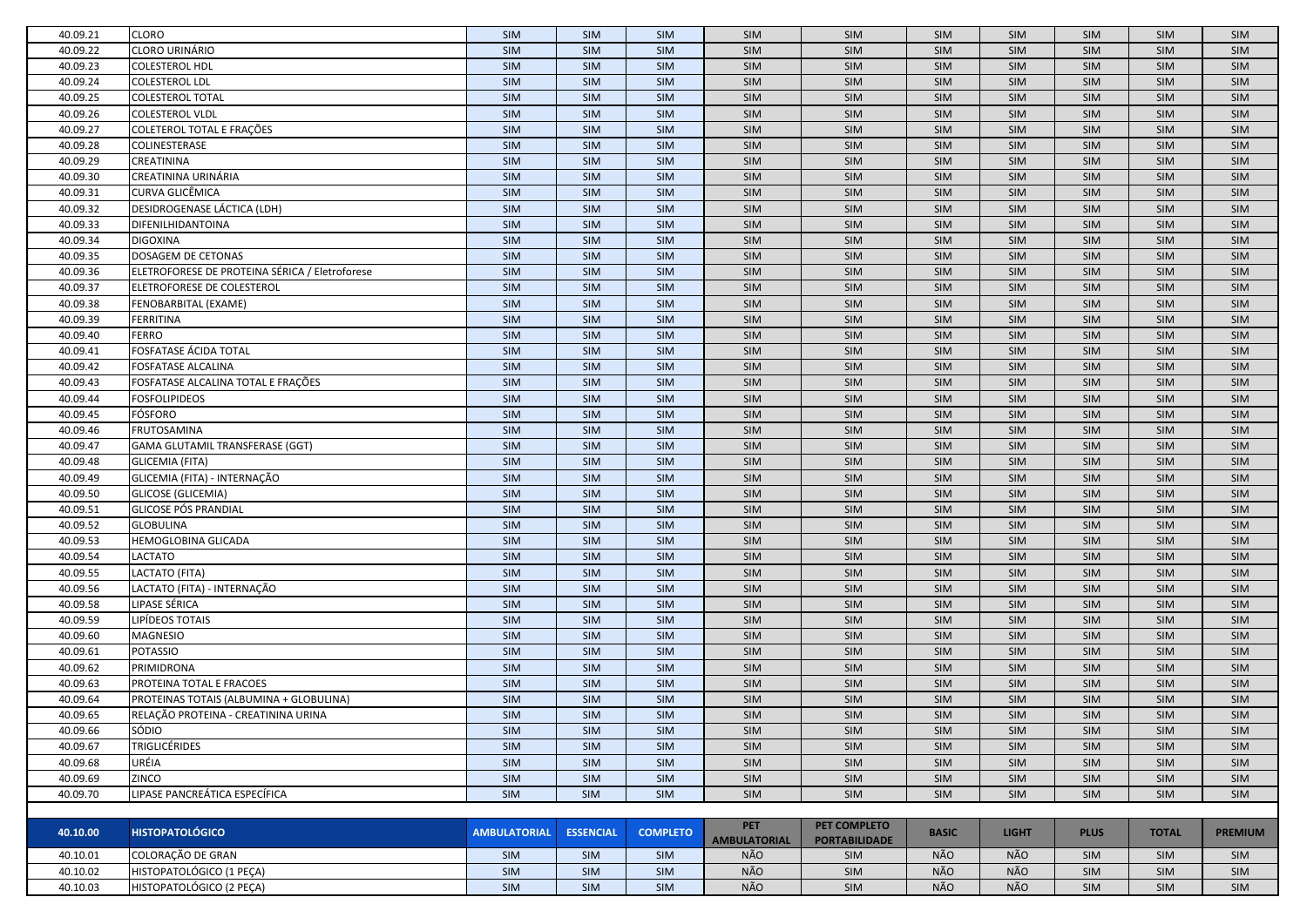| 40.10.04             | HISTOPATOLÓGICO (3 PEÇA)                                   | SIM                 | SIM              | <b>SIM</b>               | NÃO                               | SIM                                  | NÃO          | NÃO          | <b>SIM</b>        | SIM          | <b>SIM</b>               |
|----------------------|------------------------------------------------------------|---------------------|------------------|--------------------------|-----------------------------------|--------------------------------------|--------------|--------------|-------------------|--------------|--------------------------|
| 40.10.05             | HISTOPATOLÓGICO (4 PEÇA)                                   | <b>SIM</b>          | SIM              | <b>SIM</b>               | NÃO                               | <b>SIM</b>                           | NÃO          | NÃO          | <b>SIM</b>        | SIM          | <b>SIM</b>               |
| 40.10.06             | HISTOPATOLÓGICO (5 PECA)                                   | SIM                 | SIM              | <b>SIM</b>               | NÃO                               | SIM                                  | NÃO          | NÃO          | SIM               | SIM          | <b>SIM</b>               |
| 40.10.07             | HISTOPATOLÓGICO COM MARGEM                                 | SIM                 | SIM              | <b>SIM</b>               | NÃO                               | SIM                                  | NÃO          | NÃO          | SIM               | SIM          | <b>SIM</b>               |
| 40.10.08             | HISTOPATOLÓGICO ÓSSEO                                      | SIM                 | SIM              | <b>SIM</b>               | NÃO                               | SIM                                  | NÃO          | <b>NÃO</b>   | <b>SIM</b>        | SIM          | <b>SIM</b>               |
| 40.10.09             | HISTOPATOLÓGICO PARA PERFIL BIÓPSIA DE CADEIA MAMÁRIA      | <b>SIM</b>          | SIM              | <b>SIM</b>               | NÃO                               | SIM                                  | NÃO          | NÃO          | <b>SIM</b>        | SIM          | <b>SIM</b>               |
| 40.10.10             | IMUNOHISTOQUÍMICA                                          | SIM                 | SIM              | SIM                      | NÃO                               | SIM                                  | NÃO          | NÃO          | SIM               | SIM          | SIM                      |
| 40.10.11             | IMUNOHISTOQUÍMICA - 1 MARCADOR                             | SIM                 | SIM              | <b>SIM</b>               | NÃO                               | SIM                                  | NÃO          | NÃO          | SIM               | SIM          | <b>SIM</b>               |
| 40.10.12             | IMUNOHISTOQUÍMICA - PROGNÓSTICO MASTOCITOMA                | <b>SIM</b>          | SIM              | <b>SIM</b>               | NÃO                               | SIM                                  | NÃO          | NÃO          | <b>SIM</b>        | SIM          | <b>SIM</b>               |
| 40.10.13             | IMUNOHISTOQUÍMICA PARA PROGNÓSTICO DE CARCINOMA<br>MAMÁRIA | <b>SIM</b>          | <b>SIM</b>       | <b>SIM</b>               | NÃO                               | SIM                                  | NÃO          | NÃO          | <b>SIM</b>        | SIM          | <b>SIM</b>               |
| 40.10.14             | PAINEL GERAL DE IMUNOHISTOQUÍMICA                          | SIM                 | SIM              | SIM                      | NÃO                               | SIM                                  | NÃO          | NÃO          | SIM               | SIM          | SIM                      |
| 40.10.15             | REVISÃO DE LÂMINA - HISTOPATOLÓGICO                        | SIM                 | SIM              | <b>SIM</b>               | NÃO                               | SIM                                  | NÃO          | NÃO          | <b>SIM</b>        | SIM          | <b>SIM</b>               |
|                      |                                                            |                     |                  |                          |                                   |                                      |              |              |                   |              |                          |
| 40.11.00             | <b>HEMATOLOGIA</b>                                         | <b>AMBULATORIAL</b> | <b>ESSENCIAL</b> | <b>COMPLETO</b>          | <b>PET</b><br><b>AMBULATORIAL</b> | PET COMPLETO<br><b>PORTABILIDADE</b> | <b>BASIC</b> | <b>LIGHT</b> | <b>PLUS</b>       | <b>TOTAL</b> | <b>PREMIUM</b>           |
| 40.11.04             | <b>HEMATÓCRITO</b>                                         | SIM                 | SIM              | SIM                      | <b>SIM</b>                        | SIM                                  | SIM          | SIM          | <b>SIM</b>        | SIM          | <b>SIM</b>               |
| 40.11.05             | <b>HEMOGRAMA COMPLETO</b>                                  | SIM                 | SIM              | SIM                      | SIM                               | SIM                                  | SIM          | SIM          | SIM               | SIM          | <b>SIM</b>               |
| 40.11.08             | MIELOGRAMA                                                 | SIM                 | SIM              | <b>SIM</b>               | <b>SIM</b>                        | SIM                                  | <b>SIM</b>   | SIM          | <b>SIM</b>        | SIM          | <b>SIM</b>               |
| 40.11.09             | PESQUISA DE CÉLULAS DE LUPUS ERITEMATOSO                   | SIM                 | SIM              | SIM                      | SIM                               | <b>SIM</b>                           | <b>SIM</b>   | SIM          | <b>SIM</b>        | SIM          | <b>SIM</b>               |
| 40.11.10             | PESQUISA DE CORPÚSCULO DE HEINZ                            | SIM                 | SIM              | SIM                      | SIM                               | SIM                                  | SIM          | SIM          | SIM               | SIM          | <b>SIM</b>               |
| 40.11.11             | PESQUISA DE CORPÚSCULO DE LENTZ                            | SIM                 | SIM              | SIM                      | SIM                               | <b>SIM</b>                           | SIM          | SIM          | SIM               | SIM          | SIM                      |
| 40.11.12             | PESQUISA DE HEMATOZOÁRIO                                   | SIM                 | SIM              | SIM                      | SIM                               | <b>SIM</b>                           | SIM          | SIM          | SIM               | SIM          | <b>SIM</b>               |
| 40.11.13             | PESQUISA DE RETICULÓCITO                                   | SIM                 | SIM              | SIM                      | <b>SIM</b>                        | <b>SIM</b>                           | <b>SIM</b>   | SIM          | SIM               | SIM          | <b>SIM</b>               |
| 40.11.14             | TIPAGEM SANGUÍNEA (CÃES E GATOS)                           | SIM                 | SIM              | <b>SIM</b>               | SIM                               | SIM                                  | SIM          | SIM          | <b>SIM</b>        | SIM          | <b>SIM</b>               |
| 40.11.15             | VELOCIDADE DE HEMOSSEDMENTAÇÃO (VHS)                       | <b>SIM</b>          | <b>SIM</b>       | <b>SIM</b>               | <b>SIM</b>                        | <b>SIM</b>                           | <b>SIM</b>   | <b>SIM</b>   | <b>SIM</b>        | SIM          | <b>SIM</b>               |
|                      |                                                            |                     |                  |                          |                                   |                                      |              |              |                   |              |                          |
|                      |                                                            |                     |                  |                          |                                   |                                      |              |              |                   |              |                          |
| 40.12.00             | <b>HEMOSTASIA</b>                                          | <b>AMBULATORIAL</b> | <b>ESSENCIAL</b> | <b>COMPLETO</b>          | <b>PET</b><br><b>AMBULATORIAL</b> | PET COMPLETO<br><b>PORTABILIDADE</b> | <b>BASIC</b> | <b>LIGHT</b> | <b>PLUS</b>       | <b>TOTAL</b> | <b>PREMIUM</b>           |
| 40.12.01             | <b>FIBRINOGÊNIO</b>                                        | SIM                 | SIM              | <b>SIM</b>               | <b>SIM</b>                        | <b>SIM</b>                           | <b>SIM</b>   | SIM          | <b>SIM</b>        | SIM          | <b>SIM</b>               |
| 40.12.02             | <b>HEMOGASOMETRIA</b>                                      | SIM                 | SIM              | <b>SIM</b>               | <b>SIM</b>                        | SIM                                  | <b>SIM</b>   | SIM          | <b>SIM</b>        | SIM          | <b>SIM</b>               |
| 40.12.03             | TEMPO DE COAGULAÇÃO                                        | SIM                 | SIM              | <b>SIM</b>               | <b>SIM</b>                        | SIM                                  | SIM          | SIM          | SIM               | SIM          | <b>SIM</b>               |
| 40.12.04             | TEMPO DE PROTROMBINA                                       | SIM                 | SIM              | <b>SIM</b>               | <b>SIM</b>                        | SIM                                  | SIM          | SIM          | <b>SIM</b>        | SIM          | <b>SIM</b>               |
| 40.12.05             | <b>TEMPO DE SANGRAMENTO</b>                                | SIM                 | SIM              | <b>SIM</b>               | <b>SIM</b>                        | <b>SIM</b>                           | <b>SIM</b>   | SIM          | <b>SIM</b>        | SIM          | <b>SIM</b>               |
| 40.12.06             | TEMPO DE SANGRAMENTO + TEMPO DE COAGULAÇÃO                 | SIM                 | SIM              | <b>SIM</b>               | SIM                               | SIM                                  | <b>SIM</b>   | SIM          | <b>SIM</b>        | SIM          | <b>SIM</b>               |
| 40.12.07             | <b>TEMPO DE TROMBINA</b>                                   | SIM                 | <b>SIM</b>       | <b>SIM</b>               | <b>SIM</b>                        | <b>SIM</b>                           | SIM          | SIM          | <b>SIM</b>        | SIM          | <b>SIM</b>               |
| 40.12.08             | TEMPO DE TROMBOPLASTINA PARCIAL ATIVADA                    | <b>SIM</b>          | <b>SIM</b>       | <b>SIM</b>               | <b>SIM</b>                        | <b>SIM</b>                           | <b>SIM</b>   | <b>SIM</b>   | <b>SIM</b>        | <b>SIM</b>   | <b>SIM</b>               |
|                      |                                                            |                     |                  |                          |                                   |                                      |              |              |                   |              |                          |
|                      |                                                            |                     |                  |                          | <b>PET</b>                        | PET COMPLETO                         |              |              |                   |              |                          |
| 40.13.00             | <b>HORMONIOS</b>                                           | <b>AMBULATORIAL</b> | <b>ESSENCIAL</b> | <b>COMPLETO</b>          | <b>AMBULATORIAL</b>               | <b>PORTABILIDADE</b>                 | <b>BASIC</b> | <b>LIGHT</b> | <b>PLUS</b>       | <b>TOTAL</b> | <b>PREMIUM</b>           |
| 40.13.01             | 17 HIDROXI PROGESTERONA                                    | SIM                 | <b>SIM</b>       | <b>SIM</b>               | NÃO                               | SIM                                  | NÃO          | SIM          | SIM               | SIM          | SIM                      |
| 40.13.02             | 17 HIDROXI PROGESTERONA - RIE                              | SIM                 | SIM              | SIM                      | NÃO                               | <b>SIM</b>                           | NÃO          | SIM          | SIM               | SIM          | SIM                      |
| 40.13.03             | ÁCIDO FÓLICO                                               | SIM                 | SIM              | SIM                      | NÃO                               | SIM                                  | NÃO          | SIM          | SIM               | SIM          | <b>SIM</b>               |
| 40.13.04             | ACTH ENDÓGENO (HORMONIO ADRENOCORTICOTRÓFICO)              | SIM                 | SIM              | SIM                      | NÃO                               | SIM                                  | NÃO          | SIM          | <b>SIM</b>        | SIM          | <b>SIM</b>               |
| 40.13.05             | ALDOSTERONA - ESTIMULAÇÃO POR ACTH                         | SIM                 | SIM              | <b>SIM</b>               | NÃO                               | <b>SIM</b>                           | NÃO          | SIM          | <b>SIM</b>        | SIM          | <b>SIM</b>               |
| 40.13.06             | ALDOSTERONA BASAL                                          | SIM                 | SIM              | <b>SIM</b>               | NÃO                               | SIM                                  | NÃO          | <b>SIM</b>   | <b>SIM</b>        | SIM          | <b>SIM</b>               |
| 40.13.07             | ANDROSTENEDIONA                                            | SIM                 | SIM              | SIM                      | NÃO                               | SIM                                  | NÃO          | SIM          | <b>SIM</b>        | SIM          | <b>SIM</b>               |
| 40.13.08             | ANTICORPO ANTI TIROXINA (T4)                               | SIM                 | SIM              | <b>SIM</b>               | NÃO                               | SIM                                  | NÃO          | SIM          | <b>SIM</b>        | SIM          | <b>SIM</b>               |
| 40.13.09             | ANTICORPO ANTI TRIIODOTIRONINA (T3)                        | SIM                 | SIM              | <b>SIM</b>               | NÃO                               | SIM                                  | NÃO          | SIM          | <b>SIM</b>        | SIM          | <b>SIM</b>               |
| 40.13.10             | AUTOANTICORPO ANTI TIREOGLOBULINA                          | SIM                 | SIM              | <b>SIM</b>               | NÃO                               | <b>SIM</b>                           | NÃO          | SIM          | <b>SIM</b>        | SIM          | <b>SIM</b>               |
| 40.13.11             | <b>CORTISOL</b>                                            | SIM                 | SIM              | SIM                      | NÃO                               | <b>SIM</b>                           | NÃO          | SIM          | <b>SIM</b>        | SIM          | <b>SIM</b>               |
| 40.13.12             | <b>CORTISOL - RIE</b>                                      | SIM                 | SIM              | <b>SIM</b>               | NÃO                               | SIM                                  | NÃO          | SIM          | <b>SIM</b>        | SIM          | <b>SIM</b>               |
| 40.13.13<br>40.13.14 | <b>CORTISOL POS ACTH</b><br><b>CORTISOL POS ACTH - RIE</b> | SIM<br>SIM          | SIM<br>SIM       | <b>SIM</b><br><b>SIM</b> | NÃO<br>NÃO                        | SIM<br>SIM                           | NÃO<br>NÃO   | SIM<br>SIM   | <b>SIM</b><br>SIM | SIM<br>SIM   | <b>SIM</b><br><b>SIM</b> |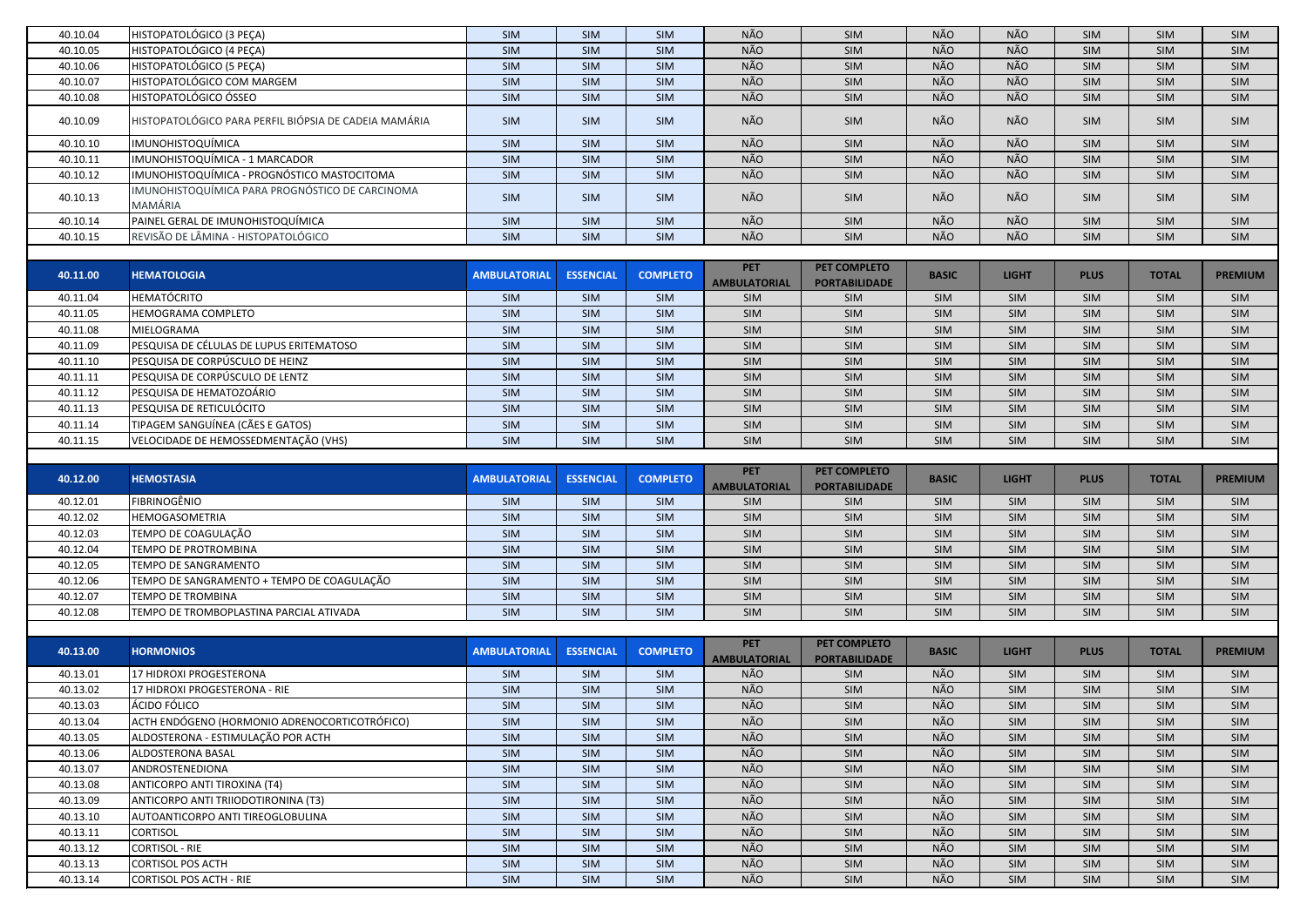| 40.13.15             | CORTISOL POS DEXAMETASONA - 2 DOSAGENS                                   | SIM                 | <b>SIM</b>       | SIM             | NÃO               | SIM                          | NÃO          | <b>SIM</b>        | <b>SIM</b>  | <b>SIM</b>        | <b>SIM</b>        |
|----------------------|--------------------------------------------------------------------------|---------------------|------------------|-----------------|-------------------|------------------------------|--------------|-------------------|-------------|-------------------|-------------------|
| 40.13.16             | CORTISOL POS DEXAMETASONA - 2 DOSAGENS - RIE                             | SIM                 | <b>SIM</b>       | SIM             | NÃO               | SIM                          | NÃO          | <b>SIM</b>        | SIM         | SIM               | <b>SIM</b>        |
| 40.13.17             | CORTISOL POS DEXAMETASONA - 3 DOSAGENS                                   | SIM                 | SIM              | SIM             | NÃO               | SIM                          | NÃO          | <b>SIM</b>        | SIM         | SIM               | <b>SIM</b>        |
| 40.13.18             | CORTISOL POS DEXAMETASONA - 3 DOSAGENS - RIE                             | SIM                 | SIM              | SIM             | NÃO               | SIM                          | NÃO          | <b>SIM</b>        | SIM         | SIM               | SIM               |
| 40.13.19             | ESTIMULAÇÃO POR ACTH                                                     | SIM                 | SIM              | SIM             | NÃO               | SIM                          | NÃO          | <b>SIM</b>        | SIM         | <b>SIM</b>        | <b>SIM</b>        |
| 40.13.20             | <b>ESTRADIOL</b>                                                         | SIM                 | SIM              | SIM             | NÃO               | SIM                          | NÃO          | SIM               | SIM         | SIM               | SIM               |
| 40.13.21             | <b>ESTRADIOL - RIE</b>                                                   | SIM                 | SIM              | SIM             | NÃO               | SIM                          | NÃO          | SIM               | SIM         | SIM               | SIM               |
| 40.13.22             | HORMONIO DO CRESCIMENTO (GH)                                             | SIM                 | SIM              | SIM             | NÃO               | SIM                          | NÃO          | SIM               | SIM         | SIM               | SIM               |
| 40.13.23             | HORMÔNIO FOLÍCULO ESTIMULANTE (FSH)                                      | SIM                 | <b>SIM</b>       | SIM             | NÃO               | SIM                          | NÃO          | SIM               | SIM         | <b>SIM</b>        | SIM               |
| 40.13.24             | HORMÔNIO LUTEINIZANTE (LH)                                               | SIM                 | <b>SIM</b>       | SIM             | NÃO               | SIM                          | NÃO          | SIM               | SIM         | <b>SIM</b>        | SIM               |
| 40.13.25             | IGF-I (SOMATOMEDINA C)                                                   | SIM                 | SIM              | SIM             | NÃO               | SIM                          | NÃO          | SIM               | SIM         | <b>SIM</b>        | SIM               |
| 40.13.26             | <b>INSULINA</b>                                                          | SIM                 | SIM              | SIM             | NÃO               | SIM                          | <b>NÃO</b>   | SIM               | SIM         | SIM               | <b>SIM</b>        |
| 40.13.27             | PARATORMÔNIO (PTH)                                                       | SIM                 | SIM              | SIM             | NÃO               | SIM                          | NÃO          | <b>SIM</b>        | SIM         | SIM               | <b>SIM</b>        |
| 40.13.28             | PROGESTERONA                                                             | SIM                 | <b>SIM</b>       | SIM             | NÃO               | SIM                          | NÃO          | SIM               | SIM         | SIM               | <b>SIM</b>        |
| 40.13.29             | PROTEINA RELACIONADA AO PARATORMONIO (PTHrp)                             | SIM                 | SIM              | <b>SIM</b>      | NÃO               | <b>SIM</b>                   | NÃO          | SIM               | SIM         | <b>SIM</b>        | <b>SIM</b>        |
| 40.13.30             | <b>PSA</b>                                                               | SIM                 | <b>SIM</b>       | SIM             | NÃO               | SIM                          | NÃO          | SIM               | SIM         | SIM               | <b>SIM</b>        |
| 40.13.31             | SUPRESSÃO A DEXAMETASONA                                                 | SIM                 | <b>SIM</b>       | SIM             | <b>NÃO</b>        | SIM                          | <b>NÃO</b>   | SIM               | SIM         | SIM               | <b>SIM</b>        |
|                      | TESTE DE REPOSIÇÃO HORMONAL (T4 BASAL + T4 PÓS                           |                     |                  |                 |                   |                              |              |                   |             |                   |                   |
| 40.13.32             | MEDICAMENTO)                                                             | SIM                 | <b>SIM</b>       | SIM             | NÃO               | SIM                          | NÃO          | <b>SIM</b>        | SIM         | <b>SIM</b>        | SIM               |
| 40.13.33             | <b>TESTOSTERONA</b>                                                      | <b>SIM</b>          | <b>SIM</b>       | SIM             | NÃO               | SIM                          | NÃO          | <b>SIM</b>        | SIM         | SIM               | <b>SIM</b>        |
| 40.13.34             | TIROXINA (T4)                                                            | SIM                 | SIM              | SIM             | NÃO               | SIM                          | NÃO          | SIM               | SIM         | SIM               | SIM               |
| 40.13.35             | TIROXINA (T4) - RIE                                                      | SIM                 | SIM              | SIM             | <b>NÃO</b>        | SIM                          | NÃO          | SIM               | SIM         | SIM               | SIM               |
| 40.13.36             | TIROXINA (T4) LIVRE POR DIALISE - RIE                                    | SIM                 | SIM              | SIM             | NÃO               | SIM                          | NÃO          | SIM               | SIM         | SIM               | SIM               |
| 40.13.37             | TIROXINA (T4) POS LEVOTIROXINA                                           | SIM                 | SIM              | SIM             | NÃO               | SIM                          | NÃO          | SIM               | SIM         | SIM               | <b>SIM</b>        |
| 40.13.38             | TIROXINA (T4) POS LEVOTIROXINAV- RIE                                     | SIM                 | SIM              | SIM             | NÃO               | SIM                          | NÃO          | <b>SIM</b>        | SIM         | SIM               | <b>SIM</b>        |
| 40.13.39             | TIROXINA LIVRE (T4 LIVRE)                                                | SIM                 | <b>SIM</b>       | SIM             | NÃO               | SIM                          | NÃO          | <b>SIM</b>        | SIM         | <b>SIM</b>        | <b>SIM</b>        |
| 40.13.40             | <b>TIROXINA LIVRE (T4 LIVRE) - RIE</b>                                   | SIM                 | SIM              | SIM             | NÃO               | SIM                          | <b>NÃO</b>   | <b>SIM</b>        | SIM         | SIM               | <b>SIM</b>        |
| 40.13.41             | TRIIODOTIRONINA (T3)                                                     | SIM                 | SIM              | SIM             | NÃO               | SIM                          | NÃO          | <b>SIM</b>        | SIM         | SIM               | <b>SIM</b>        |
| 40.13.42             | TRIIODOTIRONINA (T3) - RIE                                               | SIM                 | SIM              | SIM             | NÃO               | SIM                          | NÃO          | <b>SIM</b>        | SIM         | <b>SIM</b>        | <b>SIM</b>        |
| 40.13.43             | TRIPSINOGÊNIO (TLI)                                                      | SIM                 | SIM              | SIM             | NÃO               | SIM                          | NÃO          | <b>SIM</b>        | SIM         | <b>SIM</b>        | <b>SIM</b>        |
| 40.13.44             | <b>TSH</b>                                                               | SIM                 | SIM              | SIM             | NÃO               | SIM                          | NÃO          | SIM               | SIM         | SIM               | <b>SIM</b>        |
| 40.13.45             | TSH - RIE                                                                | SIM                 | SIM              | SIM             | NÃO               | SIM                          | NÃO          | SIM               | SIM         | SIM               | <b>SIM</b>        |
| 40.13.46             | VITAMINA B12 (EXAME)                                                     | SIM                 | SIM              | SIM             | NÃO               | SIM                          | NÃO          | SIM               | SIM         | SIM               | SIM               |
| 40.13.47             | VITAMINA D (EXAME)                                                       | <b>SIM</b>          | <b>SIM</b>       | SIM             | NÃO               | <b>SIM</b>                   | NÃO          | SIM               | SIM         | <b>SIM</b>        | <b>SIM</b>        |
|                      |                                                                          |                     |                  |                 |                   |                              |              |                   |             |                   |                   |
| 40.14.00             | <b>IMUNOLOGIA</b>                                                        | <b>AMBULATORIAL</b> | <b>ESSENCIAL</b> | <b>COMPLETO</b> | <b>PET</b>        | PET COMPLETO                 | <b>BASIC</b> | <b>LIGHT</b>      | <b>PLUS</b> | <b>TOTAL</b>      | <b>PREMIUM</b>    |
|                      |                                                                          |                     |                  |                 |                   | AMBULATORIAL   PORTABILIDADE |              |                   |             |                   |                   |
| 40.14.01             | ADENOVÍRUS CANINO TIPO 1 (HEPATITE INFECCIOSA CANINA)                    | <b>SIM</b>          | <b>SIM</b>       | <b>SIM</b>      | <b>SIM</b>        | <b>SIM</b>                   | <b>SIM</b>   | SIM               | SIM         | <b>SIM</b>        | <b>SIM</b>        |
| 40.14.02             | ADENOVÍRUS CANINO TIPO 2                                                 | SIM                 | SIM              | SIM             | <b>SIM</b>        | SIM                          | SIM          | SIM               | SIM         | SIM               | <b>SIM</b>        |
| 40.14.04             | <b>ANAPLASMA PLATYS - PCR</b>                                            | SIM                 | SIM              | SIM             | SIM               | SIM                          | SIM          | SIM               | SIM         | <b>SIM</b>        | <b>SIM</b>        |
| 40.14.05             | ANAPLASMA PLATYS - SOROLOGIA                                             | SIM                 | SIM              | SIM             | <b>SIM</b>        | SIM                          | SIM          | SIM               | SIM         | SIM               | <b>SIM</b>        |
| 40.14.06             | ANTICORPO ANTINÚCLEO (ANA)                                               | SIM                 | <b>SIM</b>       | SIM             | <b>SIM</b>        | SIM                          | SIM          | <b>SIM</b>        | SIM         | <b>SIM</b>        | <b>SIM</b>        |
| 40.14.07             | ANTIESTREPTOLISINA "O" (ASLO)                                            | SIM                 | SIM              | SIM             | <b>SIM</b>        | SIM                          | SIM          | <b>SIM</b>        | SIM         | SIM               | SIM               |
| 40.14.08             | ARTRITE VIRAL FELINA                                                     | SIM                 | <b>SIM</b>       | SIM             | <b>SIM</b>        | SIM                          | SIM          | <b>SIM</b>        | SIM         | SIM               | <b>SIM</b>        |
| 40.14.09             | ASPERGILLUS SP (ASPERGILOSE)                                             | SIM                 | SIM              | SIM             | <b>SIM</b>        | SIM                          | SIM          | <b>SIM</b>        | SIM         | <b>SIM</b>        | <b>SIM</b>        |
| 40.14.10             | <b>BABESIA CANIS - IGG</b>                                               | SIM                 | SIM              | SIM             | <b>SIM</b>        | SIM                          | SIM          | <b>SIM</b>        | SIM         | <b>SIM</b>        | <b>SIM</b>        |
| 40.14.11             |                                                                          |                     |                  |                 |                   |                              | SIM          | <b>SIM</b>        | SIM         | <b>SIM</b>        | SIM               |
|                      | <b>BABESIA CANIS - IGM</b>                                               | SIM                 | SIM              | SIM             | SIM               | SIM                          |              |                   |             |                   |                   |
| 40.14.12             | <b>BABESIA SP - IGG</b>                                                  | SIM                 | SIM              | SIM             | SIM               | SIM                          | SIM          | <b>SIM</b>        | SIM         | SIM               | SIM               |
| 40.14.13             | <b>BABESIA SP - IGM</b>                                                  | SIM                 | SIM              | SIM             | <b>SIM</b>        | SIM                          | SIM          | SIM               | SIM         | <b>SIM</b>        | <b>SIM</b>        |
| 40.14.14             | <b>BABESIA SP - PCR</b>                                                  | SIM                 | SIM              | SIM             | SIM               | SIM                          | SIM          | SIM               | SIM         | <b>SIM</b>        | <b>SIM</b>        |
| 40.14.15             | <b>BLASTOMYCES SP (BLASTOMICOSE)</b>                                     | SIM                 | SIM              | SIM             | <b>SIM</b>        | SIM                          | SIM          | SIM               | SIM         | <b>SIM</b>        | <b>SIM</b>        |
| 40.14.16             | BORDETELLA BRONCHISEPTICA (EXAME)                                        | SIM                 | <b>SIM</b>       | SIM             | <b>SIM</b>        | SIM                          | <b>SIM</b>   | SIM               | <b>SIM</b>  | <b>SIM</b>        | <b>SIM</b>        |
| 40.14.17             | BRUCELLA CANIS (BRUCELOSE CANINA)                                        | SIM                 | SIM              | SIM             | <b>SIM</b>        | SIM                          | SIM          | <b>SIM</b>        | SIM         | SIM               | <b>SIM</b>        |
| 40.14.18<br>40.14.19 | CA 125 (MARCADOR TUMORAL DE OVÁRIO)<br>CA 15-3 (MARCADOR TUMORAL E MAMA) | SIM<br>SIM          | SIM<br>SIM       | SIM<br>SIM      | <b>SIM</b><br>SIM | SIM<br>SIM                   | SIM<br>SIM   | <b>SIM</b><br>SIM | SIM<br>SIM  | <b>SIM</b><br>SIM | <b>SIM</b><br>SIM |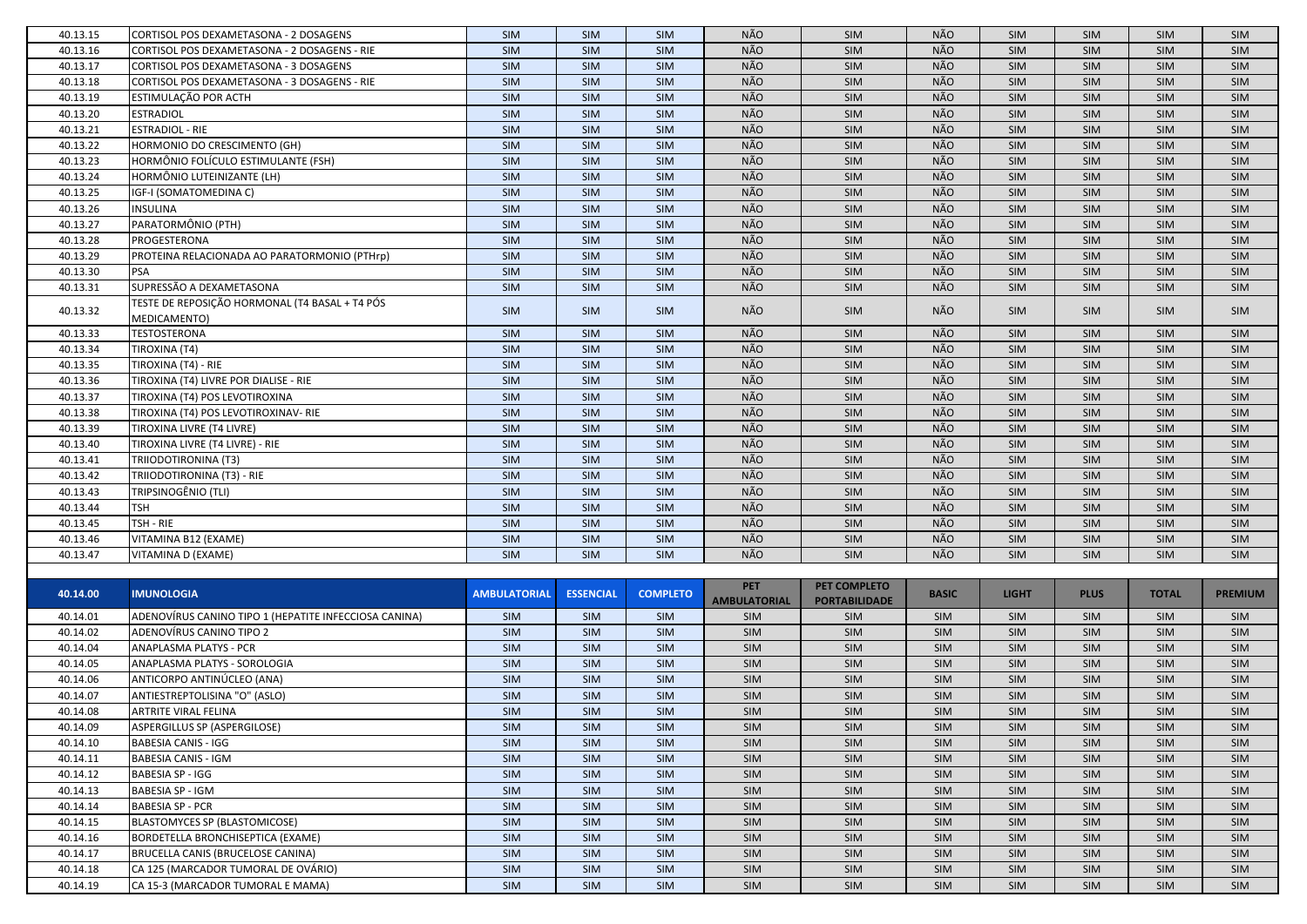| 40.14.20 | CA 19-9 (MARCADOR TUMORAL DE TUMOR COLORRETAL E<br>PÂNCREAS)              | <b>SIM</b> | <b>SIM</b> | <b>SIM</b> | <b>SIM</b> | <b>SIM</b> | <b>SIM</b> | <b>SIM</b> | <b>SIM</b> | <b>SIM</b> | <b>SIM</b> |
|----------|---------------------------------------------------------------------------|------------|------------|------------|------------|------------|------------|------------|------------|------------|------------|
| 40.14.21 | CA 72-4 (MARCADOR TUMORAL DE TUMOR GÁSTRICO, MAMAS,<br>PULMÕES E OVÁRIOS) | <b>SIM</b> | <b>SIM</b> | <b>SIM</b> | SIM        | <b>SIM</b> | <b>SIM</b> | <b>SIM</b> | <b>SIM</b> | <b>SIM</b> | <b>SIM</b> |
| 40.14.22 | CALICIVIRUS FELINO (CALICIVIROSE FELINA) -PCR                             | SIM        | SIM        | SIM        | SIM        | SIM        | SIM        | <b>SIM</b> | <b>SIM</b> | <b>SIM</b> | SIM        |
| 40.14.23 | CALICIVIRUS FELINO (CALICIVIROSE FELINA) -SOROLOGIA                       | SIM        | SIM        | SIM        | SIM        | SIM        | <b>SIM</b> | SIM        | SIM        | SIM        | SIM        |
| 40.14.24 | CHLAMYDIA SP (CLAMIDIOSE FELINA) - PCR                                    | SIM        | SIM        | SIM        | SIM        | <b>SIM</b> | SIM        | SIM        | SIM        | SIM        | <b>SIM</b> |
| 40.14.25 | CHLAMYDIA SP (CLAMIDIOSE FELINA) - SOROLOGIA                              | SIM        | SIM        | SIM        | SIM        | SIM        | SIM        | <b>SIM</b> | SIM        | <b>SIM</b> | <b>SIM</b> |
| 40.14.26 | CINOMOSE - IGG                                                            | SIM        | SIM        | SIM        | SIM        | <b>SIM</b> | SIM        | <b>SIM</b> | SIM        | <b>SIM</b> | SIM        |
| 40.14.27 | CINOMOSE - IGM                                                            | SIM        | SIM        | SIM        | SIM        | <b>SIM</b> | <b>SIM</b> | <b>SIM</b> | <b>SIM</b> | <b>SIM</b> | <b>SIM</b> |
| 40.14.28 | <b>CINOMOSE - PCR</b>                                                     | SIM        | SIM        | SIM        | SIM        | <b>SIM</b> | SIM        | SIM        | SIM        | <b>SIM</b> | SIM        |
| 40.14.29 | CORONAVIRUS ENTERICO CANINO - PCR                                         | SIM        | SIM        | SIM        | SIM        | <b>SIM</b> | <b>SIM</b> | <b>SIM</b> | SIM        | <b>SIM</b> | <b>SIM</b> |
| 40.14.30 | CORONAVIRUS ENTERICO CANINO - SOROLOGIA                                   | SIM        | SIM        | SIM        | SIM        | SIM        | SIM        | SIM        | <b>SIM</b> | <b>SIM</b> | SIM        |
|          | CORONAVIRUS ENTERICO FELINO (CORONAVIROSE ENTÉRICA FELINA)                |            |            |            |            |            |            |            |            |            |            |
| 40.14.31 | <b>PCR</b>                                                                | SIM        | <b>SIM</b> | <b>SIM</b> | SIM        | SIM        | SIM        | <b>SIM</b> | <b>SIM</b> | <b>SIM</b> | <b>SIM</b> |
| 40.14.32 | CORONAVIRUS ENTERICO FELINO (CORONAVIROSE ENTÉRICA FELINA)<br>SOROLOGIA   | <b>SIM</b> | <b>SIM</b> | <b>SIM</b> | SIM        | <b>SIM</b> | <b>SIM</b> | <b>SIM</b> | <b>SIM</b> | <b>SIM</b> | <b>SIM</b> |
| 40.14.33 | CORONAVIRUS FELINO (PERITONITE INFECCIOSA FELINA) - PCR                   | <b>SIM</b> | <b>SIM</b> | SIM        | <b>SIM</b> | <b>SIM</b> | <b>SIM</b> | <b>SIM</b> | <b>SIM</b> | <b>SIM</b> | <b>SIM</b> |
| 40.14.34 | CORONAVIRUS FELINO (PERITONITE INFECCIOSA FELINA) - SOROLOGIA             | SIM        | <b>SIM</b> | <b>SIM</b> | SIM        | <b>SIM</b> | SIM        | <b>SIM</b> | <b>SIM</b> | <b>SIM</b> | SIM        |
| 40.14.35 | CORONAVIRUS RESPIRATORIO CANINO - PCR                                     | SIM        | <b>SIM</b> | SIM        | SIM        | <b>SIM</b> | SIM        | <b>SIM</b> | <b>SIM</b> | <b>SIM</b> | <b>SIM</b> |
| 40.14.36 | CORONAVIRUS RESPIRATORIO CANINO - SOROLOGIA                               | SIM        | SIM        | SIM        | SIM        | SIM        | SIM        | <b>SIM</b> | SIM        | SIM        | <b>SIM</b> |
| 40.14.37 | CRYPTOCOCCUS SP (CRIPTOCOCOSE)                                            | SIM        | SIM        | SIM        | SIM        | SIM        | <b>SIM</b> | SIM        | SIM        | SIM        | <b>SIM</b> |
| 40.14.38 | EHRLICHIA SP - IGG                                                        | SIM        | SIM        | SIM        | SIM        | SIM        | SIM        | SIM        | SIM        | SIM        | SIM        |
| 40.14.39 | EHRLICHIA SP - IGM                                                        | SIM        | SIM        | SIM        | SIM        | SIM        | SIM        | SIM        | SIM        | SIM        | SIM        |
| 40.14.40 | <b>EHRLICHIA SP - PCR</b>                                                 | SIM        | SIM        | SIM        | SIM        | <b>SIM</b> | SIM        | SIM        | SIM        | SIM        | <b>SIM</b> |
| 40.14.41 | ELETROFORESE DE PROTEINA SERICA (IMUNOLOGIA)                              | SIM        | SIM        | SIM        | SIM        | <b>SIM</b> | SIM        | <b>SIM</b> | SIM        | <b>SIM</b> | <b>SIM</b> |
| 40.14.42 | ELETROFORESE DE PROTEINAS URINA                                           | SIM        | SIM        | SIM        | SIM        | <b>SIM</b> | <b>SIM</b> | <b>SIM</b> | SIM        | <b>SIM</b> | <b>SIM</b> |
| 40.14.43 | <b>EHRLICHIA CANIS - IGG</b>                                              | SIM        | SIM        | SIM        | SIM        | <b>SIM</b> | SIM        | SIM        | <b>SIM</b> | SIM        | SIM        |
| 40.14.44 | EHRLICHIA CANIS - IGM                                                     | SIM        | SIM        | SIM        | SIM        | <b>SIM</b> | SIM        | SIM        | SIM        | <b>SIM</b> | SIM        |
| 40.14.45 | <b>EHRLICHIA CANIS - PCR</b>                                              | SIM        | SIM        | <b>SIM</b> | SIM        | SIM        | <b>SIM</b> | SIM        | <b>SIM</b> | <b>SIM</b> | SIM        |
| 40.14.46 | ERISIPELA                                                                 | SIM        | <b>SIM</b> | <b>SIM</b> | SIM        | SIM        | SIM        | SIM        | SIM        | <b>SIM</b> | <b>SIM</b> |
| 40.14.47 | FATOR ANTI NÚCLEO (FAN)                                                   | SIM        | SIM        | SIM        | SIM        | SIM        | SIM        | SIM        | SIM        | <b>SIM</b> | SIM        |
| 40.14.48 | FATOR REUMATÓIDE CANINO                                                   | SIM        | SIM        | SIM        | SIM        | SIM        | SIM        | SIM        | SIM        | SIM        | SIM        |
| 40.14.49 | FIV (PCR) + FELV (PCR)                                                    | SIM        | SIM        | SIM        | SIM        | SIM        | SIM        | SIM        | SIM        | SIM        | SIM        |
| 40.14.50 | <b>GIARDIA - PCR</b>                                                      | SIM        | SIM        | SIM        | SIM        | SIM        | SIM        | <b>SIM</b> | <b>SIM</b> | SIM        | <b>SIM</b> |
| 40.14.51 | GIARDIA (PESQUISA DE ANTÍGENO NAS FEZES)                                  | SIM        | <b>SIM</b> | <b>SIM</b> | SIM        | SIM        | <b>SIM</b> | SIM        | SIM        | <b>SIM</b> | <b>SIM</b> |
| 40.14.52 | HAEMOBARTONELLA CANIS - PCR                                               | SIM        | SIM        | SIM        | SIM        | SIM        | SIM        | <b>SIM</b> | <b>SIM</b> | <b>SIM</b> | <b>SIM</b> |
| 40.14.53 | <b>HAEMOBARTONELLA FELIS - PCR</b>                                        | SIM        | <b>SIM</b> | <b>SIM</b> | SIM        | SIM        | <b>SIM</b> | SIM        | <b>SIM</b> | <b>SIM</b> | <b>SIM</b> |
| 40.14.54 | HAEMOBARTONELLA FELIS - SOROLOGIA                                         | SIM        | SIM        | SIM        | SIM        | SIM        | SIM        | SIM        | SIM        | <b>SIM</b> | SIM        |
| 40.14.55 | <b>HERPES VIRUS CANINO</b>                                                | SIM        | SIM        | SIM        | SIM        | SIM        | SIM        | <b>SIM</b> | <b>SIM</b> | <b>SIM</b> | <b>SIM</b> |
| 40.14.56 | HERPES VIRUS FELINO (RINOTRAQUEITE VIRAL FELINA)                          | SIM        | SIM        | SIM        | SIM        | SIM        | SIM        | <b>SIM</b> | SIM        | <b>SIM</b> | <b>SIM</b> |
| 40.14.57 | HISTOPLASMA SP (HISTOPLASMOSE)                                            | SIM        | SIM        | SIM        | SIM        | SIM        | SIM        | <b>SIM</b> | SIM        | <b>SIM</b> | <b>SIM</b> |
| 40.14.58 | <b>IGE TOTAL</b>                                                          | SIM        | SIM        | SIM        | SIM        | SIM        | SIM        | <b>SIM</b> | SIM        | <b>SIM</b> | <b>SIM</b> |
| 40.14.59 | IMUNODEFICIENCIA VIRAL FELINA (FIV) - PCR                                 | SIM        | SIM        | SIM        | SIM        | <b>SIM</b> | <b>SIM</b> | <b>SIM</b> | SIM        | <b>SIM</b> | <b>SIM</b> |
| 40.14.60 | IMUNODEFICIENCIA VIRAL FELINA (FIV) - SOROLOGIA                           | SIM        | SIM        | SIM        | SIM        | SIM        | SIM        | <b>SIM</b> | <b>SIM</b> | <b>SIM</b> | <b>SIM</b> |
| 40.14.61 | IMUNODIFUSÃO RADIAL - IGM E IGG                                           | SIM        | SIM        | SIM        | SIM        | <b>SIM</b> | <b>SIM</b> | SIM        | SIM        | <b>SIM</b> | <b>SIM</b> |
| 40.14.62 | INFLUENZA VIRUS CANINO (DOENÇA RESPIRATORIA VIRAL)                        | SIM        | SIM        | SIM        | SIM        | <b>SIM</b> | <b>SIM</b> | <b>SIM</b> | <b>SIM</b> | <b>SIM</b> | <b>SIM</b> |
| 40.14.63 | LEPTOSPIRA INTERROGANS (LEPTOSPIROSE) - CAMPO ESCURO                      | SIM        | <b>SIM</b> | <b>SIM</b> | SIM        | <b>SIM</b> | <b>SIM</b> | <b>SIM</b> | <b>SIM</b> | <b>SIM</b> | <b>SIM</b> |
| 40.14.64 | LEPTOSPIROSE - PCR                                                        | SIM        | SIM        | SIM        | SIM        | <b>SIM</b> | <b>SIM</b> | <b>SIM</b> | <b>SIM</b> | <b>SIM</b> | <b>SIM</b> |
| 40.14.65 | LEPTOSPIROSE - SOROLOGIA                                                  | SIM        | SIM        | <b>SIM</b> | SIM        | <b>SIM</b> | <b>SIM</b> | <b>SIM</b> | <b>SIM</b> | <b>SIM</b> | <b>SIM</b> |
| 40.14.66 | LEUCEMIA VIRAL FELINA - FELV + IMUNODEFICIENCIA VIRAL FELINA -<br>FIV     | SIM        | <b>SIM</b> | <b>SIM</b> | <b>SIM</b> | <b>SIM</b> | SIM        | <b>SIM</b> | <b>SIM</b> | <b>SIM</b> | <b>SIM</b> |
| 40.14.67 | MICOPLASMA FELINO - PCR                                                   | SIM        | SIM        | SIM        | SIM        | SIM        | SIM        | SIM        | SIM        | SIM        | SIM        |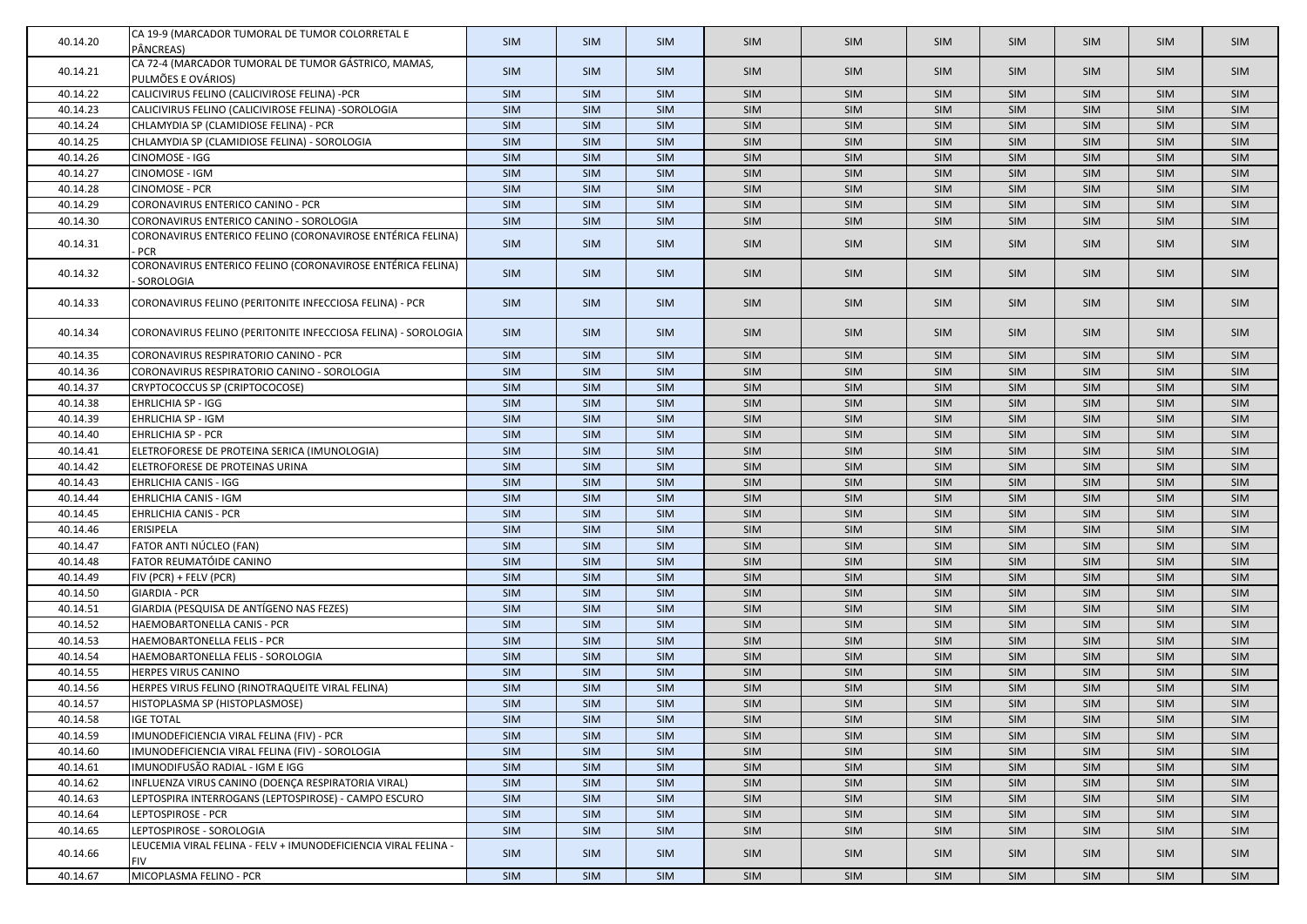| 40.14.68 | MICOPLASMA FELINO - SOROLOGIA                                             | <b>SIM</b>          | <b>SIM</b>       | <b>SIM</b>      | <b>SIM</b>                        | SIM                                  | SIM          | SIM          | <b>SIM</b>  | <b>SIM</b>   | <b>SIM</b>     |
|----------|---------------------------------------------------------------------------|---------------------|------------------|-----------------|-----------------------------------|--------------------------------------|--------------|--------------|-------------|--------------|----------------|
| 40.14.69 | NEOSPORA CANINUM (NEOSPOROSE) - PCR                                       | <b>SIM</b>          | SIM              | SIM             | SIM                               | SIM                                  | SIM          | <b>SIM</b>   | SIM         | <b>SIM</b>   | <b>SIM</b>     |
| 40.14.70 | NEOSPORA CANINUM (NEOSPOROSE) - SOROLOGIA                                 | <b>SIM</b>          | SIM              | <b>SIM</b>      | SIM                               | SIM                                  | SIM          | SIM          | <b>SIM</b>  | <b>SIM</b>   | SIM            |
| 40.14.71 | <b>PARVOVIROSE - PCR</b>                                                  | <b>SIM</b>          | <b>SIM</b>       | <b>SIM</b>      | <b>SIM</b>                        | SIM                                  | SIM          | SIM          | <b>SIM</b>  | <b>SIM</b>   | SIM            |
| 40.14.72 | PARVOVÍRUS CANINO - IGG                                                   | <b>SIM</b>          | SIM              | SIM             | SIM                               | SIM                                  | SIM          | SIM          | <b>SIM</b>  | <b>SIM</b>   | SIM            |
| 40.14.73 | PARVOVÍRUS CANINO - IGM                                                   | <b>SIM</b>          | SIM              | SIM             | SIM                               | SIM                                  | SIM          | SIM          | <b>SIM</b>  | <b>SIM</b>   | SIM            |
| 40.14.74 | PARVOVÍRUS FELINO (PANLEUCOPENIA) - IGG                                   | <b>SIM</b>          | SIM              | SIM             | SIM                               | SIM                                  | SIM          | SIM          | <b>SIM</b>  | <b>SIM</b>   | SIM            |
| 40.14.75 | PARVOVÍRUS FELINO (PANLEUCOPENIA) - IGM                                   | <b>SIM</b>          | SIM              | SIM             | SIM                               | SIM                                  | SIM          | SIM          | <b>SIM</b>  | <b>SIM</b>   | SIM            |
| 40.14.76 | PARVOVÍRUS FELINO (PANLEUCOPENIA) - PCR                                   | <b>SIM</b>          | SIM              | SIM             | SIM                               | SIM                                  | SIM          | SIM          | <b>SIM</b>  | SIM          | SIM            |
| 40.14.77 | PROTEINA C REATIVA ULTRA-SENSÍVEL                                         | SIM                 | SIM              | <b>SIM</b>      | SIM                               | SIM                                  | SIM          | SIM          | SIM         | <b>SIM</b>   | SIM            |
| 40.14.78 | TESTE DE ANEMIA HEMOLÍTICA IMUNOMEDIADA                                   | SIM                 | SIM              | SIM             | SIM                               | SIM                                  | SIM          | SIM          | SIM         | SIM          | SIM            |
| 40.14.79 | TOXOPLASMA GONDII - IGG                                                   | SIM                 | SIM              | SIM             | SIM                               | SIM                                  | SIM          | SIM          | SIM         | SIM          | SIM            |
| 40.14.80 | TOXOPLASMA GONDII - IGM                                                   | <b>SIM</b>          | SIM              | <b>SIM</b>      | <b>SIM</b>                        | SIM                                  | SIM          | SIM          | <b>SIM</b>  | SIM          | SIM            |
| 40.14.81 | TOXOPLASMA GONDII - PCR                                                   | <b>SIM</b>          | SIM              | <b>SIM</b>      | <b>SIM</b>                        | SIM                                  | SIM          | SIM          | <b>SIM</b>  | <b>SIM</b>   | SIM            |
| 40.14.82 | LEUCEMIA VIRAL FELINA (FELV) - PCR                                        | <b>SIM</b>          | <b>SIM</b>       | <b>SIM</b>      | <b>SIM</b>                        | SIM                                  | <b>SIM</b>   | <b>SIM</b>   | <b>SIM</b>  | <b>SIM</b>   | SIM            |
| 40.14.83 | LEUCEMIA VIRAL FELINA (FELV) - SOROLOGIA                                  | SIM                 | SIM              | SIM             | SIM                               | SIM                                  | SIM          | SIM          | SIM         | <b>SIM</b>   | SIM            |
| 40.14.84 | LEISHMANIOSE SP                                                           | SIM                 | SIM              | <b>SIM</b>      | SIM                               | SIM                                  | SIM          | SIM          | SIM         | <b>SIM</b>   | SIM            |
| 40.14.85 | LEISHMANIOSE PCR                                                          | <b>SIM</b>          | SIM              | <b>SIM</b>      | <b>SIM</b>                        | SIM                                  | SIM          | SIM          | SIM         | <b>SIM</b>   | SIM            |
| 40.14.86 | <b>DIROFILARIOSE</b>                                                      | <b>SIM</b>          | SIM              | SIM             | SIM                               | SIM                                  | SIM          | SIM          | SIM         | <b>SIM</b>   | SIM            |
| 40.14.87 | 4DX (ANAPLASMA / LYME / EHRLICHIA / DIROFILARIOSE)                        | <b>SIM</b>          | SIM              | SIM             | SIM                               | SIM                                  | SIM          | SIM          | SIM         | <b>SIM</b>   | <b>SIM</b>     |
|          |                                                                           |                     |                  |                 |                                   |                                      |              |              |             |              |                |
| 40.15.00 | <b>MICROBIOLOGIA</b>                                                      | <b>AMBULATORIAL</b> | <b>ESSENCIAL</b> | <b>COMPLETO</b> | <b>PET</b>                        | PET COMPLETO                         | <b>BASIC</b> | <b>LIGHT</b> | <b>PLUS</b> | <b>TOTAL</b> | <b>PREMIUM</b> |
|          |                                                                           |                     |                  |                 | <b>AMBULATORIAL</b>               | <b>PORTABILIDADE</b>                 |              |              |             |              |                |
| 40.15.01 | ANTIBIOGRAMA (TESTE SENSIBILIDADE PARA ANTIBIÓTICOS E<br>QUIMIOTERÁPICOS) | SIM                 | <b>SIM</b>       | <b>SIM</b>      | <b>SIM</b>                        | SIM                                  | <b>SIM</b>   | <b>SIM</b>   | <b>SIM</b>  | <b>SIM</b>   | SIM            |
| 40.15.02 | ANTIFUNGIOGRAMA                                                           | SIM                 | SIM              | SIM             | SIM                               | SIM                                  | SIM          | SIM          | SIM         | SIM          | SIM            |
| 40.15.03 | <b>COLORACAO DE GRAM</b>                                                  | SIM                 | SIM              | SIM             | SIM                               | SIM                                  | SIM          | SIM          | SIM         | SIM          | SIM            |
| 40.15.04 | CULTURA + ANTIBIOGRAMA - AEROBIC                                          | <b>SIM</b>          | SIM              | SIM             | <b>SIM</b>                        | SIM                                  | SIM          | SIM          | <b>SIM</b>  | <b>SIM</b>   | SIM            |
| 40.15.05 | CULTURA + ANTIBIOGRAMA - ANAER                                            | SIM                 | SIM              | SIM             | SIM                               | SIM                                  | SIM          | SIM          | <b>SIM</b>  | <b>SIM</b>   | SIM            |
| 40.15.06 | CULTURA DE BACTÉRIAS AERÓBICAS (SEM ANTIBIOGRAMA)                         | <b>SIM</b>          | SIM              | SIM             | SIM                               | SIM                                  | <b>SIM</b>   | SIM          | <b>SIM</b>  | <b>SIM</b>   | SIM            |
|          |                                                                           |                     |                  |                 |                                   |                                      |              |              |             |              |                |
| 40.15.07 | CULTURA DE BACTERIAS ANAERÓBICAS (SEM ANTIBIOGRAMA)                       | <b>SIM</b>          | SIM              | SIM             | SIM                               | SIM                                  | SIM          | <b>SIM</b>   | SIM         | SIM          | SIM            |
| 40.15.08 | <b>CULTURA E ANTIB - AEROBICAS E ANAEROBIAS</b>                           | <b>SIM</b>          | SIM              | <b>SIM</b>      | <b>SIM</b>                        | SIM                                  | SIM          | <b>SIM</b>   | SIM         | <b>SIM</b>   | SIM            |
| 40.15.09 | <b>CULTURA PARA FUNGOS</b>                                                | <b>SIM</b>          | SIM              | SIM             | SIM                               | SIM                                  | SIM          | SIM          | <b>SIM</b>  | <b>SIM</b>   | SIM            |
| 40.15.10 | <b>EXAME MICOLÓGICO DIRETO</b>                                            | <b>SIM</b>          | SIM              | SIM             | SIM                               | SIM                                  | SIM          | SIM          | SIM         | <b>SIM</b>   | SIM            |
| 40.15.11 | HEMOCULTURA (BACTERIA + FUNGOS)                                           | SIM                 | SIM              | SIM             | SIM                               | SIM                                  | SIM          | SIM          | SIM         | <b>SIM</b>   | SIM            |
| 40.15.12 | HEMOCULTURA PARA BRUCELOSE CANINA                                         | <b>SIM</b>          | SIM              | <b>SIM</b>      | SIM                               | SIM                                  | <b>SIM</b>   | <b>SIM</b>   | <b>SIM</b>  | <b>SIM</b>   | SIM            |
| 40.15.13 | PESQUISA DE FUNGOS                                                        | SIM                 | SIM              | SIM             | <b>SIM</b>                        | <b>SIM</b>                           | <b>SIM</b>   | <b>SIM</b>   | <b>SIM</b>  | SIM          | <b>SIM</b>     |
| 40.15.14 | PESQUISA DE MALASSEZIA PACHYDERMATIS                                      | SIM                 | SIM              | SIM             | SIM                               | SIM                                  | SIM          | <b>SIM</b>   | SIM         | <b>SIM</b>   | SIM            |
| 40.15.15 | PESQUISA DE MALASSEZIA SP                                                 | <b>SIM</b>          | <b>SIM</b>       | <b>SIM</b>      | <b>SIM</b>                        | SIM                                  | SIM          | <b>SIM</b>   | <b>SIM</b>  | <b>SIM</b>   | SIM            |
| 40.15.16 | PESQUISA DE MICOBACTERIUM SP (ZIEHL-NIELSEN)                              | SIM                 | SIM              | <b>SIM</b>      | <b>SIM</b>                        | SIM                                  | SIM          | SIM          | <b>SIM</b>  | <b>SIM</b>   | <b>SIM</b>     |
| 40.15.17 | PESQUISA DE SPOROTRIX SCHENKI                                             | <b>SIM</b>          | SIM              | <b>SIM</b>      | <b>SIM</b>                        | SIM                                  | SIM          | SIM          | SIM         | <b>SIM</b>   | SIM            |
|          |                                                                           |                     |                  |                 |                                   |                                      |              |              |             |              |                |
| 40.16.00 | <b>PARASITOLOGIA</b>                                                      | <b>AMBULATORIAL</b> | <b>ESSENCIAL</b> | <b>COMPLETO</b> | <b>PET</b><br><b>AMBULATORIAL</b> | PET COMPLETO<br><b>PORTABILIDADE</b> | <b>BASIC</b> | <b>LIGHT</b> | <b>PLUS</b> | <b>TOTAL</b> | <b>PREMIUM</b> |
| 40.16.01 | AGUA ETER-HOFFMANN - PESQUISA DE PARASITAS DE OVOS PESADOS                | <b>SIM</b>          | <b>SIM</b>       | SIM             | SIM                               | SIM                                  | SIM          | <b>SIM</b>   | <b>SIM</b>  | SIM          | SIM            |
|          | COPROLOGICO FUNCIONAL - PARASITOLOGICO DE FEZES                           |                     |                  |                 |                                   |                                      |              |              |             |              |                |
| 40.16.02 | (COMPLETO) + TRIPSINA + GORDURA FECAL + AMIDO + FIBRAS                    | <b>SIM</b>          | <b>SIM</b>       | <b>SIM</b>      | <b>SIM</b>                        | SIM                                  | <b>SIM</b>   | <b>SIM</b>   | <b>SIM</b>  | <b>SIM</b>   | <b>SIM</b>     |
|          | <b>MUSCULARES</b>                                                         |                     |                  |                 |                                   |                                      |              |              |             |              |                |
| 40.16.03 | COPROPARASITOLÓGICO (COMPLETO)                                            | SIM                 | SIM              | SIM             | SIM                               | SIM                                  | SIM          | SIM          | SIM         | SIM          | SIM            |
| 40.16.04 | COPROPARASITOLÓGICO (COMPLETO) - 3 AMOSTRAS                               | SIM                 | SIM              | SIM             | SIM                               | SIM                                  | SIM          | SIM          | SIM         | <b>SIM</b>   | SIM            |
| 40.16.05 | <b>CULTURA DE FEZES</b>                                                   | SIM                 | SIM              | SIM             | SIM                               | SIM                                  | SIM          | SIM          | SIM         | SIM          | SIM            |
| 40.16.06 |                                                                           |                     |                  |                 |                                   |                                      |              |              |             |              |                |
|          | PESQUISA DE CHLAMYDIA SP - FELINO                                         | SIM                 | SIM              | SIM             | SIM                               | SIM                                  | SIM          | SIM          | SIM         | SIM          | SIM            |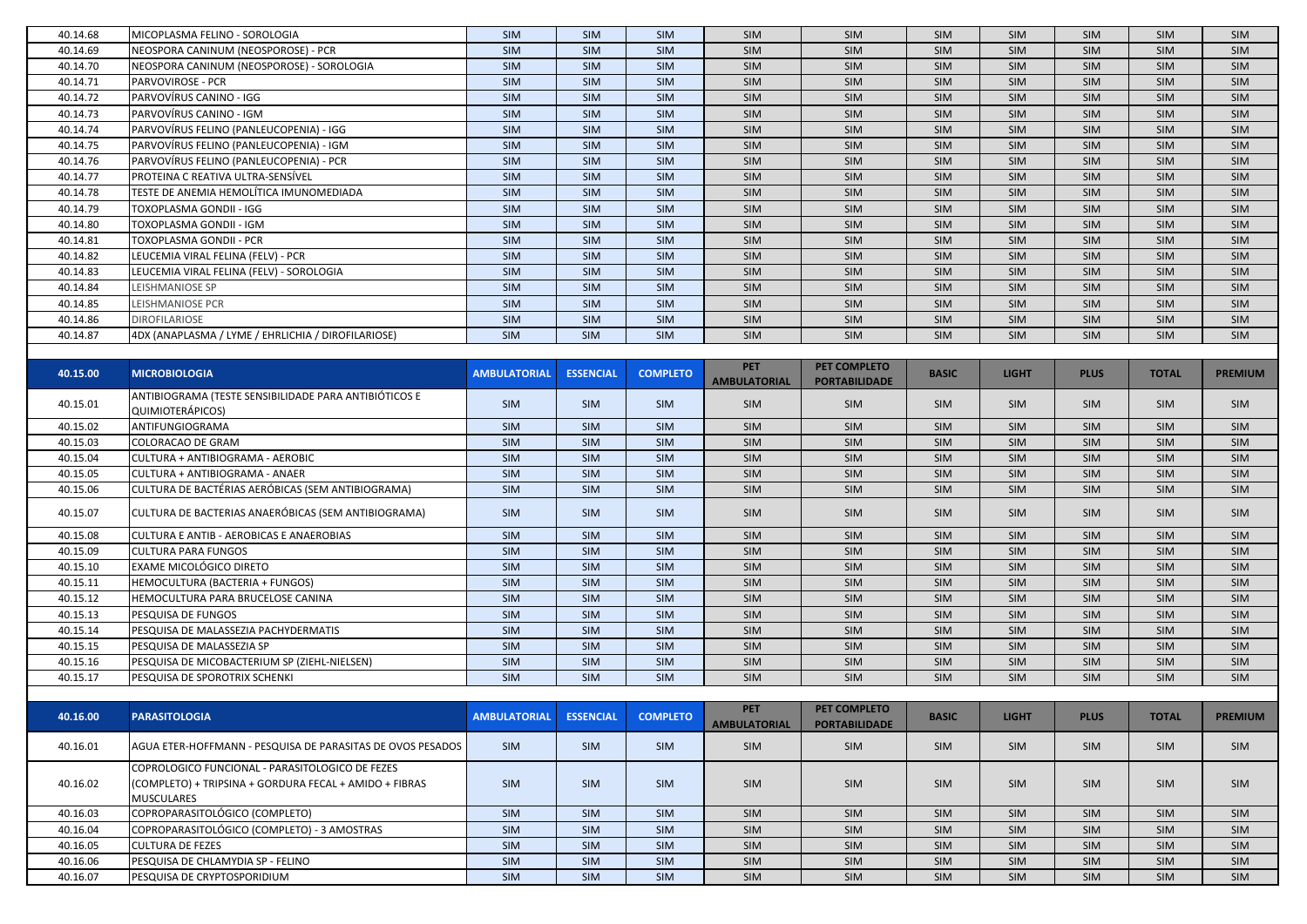| 40.16.08 | PESQUISA DE ECTOPARASITAS                                                               | SIM                 | <b>SIM</b>       | SIM             | SIM                               | SIM                                  | <b>SIM</b>   | SIM          | SIM                  | <b>SIM</b>   | <b>SIM</b>     |
|----------|-----------------------------------------------------------------------------------------|---------------------|------------------|-----------------|-----------------------------------|--------------------------------------|--------------|--------------|----------------------|--------------|----------------|
| 40.16.09 | PESQUISA DE ECTOPARASITAS EM SECREÇÃO OTOLÓGICA                                         | <b>SIM</b>          | SIM              | SIM             | SIM                               | SIM                                  | SIM          | SIM          | SIM                  | <b>SIM</b>   | <b>SIM</b>     |
| 40.16.10 | PESQUISA DE PARASITAS PELO MÉTODO DE WILLIS                                             | <b>SIM</b>          | SIM              | SIM             | SIM                               | SIM                                  | SIM          | SIM          | SIM                  | <b>SIM</b>   | SIM            |
| 40.16.11 | PESQUISA DE PARASITAS PELO MÉTODO DIRETO                                                | <b>SIM</b>          | SIM              | SIM             | SIM                               | SIM                                  | SIM          | SIM          | SIM                  | <b>SIM</b>   | SIM            |
| 40.16.12 | PESQUISA DE SANGUE OCULTO NAS FEZES                                                     | SIM                 | SIM              | SIM             | SIM                               | SIM                                  | SIM          | SIM          | SIM                  | SIM          | SIM            |
| 40.16.13 | PESQUISA DE TRYPANOSOMA SP                                                              | SIM                 | SIM              | SIM             | SIM                               | SIM                                  | SIM          | SIM          | SIM                  | SIM          | SIM            |
| 40.16.14 | TRIPSINA + GORDURA FECAL + AMIDO + FIBRAS MUSCULARES                                    | <b>SIM</b>          | SIM              | SIM             | SIM                               | SIM                                  | SIM          | SIM          | SIM                  | SIM          | SIM            |
|          |                                                                                         |                     |                  |                 |                                   |                                      |              |              |                      |              |                |
| 40.17.00 | <b>TOXICOLÓGICOS</b>                                                                    | <b>AMBULATORIAL</b> | <b>ESSENCIAL</b> | <b>COMPLETO</b> | <b>PET</b><br><b>AMBULATORIAL</b> | PET COMPLETO<br><b>PORTABILIDADE</b> | <b>BASIC</b> | <b>LIGHT</b> | <b>PLUS</b>          | <b>TOTAL</b> | <b>PREMIUM</b> |
| 40.17.01 | ANÁLISE TOXICOLÓGICA PARA ARSÊNICO                                                      | SIM                 | SIM              | SIM             | SIM                               | SIM                                  | <b>SIM</b>   | SIM          | SIM                  | <b>SIM</b>   | SIM            |
| 40.17.02 | ANÁLISE TOXICOLÓGICA PARA CÁDMIO                                                        | SIM                 | SIM              | SIM             | SIM                               | SIM                                  | <b>SIM</b>   | SIM          | SIM                  | SIM          | <b>SIM</b>     |
| 40.17.03 | ANÁLISE TOXICOLÓGICA PARA CHUMBO                                                        | SIM                 | SIM              | SIM             | SIM                               | SIM                                  | <b>SIM</b>   | SIM          | SIM                  | SIM          | SIM            |
| 40.17.04 | ANÁLISE TOXICOLÓGICA PARA COBRE                                                         | SIM                 | SIM              | SIM             | SIM                               | SIM                                  | SIM          | SIM          | SIM                  | SIM          | <b>SIM</b>     |
| 40.17.05 | ANÁLISE TOXICOLÓGICA PARA DICUMARÍNICOS                                                 | SIM                 | SIM              | SIM             | SIM                               | SIM                                  | SIM          | SIM          | SIM                  | <b>SIM</b>   | SIM            |
| 40.17.06 | ANÁLISE TOXICOLÓGICA PARA ESTRICNINA                                                    | <b>SIM</b>          | SIM              | SIM             | SIM                               | SIM                                  | SIM          | SIM          | SIM                  | <b>SIM</b>   | <b>SIM</b>     |
| 40.17.07 | ANÁLISE TOXICOLÓGICA PARA FLUORACETATO                                                  | SIM                 | SIM              | SIM             | SIM                               | SIM                                  | SIM          | SIM          | SIM                  | SIM          | SIM            |
| 40.17.08 | ANÁLISE TOXICOLÓGICA PARA INSETICIDAS (CARBAMATOS,<br>ORGANOFOSFORADOS, ORGANOCLORADOS) | <b>SIM</b>          | <b>SIM</b>       | SIM             | <b>SIM</b>                        | SIM                                  | <b>SIM</b>   | <b>SIM</b>   | <b>SIM</b>           | <b>SIM</b>   | SIM            |
| 40.17.09 | ANÁLISE TOXICOLOGICA PARA METAIS PESADOS                                                | SIM                 | SIM              | SIM             | SIM                               | SIM                                  | SIM          | SIM          | SIM                  | <b>SIM</b>   | SIM            |
| 40.17.10 | ANÁLISE TOXICOLOGICA PARA PIRETRÓIDES                                                   | SIM                 | SIM              | SIM             | SIM                               | SIM                                  | <b>SIM</b>   | SIM          | SIM                  | <b>SIM</b>   | <b>SIM</b>     |
| 40.17.11 | ANÁLISE TOXICOLOGICA PARA ZINCO                                                         | <b>SIM</b>          | SIM              | SIM             | SIM                               | SIM                                  | SIM          | SIM          | SIM                  | <b>SIM</b>   | SIM            |
| 40.18.00 | <b>URINÁLISE</b>                                                                        | <b>AMBULATORIAL</b> | <b>ESSENCIAL</b> | <b>COMPLETO</b> | <b>PET</b><br><b>AMBULATORIAL</b> | PET COMPLETO<br><b>PORTABILIDADE</b> | <b>BASIC</b> | <b>LIGHT</b> | <b>PLUS</b>          | <b>TOTAL</b> | <b>PREMIUM</b> |
| 40.18.01 | BIOQUÍMICA URINARIA                                                                     | SIM                 | SIM              | SIM             | <b>SIM</b>                        | SIM                                  | <b>SIM</b>   | SIM          | SIM                  | <b>SIM</b>   | <b>SIM</b>     |
| 40.18.02 | <b>CLEARANCE DE CREATININA</b>                                                          | SIM                 | SIM              | SIM             | SIM                               | SIM                                  | SIM          | SIM          | SIM                  | <b>SIM</b>   | <b>SIM</b>     |
| 40.18.03 | <b>CULTURA DE URINA</b>                                                                 | SIM                 | SIM              | SIM             | SIM                               | SIM                                  | SIM          | SIM          | SIM                  | SIM          | SIM            |
| 40.18.04 | DENSIDADE URINARIA                                                                      | SIM                 | SIM              | SIM             | SIM                               | SIM                                  | SIM          | SIM          | SIM                  | SIM          | SIM            |
| 40.18.05 | DOSAGEM DE GLICOSE NA URINA                                                             | SIM                 | SIM              | SIM             | SIM                               | SIM                                  | SIM          | SIM          | SIM                  | SIM          | SIM            |
| 40.18.06 | DOSAGEM DE URÉIA NA URINA                                                               | SIM                 | SIM              | SIM             | SIM                               | SIM                                  | SIM          | SIM          | SIM                  | SIM          | SIM            |
| 40.18.07 | <b>GLICOSURIA + PROTEINURIA</b>                                                         | SIM                 | SIM              | SIM             | SIM                               | SIM                                  | SIM          | SIM          | SIM                  | SIM          | SIM            |
| 40.18.08 | IDENTIFICACAO DE CALCULO URINARIO                                                       | SIM                 | SIM              | SIM             | SIM                               | SIM                                  | SIM          | SIM          | SIM                  | SIM          | SIM            |
| 40.18.09 | MIOGLOBINA URINÁRIA                                                                     | <b>SIM</b>          | SIM              | <b>SIM</b>      | SIM                               | SIM                                  | SIM          | <b>SIM</b>   | SIM                  | <b>SIM</b>   | SIM            |
| 40.18.10 | QUALIFICAÇÃO DE CÁLCULOS                                                                | SIM                 | SIM              | SIM             | SIM                               | SIM                                  | SIM          | SIM          | SIM                  | <b>SIM</b>   | SIM            |
| 40.18.11 | RELAÇÃO CORTISOL - CREATININA URINÁRIA                                                  | <b>SIM</b>          | SIM              | SIM             | SIM                               | SIM                                  | <b>SIM</b>   | SIM          | SIM                  | <b>SIM</b>   | <b>SIM</b>     |
| 40.18.12 | SEDIMENTO URINÁRIO                                                                      | <b>SIM</b>          | <b>SIM</b>       | <b>SIM</b>      | SIM                               | SIM                                  | <b>SIM</b>   | <b>SIM</b>   | <b>SIM</b>           | <b>SIM</b>   | <b>SIM</b>     |
| 40.18.13 | URINA I (EAS)                                                                           | SIM                 | SIM              | SIM             | SIM                               | SIM                                  | SIM          | SIM          | SIM                  | SIM          | SIM            |
|          |                                                                                         |                     |                  |                 |                                   |                                      |              |              |                      |              |                |
| 40.19.00 | <b>ENDOSCOPIA</b>                                                                       | <b>AMBULATORIAL</b> | <b>ESSENCIAL</b> | <b>COMPLETO</b> | <b>PET</b><br><b>AMBULATORIAL</b> | PET COMPLETO<br><b>PORTABILIDADE</b> | <b>BASIC</b> | <b>LIGHT</b> | <b>PLUS</b>          | <b>TOTAL</b> | <b>PREMIUM</b> |
| 40.19.01 | COLONOSCOPIA - RETO, CÓLON, ILEO TERMINAL, CECO                                         | NÃO                 | SIM              | <b>SIM</b>      | NÃO                               | SIM                                  | NÃO          | NÃO          | Somente<br>internado | <b>SIM</b>   | <b>SIM</b>     |
| 40.19.02 | ENDOSCOPIA DIGESTIVA ALTA - ESÔFAGO, ESTÔMAGO E DUODENO                                 | NÃO                 | SIM              | SIM             | NÃO                               | SIM                                  | NÃO          | NÃO          | Somente<br>internado | SIM          | SIM            |
| 40.19.03 | ENDOSCOPIA DIGESTIVA ALTA + BAIXA                                                       | NÃO                 | <b>SIM</b>       | SIM             | NÃO                               | SIM                                  | NÃO          | NÃO          | Somente<br>internado | <b>SIM</b>   | <b>SIM</b>     |
| 40.19.04 | LARINGOSCOPIA - LARINGE                                                                 | NÃO                 | <b>SIM</b>       | SIM             | NÃO                               | SIM                                  | NÃO          | NÃO          | Somente<br>internado | SIM          | <b>SIM</b>     |
| 40.19.05 | RINOSCOPIA - CAVIDADE NASAL                                                             | NÃO                 | <b>SIM</b>       | SIM             | NÃO                               | SIM                                  | NÃO          | NÃO          | Somente<br>internado | SIM          | SIM            |
| 40.19.06 | TAXA DE ACOMPANHAMENTO CIRÚRGICO                                                        | NÃO                 | SIM              | SIM             | NÃO                               | SIM                                  | NÃO          | NÃO          | Somente<br>internado | <b>SIM</b>   | SIM            |
| 40.19.07 | TAXA DE RETIRADA DE CORPO ESTRANHO                                                      | NÃO                 | SIM              | SIM             | NÃO                               | SIM                                  | NÃO          | NÃO          | Somente<br>internado | SIM          | SIM            |
|          |                                                                                         |                     |                  |                 |                                   |                                      |              |              |                      |              |                |